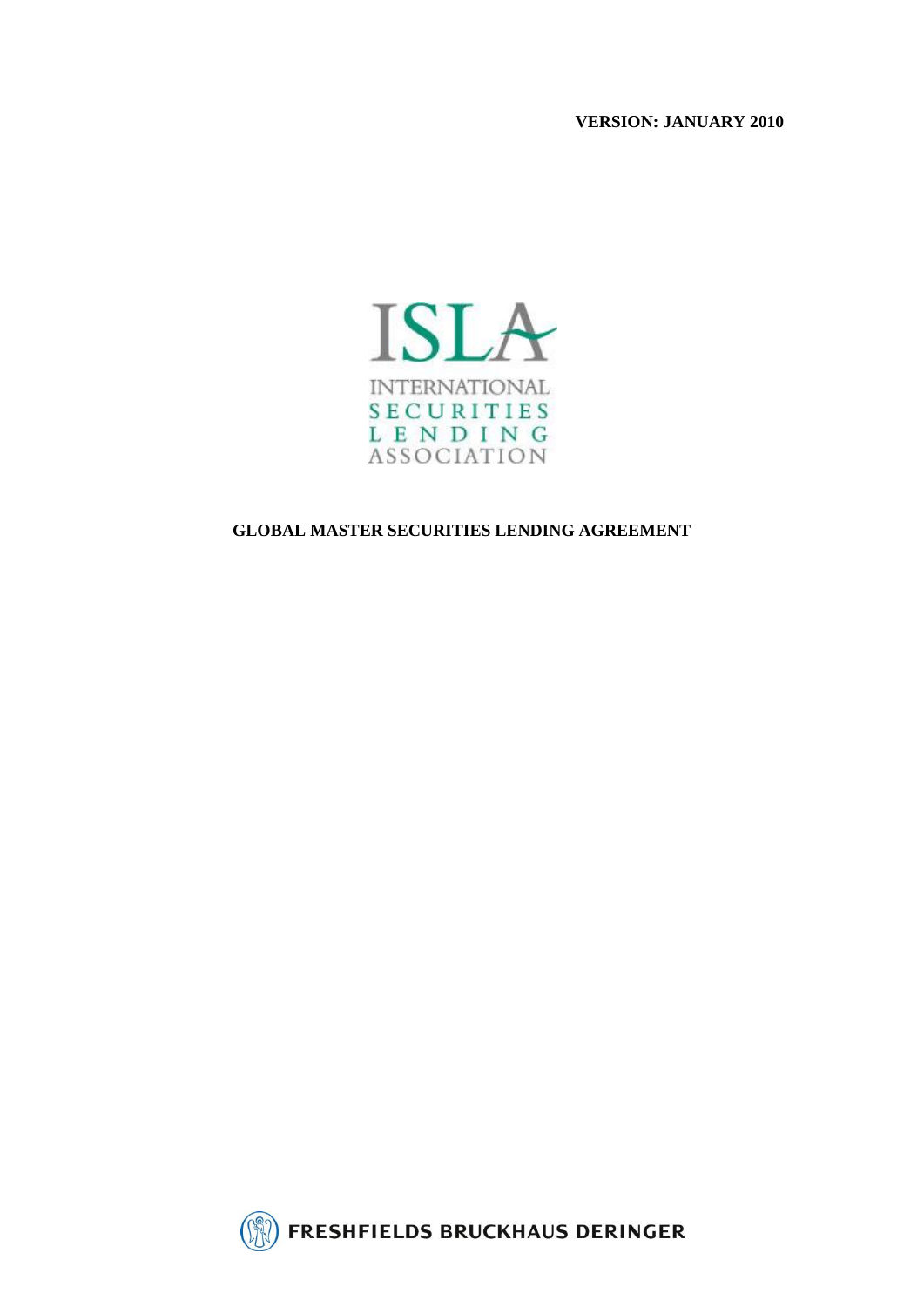| COLLATERAL (10) |
|-----------------|
|                 |
|                 |
|                 |
|                 |
|                 |
|                 |
|                 |
|                 |
|                 |
|                 |
|                 |
|                 |
|                 |
|                 |
|                 |
|                 |
|                 |
|                 |
|                 |
|                 |
|                 |
|                 |
|                 |
|                 |
|                 |
|                 |

## **CONTENTS**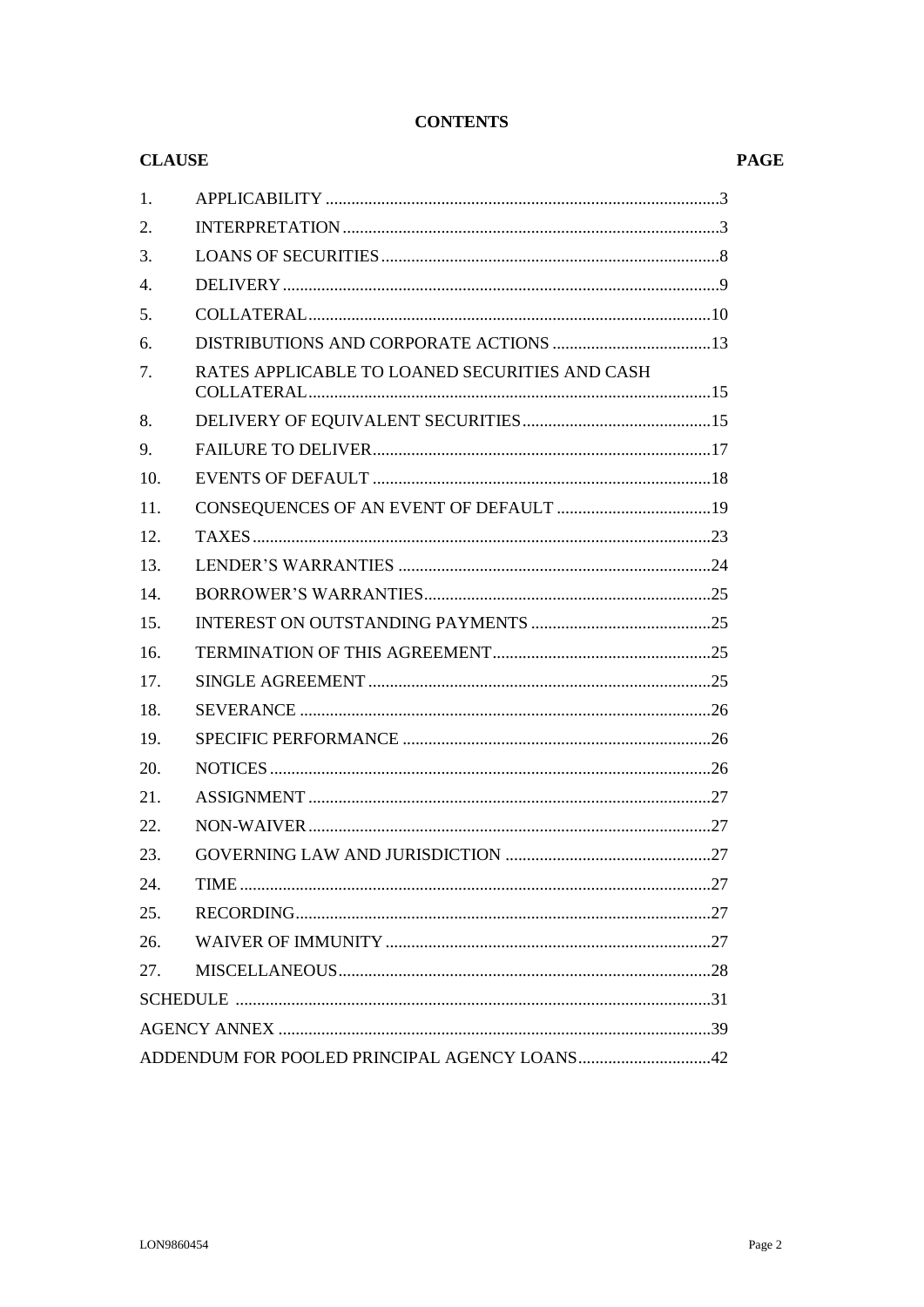#### **AGREEMENT DATED December 19, 2018**

#### **BETWEEN**:

**NATCAN TRUST COMPANY** (*Party A*) a trust company incorporated under the laws of Canada acting through one or more Designated Offices, acting as Agent for the Principals.

**NATIONAL BANK FINANCIAL INC.** (*Party B*) a company incorporated under the laws of Canada acting through one or more Designated Offices; and

## <span id="page-2-0"></span>**1. APPLICABILITY**

- 1.1 From time to time the Parties acting through one or more Designated Offices may enter into transactions in which one party (*Lender*) will transfer to the other (*Borrower*) securities and financial instruments (*Securities*) against the transfer of Collateral (as defined in paragraph [2\)](#page-2-1) with a simultaneous agreement by Borrower to transfer to Lender Securities equivalent to such Securities on a fixed date or on demand against the transfer to Borrower by Lender of assets equivalent to such Collateral.
- 1.2 Each such transaction shall be referred to in this Agreement as a *Loan* and shall be governed by the terms of this Agreement, including the supplemental terms and conditions contained in the Schedule and any Addenda or Annexes attached hereto, unless otherwise agreed in writing. In the event of any inconsistency between the provisions of an Addendum or Annex and this Agreement, the provisions of such Addendum or Annex shall prevail unless the Parties otherwise agree.
- <span id="page-2-2"></span>1.3 Either Party may perform its obligations under this Agreement either directly or through a Nominee.

## <span id="page-2-1"></span>**2. INTERPRETATION**

2.1 In this Agreement:

*Act of Insolvency* means in relation to either Party:

- (a) its making a general assignment for the benefit of, or entering into a reorganisation, arrangement, or composition with creditors; or
- (b) its stating in writing that it is unable to pay its debts as they become due; or
- (c) its seeking, consenting to or acquiescing in the appointment of any trustee, administrator, receiver or liquidator or analogous officer of it or any material part of its property; or
- (d) the presentation or filing of a petition in respect of it (other than by the other Party to this Agreement in respect of any obligation under this Agreement) in any court or before any agency alleging or for the bankruptcy, winding-up or insolvency of such Party (or any analogous proceeding) or seeking any reorganisation, arrangement, composition, re-adjustment, administration, liquidation, dissolution or similar relief under any present or future statute, law or regulation, such petition not having been stayed or dismissed within 30 days of its filing (except in the case of a petition for winding-up or any analogous proceeding in respect of which no such 30 day period shall apply); or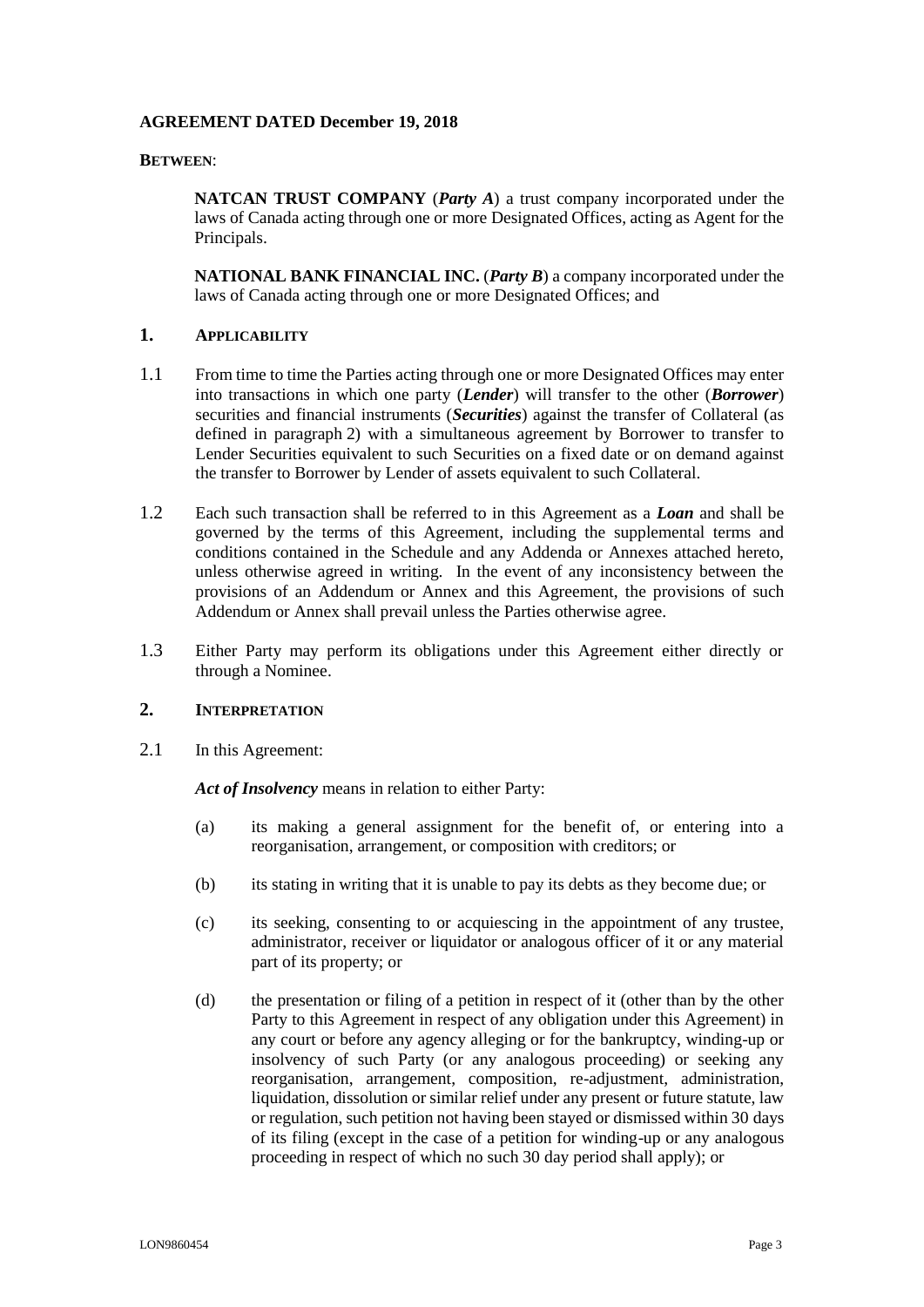- (e) the appointment of a receiver, administrator, liquidator or trustee or analogous officer of such Party over all or any material part of such Party's property; or
- (f) the convening of any meeting of its creditors for the purpose of considering a voluntary arrangement as referred to in Section 3 of the Insolvency Act 1986 (or any analogous proceeding);

*Agency Annex* means the Annex to this Agreement published by the International Securities Lending Association and providing for Lender to act as agent for a third party in respect of one or more Loans;

*Alternative Collateral* means Collateral having a Market Value equal to the Collateral delivered pursuant to paragraph [5](#page-9-0) and provided by way of substitution in accordance with the provisions of paragraph [5.3;](#page-9-1)

*Applicable Law* means the laws, rules and regulations (including double taxation conventions) of any relevant jurisdiction, including published practice of any government or other taxing authority in connection with such laws, rules and regulations;

*Automatic Early Termination* has the meaning given in paragraph [10.1\(d\);](#page-17-1)

**Base Currency** means the currency indicated in paragraph [2](#page-31-0) of the Schedule;

*Business Day* means:

- (a) in relation to Delivery in respect of any Loan, a day other than a Saturday or a Sunday on which banks and securities markets are open for business generally in the place(s) where the relevant Securities, Equivalent Securities, Collateral or Equivalent Collateral are to be delivered;
- (b) in relation to any payments under this Agreement, a day other than a Saturday or a Sunday on which banks are open for business generally in the principal financial centre of the country of which the currency in which the payment is denominated is the official currency and, if different, in the place where any account designated by the Parties for the making or receipt of the payment is situated (or, in the case of a payment in euro, a day on which TARGET operates);
- (c) in relation to a notice or other communication served under this Agreement, any day other than a Saturday or a Sunday on which banks are open for business generally in the place designated for delivery in accordance with paragraph [3](#page-31-1) of the Schedule; and
- (d) in any other case, a day other than a Saturday or a Sunday on which banks are open for business generally in each place stated in paragraph [6](#page-31-2) of the Schedule;

*Buy-In* means any arrangement under which, in the event of a seller or transferor failing to deliver securities to the buyer or transferee, the buyer or transferee of such securities is entitled under the terms of such arrangement to buy or otherwise acquire securities equivalent to such securities and to recover the cost of so doing from the seller or transferor;

*Cash Collateral* means Collateral taking the form of a transfer of currency;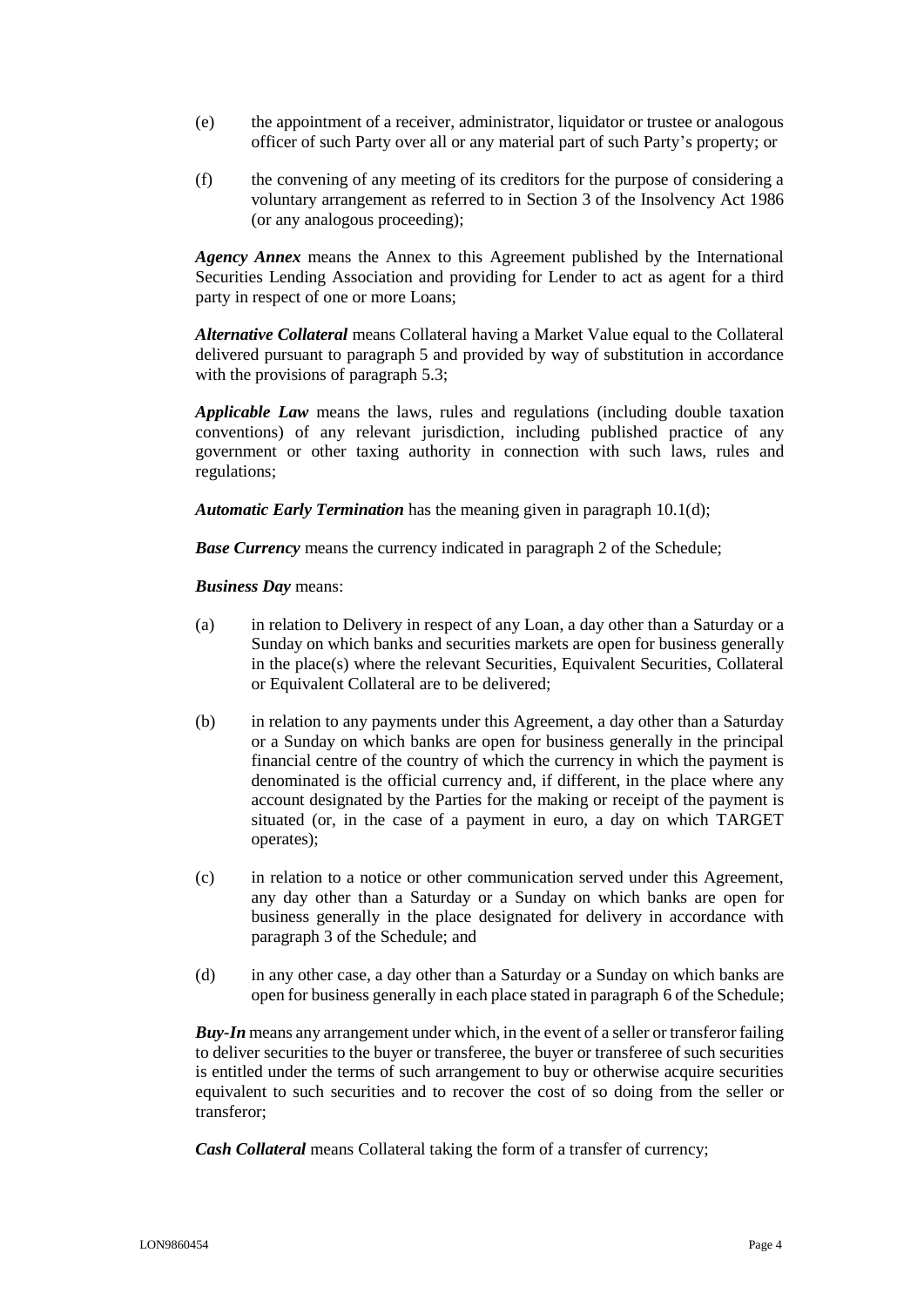*Close of Business* means the time at which the relevant banks, securities settlement systems or depositaries close in the business centre in which payment is to be made or Securities or Collateral is to be delivered;

*Collateral* means such securities or financial instruments or transfers of currency as are referred to in the table set out under paragraph [1](#page-30-1) of the Schedule as being acceptable or any combination thereof as agreed between the Parties in relation to any particular Loan and which are delivered by Borrower to Lender in accordance with this Agreement and shall include Alternative Collateral;

*Defaulting Party* has the meaning given in paragraph [10;](#page-17-0)

*Delivery* in relation to any Securities or Collateral or Equivalent Securities or Equivalent Collateral comprising Securities means:

- (a) in the case of Securities held by a Nominee or within a clearing or settlement system, the crediting of such Securities to an account of the Borrower or Lender, as the case may be, or as it shall direct, or,
- (b) in the case of Securities otherwise held, the delivery to Borrower or Lender, as the case may be, or as the transferee shall direct of the relevant instruments of transfer, or
- (c) by such other means as may be agreed,

and *deliver* shall be construed accordingly;

*Designated Office* means the branch or office of a Party which is specified as such in paragraph [6](#page-31-2) of the Schedule or such other branch or office as may be agreed to in writing by the Parties;

*Equivalent* or *equivalent to* in relation to any Loaned Securities or Collateral (whether Cash Collateral or Non-Cash Collateral) provided under this Agreement means Securities or other property, of an identical type, nominal value, description and amount to particular Loaned Securities or Collateral (as the case may be) so provided. If and to the extent that such Loaned Securities or Collateral (as the case may be) consists of Securities that are partly paid or have been converted, subdivided, consolidated, made the subject of a takeover, rights of pre-emption, rights to receive securities or a certificate which may at a future date be exchanged for Securities, the expression shall include such Securities or other assets to which Lender or Borrower (as the case may be) is entitled following the occurrence of the relevant event, and, if appropriate, the giving of the relevant notice in accordance with paragraph [6.7](#page-14-2) and provided that Lender or Borrower (as the case may be) has paid to the other Party all and any sums due in respect thereof. In the event that such Loaned Securities or Collateral (as the case may be) have been redeemed, are partly paid, are the subject of a capitalisation issue or are subject to an event similar to any of the foregoing events described in this paragraph, the expression shall have the following meanings:

- (a) in the case of redemption, a sum of money equivalent to the proceeds of the redemption;
- (b) in the case of a call on partly-paid Securities, Securities equivalent to the relevant Loaned Securities or Collateral, as the case may be, provided that Lender shall have paid Borrower, in respect of Loaned Securities, and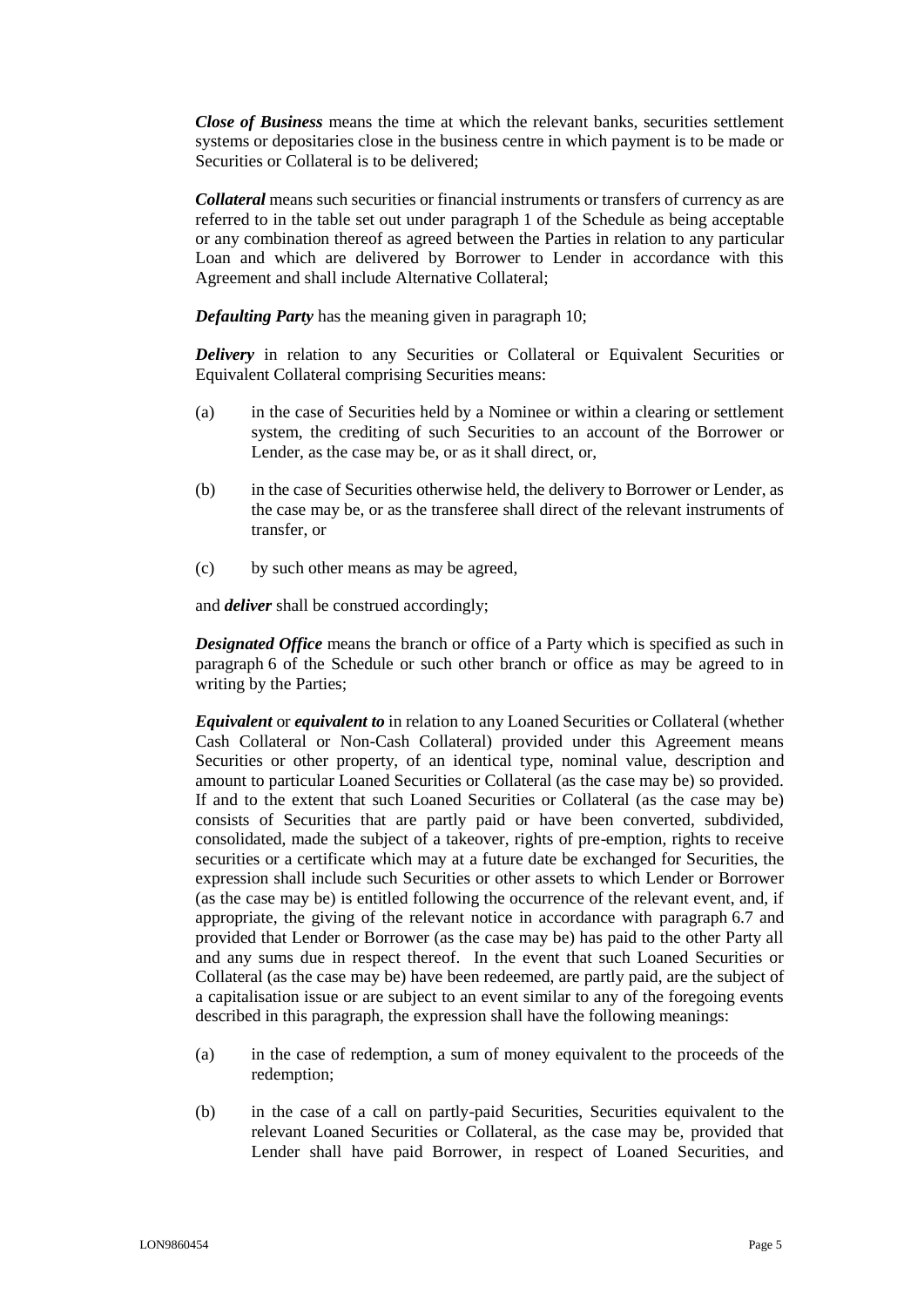Borrower shall have paid to Lender, in respect of Collateral, an amount of money equal to the sum due in respect of the call;

- (c) in the case of a capitalisation issue, Securities equivalent to the relevant Loaned Securities or Collateral, as the case may be, together with the securities allotted by way of bonus thereon;
- (d) in the case of any event similar to any of the foregoing events described in this paragraph, Securities equivalent to the Loaned Securities or the relevant Collateral, as the case may be, together with or replaced by a sum of money or Securities or other property equivalent to that received in respect of such Loaned Securities or Collateral, as the case may be, resulting from such event;

*Income* means any interest, dividends or other distributions of any kind whatsoever with respect to any Securities or Collateral;

*Income Record Date*, with respect to any Securities or Collateral, means the date by reference to which holders of such Securities or Collateral are identified as being entitled to payment of Income;

*Letter of Credit* means an irrevocable, non-negotiable letter of credit in a form, and from a bank, acceptable to Lender;

*Loaned Securities* means Securities which are the subject of an outstanding Loan;

*Margin* has the meaning specified in paragraph [1](#page-30-1) of the Schedule with reference to the table set out therein;

#### *Market Value* means:

- (a) in relation to the valuation of Securities, Equivalent Securities, Collateral or Equivalent Collateral (other than Cash Collateral or a Letter of Credit):
	- (i) such price as is equal to the market quotation for the mid price of such Securities, Equivalent Securities, Collateral and/or Equivalent Collateral as derived from a reputable pricing information service reasonably chosen in good faith by Lender; or
	- (ii) if unavailable the market value thereof as derived from the mid price or rate bid by a reputable dealer for the relevant instrument reasonably chosen in good faith by Lender,

in each case at Close of Business on the previous Business Day, or as specified in the Schedule, unless agreed otherwise or, at the option of either Party where in its reasonable opinion there has been an exceptional movement in the price of the asset in question since such time, the latest available price, plus (in each case):

(iii) the aggregate amount of Income which has accrued but not yet been paid in respect of the Securities, Equivalent Securities, Collateral or Equivalent Collateral concerned to the extent not included in such price,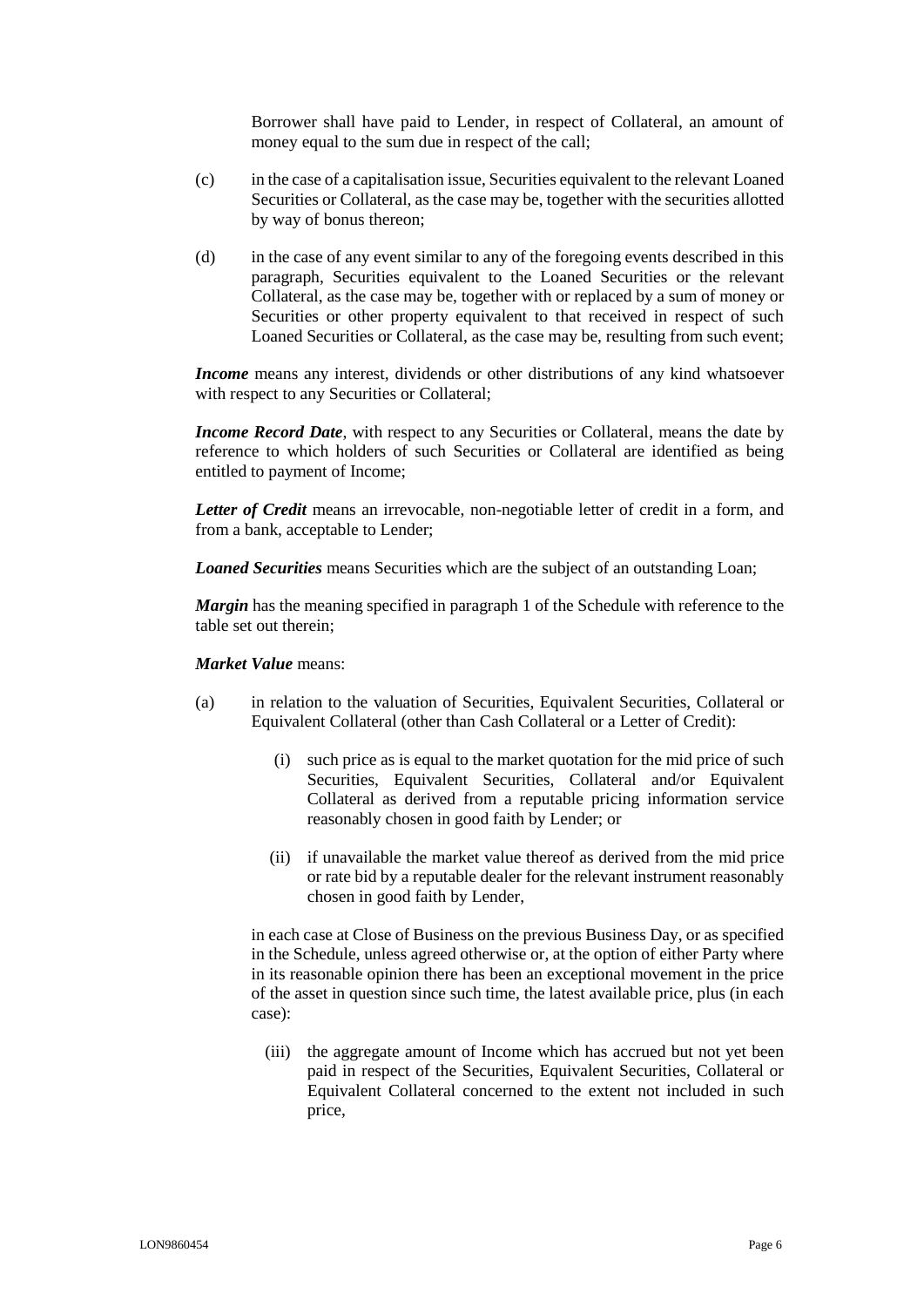provided that the price of Securities, Equivalent Securities, Collateral or Equivalent Collateral that are suspended or that cannot legally be transferred or that are transferred or required to be transferred to a government, trustee or third party (whether by reason of nationalisation, expropriation or otherwise) shall for all purposes be a commercially reasonable price agreed between the Parties, or absent agreement, be a price provided by a third party dealer agreed between the Parties, or if the Parties do not agree a third party dealer then a price based on quotations provided by the Reference Dealers. If more than three quotations are provided, the Market Value will be the arithmetic mean of the prices, without regard to the quotations having the highest and lowest prices. If three quotations are provided, the Market Value will be the quotation remaining after disregarding the highest and lowest quotations. For this purpose, if more than one quotation has the same highest or lowest price, then one of such quotations shall be disregarded. If fewer than three quotations are provided, the Market Value of the relevant Securities, Equivalent Securities, Collateral or Equivalent Collateral shall be determined by the Party making the determination of Market Value acting reasonably;

- (b) in relation to a Letter of Credit the face or stated amount of such Letter of Credit; and
- (c) in relation to Cash Collateral the amount of the currency concerned;

*Nominee* means a nominee or agent appointed by either Party to accept delivery of, hold or deliver Securities, Equivalent Securities, Collateral and/or Equivalent Collateral or to receive or make payments on its behalf;

*Non-Cash Collateral* means Collateral other than Cash Collateral;

*Non-Defaulting Party* has the meaning given in paragraph [10;](#page-17-0)

*Notification Time* means the time specified in paragraph 1.5 of the Schedule;

*Parties* means Lender and Borrower and *Party* shall be construed accordingly;

*Posted Collateral* has the meaning given in paragraph [5.4;](#page-10-0)

*Reference Dealers* means, in relation to any Securities, Equivalent Securities, Collateral or Equivalent Collateral, four leading dealers in the relevant securities selected by the Party making the determination of Market Value in good faith;

*Required Collateral Value* has the meaning given in paragraph [5.4;](#page-10-0)

*Sales Tax* means value added tax and any other Tax of a similar nature (including, without limitation, any sales tax of any relevant jurisdiction);

*Settlement Date* means the date upon which Securities are due to be transferred to Borrower in accordance with this Agreement;

**Stamp Tax** means any stamp, transfer, registration, documentation or similar Tax; and

*Tax* means any present or future tax, levy, impost, duty, charge, assessment or fee of any nature (including interest, penalties and additions thereto) imposed by any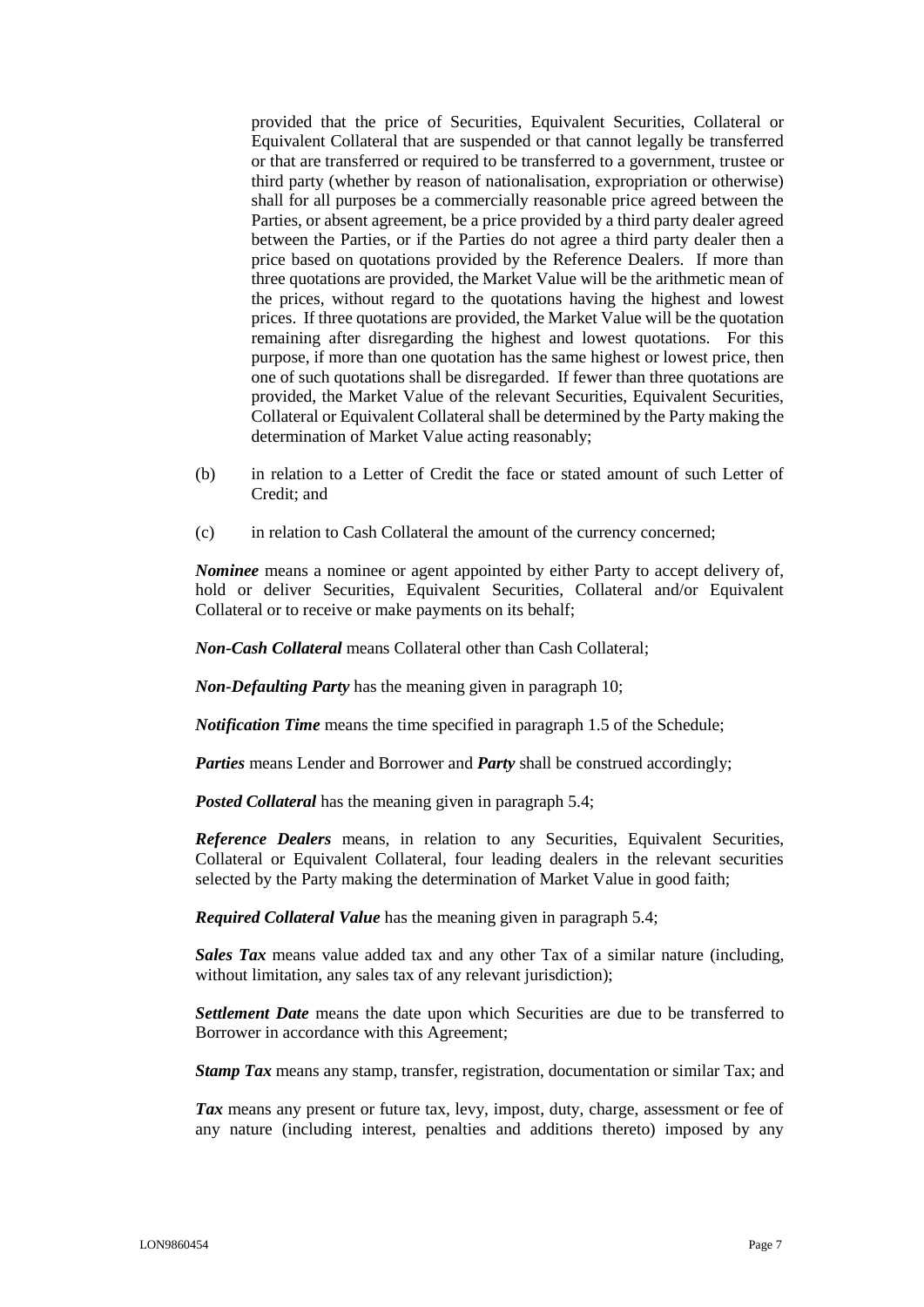government or other taxing authority in respect of any transaction effected pursuant to or contemplated by, or any payment under or in respect of, this Agreement.

## 2.2 **Headings**

All headings appear for convenience only and shall not affect the interpretation of this Agreement.

## 2.3 **Market terminology**

Notwithstanding the use of expressions such as "borrow", "lend", "Collateral", "Margin" etc. which are used to reflect terminology used in the market for transactions of the kind provided for in this Agreement, title to Securities "borrowed" or "lent" and "Collateral" provided in accordance with this Agreement shall pass from one Party to another as provided for in this Agreement, the Party obtaining such title being obliged to deliver Equivalent Securities or Equivalent Collateral as the case may be.

## 2.4 **Currency conversions**

Subject to paragraph [11,](#page-18-0) for the purposes of determining any prices, sums or values (including Market Value and Required Collateral Value) prices, sums or values stated in currencies other than the Base Currency shall be converted into the Base Currency at the latest available spot rate of exchange quoted by a bank selected by Lender (or if an Event of Default has occurred in relation to Lender, by Borrower) in the London inter-bank market for the purchase of the Base Currency with the currency concerned on the day on which the calculation is to be made or, if that day is not a Business Day, the spot rate of exchange quoted at Close of Business on the immediately preceding Business Day on which such a quotation was available.

2.5 The Parties confirm that introduction of and/or substitution (in place of an existing currency) of a new currency as the lawful currency of a country shall not have the effect of altering, or discharging, or excusing performance under, any term of the Agreement or any Loan thereunder, nor give a Party the right unilaterally to alter or terminate the Agreement or any Loan thereunder. Securities will for the purposes of this Agreement be regarded as equivalent to other securities notwithstanding that as a result of such introduction and/or substitution those securities have been redenominated into the new currency or the nominal value of the securities has changed in connection with such redenomination.

#### 2.6 **Modifications etc. to legislation**

Any reference in this Agreement to an act, regulation or other legislation shall include a reference to any statutory modification or re-enactment thereof for the time being in force.

## <span id="page-7-0"></span>**3. LOANS OF SECURITIES**

Lender will lend Securities to Borrower, and Borrower will borrow Securities from Lender in accordance with the terms and conditions of this Agreement. The terms of each Loan shall be agreed prior to the commencement of the relevant Loan either orally or in writing (including any agreed form of electronic communication) and confirmed in such form and on such basis as shall be agreed between the Parties. Unless otherwise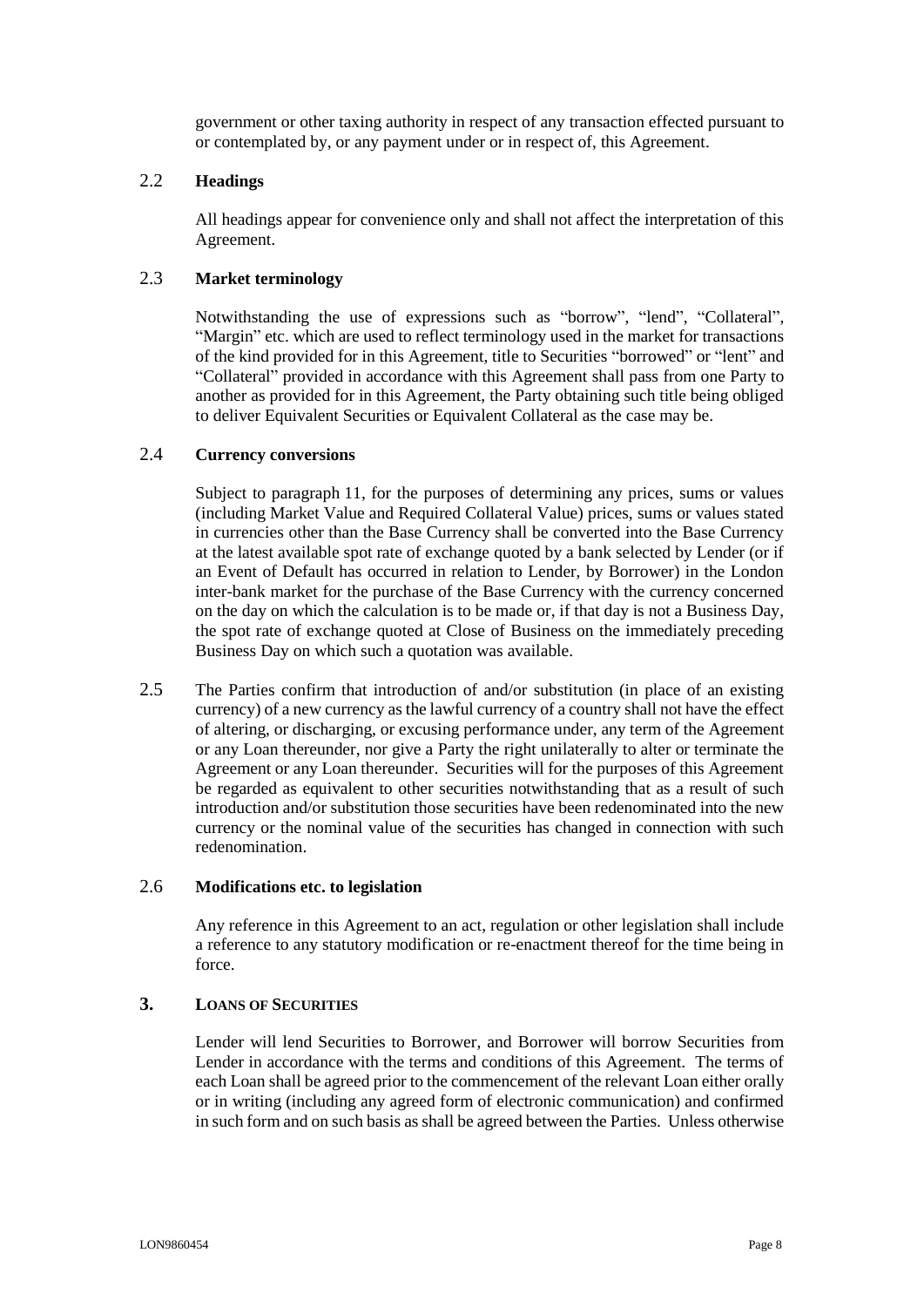agreed, any confirmation produced by a Party shall not supersede or prevail over the prior oral, written or electronic communication (as the case may be).

## <span id="page-8-0"></span>**4. DELIVERY**

#### 4.1 **Delivery of Securities on commencement of Loan**

Lender shall procure the Delivery of Securities to Borrower or deliver such Securities in accordance with this Agreement and the terms of the relevant Loan.

#### 4.2 **Requirements to effect Delivery**

The Parties shall execute and deliver all necessary documents and give all necessary instructions to procure that all right, title and interest in:

- (a) any Securities borrowed pursuant to paragraph [3;](#page-7-0)
- (b) any Equivalent Securities delivered pursuant to paragraph [8;](#page-14-1)
- (c) any Collateral delivered pursuant to paragraph [5;](#page-9-0)
- (d) any Equivalent Collateral delivered pursuant to paragraphs [5](#page-9-0) or [8;](#page-14-1)

shall pass from one Party to the other subject to the terms and conditions set out in this Agreement, on delivery of the same in accordance with this Agreement with full title guarantee, free from all liens, charges and encumbrances. In the case of Securities, Collateral, Equivalent Securities or Equivalent Collateral title to which is registered in a computer-based system which provides for the recording and transfer of title to the same by way of book entries, delivery and transfer of title shall take place in accordance with the rules and procedures of such system as in force from time to time. The Party acquiring such right, title and interest shall have no obligation to return or deliver any of the assets so acquired but, in so far as any Securities are borrowed by or any Collateral is delivered to such Party, such Party shall be obliged, subject to the terms of this Agreement, to deliver Equivalent Securities or Equivalent Collateral as appropriate.

## 4.3 **Deliveries to be simultaneous unless otherwise agreed**

Where under the terms of this Agreement a Party is not obliged to make a Delivery unless simultaneously a Delivery is made to it, subject to and without prejudice to its rights under paragraph [8.6,](#page-15-0) such Party may from time to time in accordance with market practice and in recognition of the practical difficulties in arranging simultaneous delivery of Securities, Collateral and cash transfers, waive its right under this Agreement in respect of simultaneous delivery and/or payment provided that no such waiver (whether by course of conduct or otherwise) in respect of one transaction shall bind it in respect of any other transaction.

## 4.4 **Deliveries of Income**

In respect of Income being paid in relation to any Loaned Securities or Collateral, Borrower (in the case of Income being paid in respect of Loaned Securities) and Lender (in the case of Income being paid in respect of Collateral) shall provide to the other Party, as the case may be, any endorsements or assignments as shall be customary and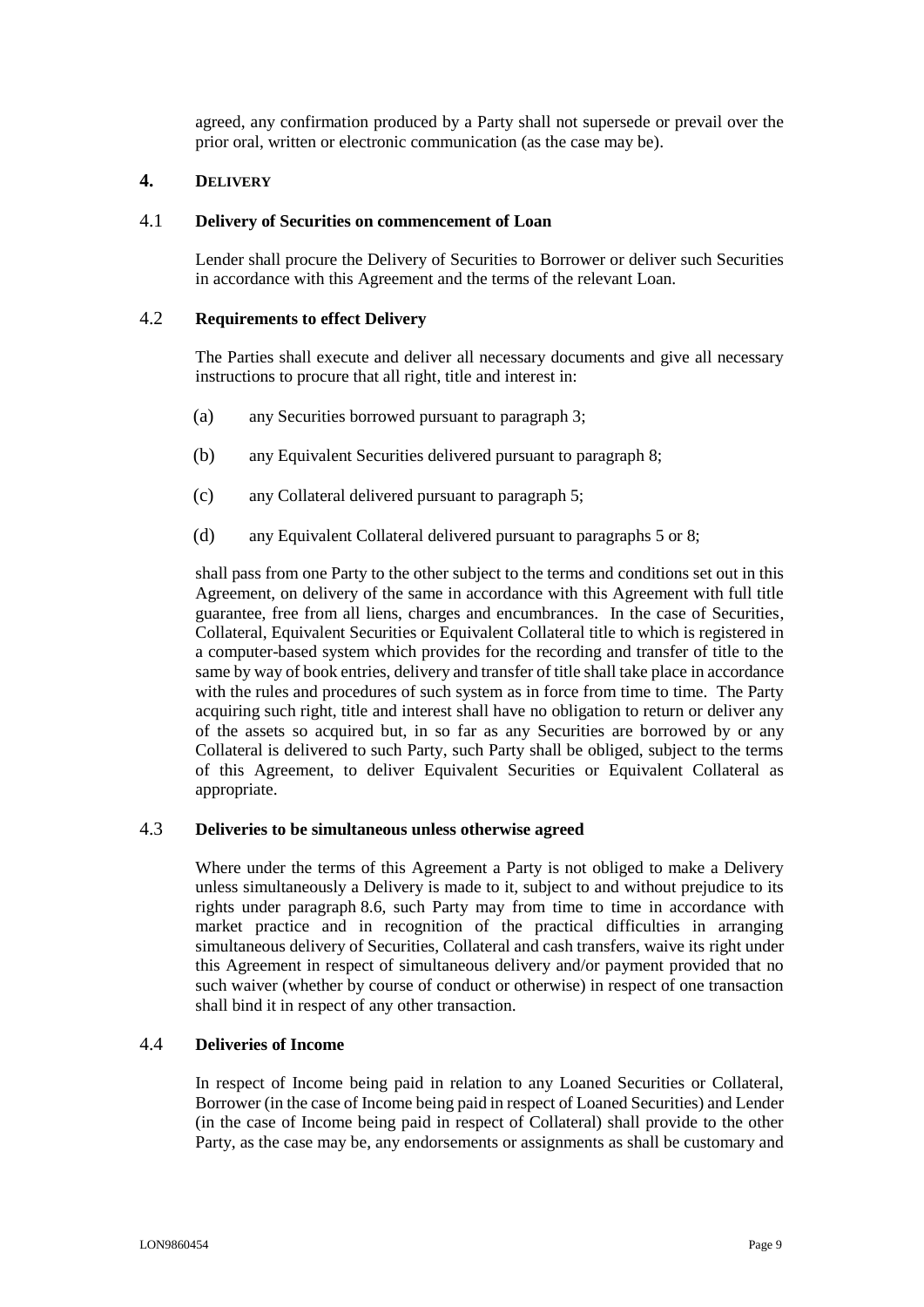appropriate to effect, in accordance with paragraph [6,](#page-12-0) the payment or delivery of money or property in respect of such Income to Lender, irrespective of whether Borrower received such endorsements or assignments in respect of any Loaned Securities, or to Borrower, irrespective of whether Lender received such endorsements or assignments in respect of any Collateral.

## <span id="page-9-0"></span>**5. COLLATERAL**

## <span id="page-9-2"></span>5.1 **Delivery of Collateral on commencement of Loan**

Subject to the other provisions of this paragraph [5,](#page-9-0) Borrower undertakes to deliver to or deposit with Lender (or in accordance with Lender's instructions) Collateral simultaneously with Delivery of the Securities to which the Loan relates and in any event no later than Close of Business on the Settlement Date.

## 5.2 **Deliveries through securities settlement systems generating automatic payments**

Unless otherwise agreed between the Parties, where any Securities, Equivalent Securities, Collateral or Equivalent Collateral (in the form of securities) are transferred through a book entry transfer or settlement system which automatically generates a payment or delivery, or obligation to pay or deliver, against the transfer of such securities, then:

- (a) such automatically generated payment, delivery or obligation shall be treated as a payment or delivery by the transferee to the transferor, and except to the extent that it is applied to discharge an obligation of the transferee to effect payment or delivery, such payment or delivery, or obligation to pay or deliver, shall be deemed to be a transfer of Collateral or delivery of Equivalent Collateral, as the case may be, made by the transferee until such time as the Collateral or Equivalent Collateral is substituted with other Collateral or Equivalent Collateral if an obligation to deliver other Collateral or deliver Equivalent Collateral existed immediately prior to the transfer of Securities, Equivalent Securities, Collateral or Equivalent Collateral; and
- (b) the Party receiving such substituted Collateral or Equivalent Collateral, or if no obligation to deliver other Collateral or redeliver Equivalent Collateral existed immediately prior to the transfer of Securities, Equivalent Securities, Collateral or Equivalent Collateral, the Party receiving the deemed transfer of Collateral or Delivery of Equivalent Collateral, as the case may be, shall cause to be made to the other Party for value the same day either, where such transfer is a payment, an irrevocable payment in the amount of such transfer or, where such transfer is a Delivery, an irrevocable Delivery of securities (or other property, as the case may be) equivalent to such property.

### <span id="page-9-1"></span>5.3 **Substitutions of Collateral**

Borrower may from time to time call for the repayment of Cash Collateral or the Delivery of Collateral equivalent to any Collateral delivered to Lender prior to the date on which the same would otherwise have been repayable or deliverable provided that at or prior to the time of such repayment or Delivery Borrower shall have delivered Alternative Collateral acceptable to Lender and Borrower is in compliance with paragraph [5.4](#page-10-0) or paragraph [5.5,](#page-10-1) as applicable.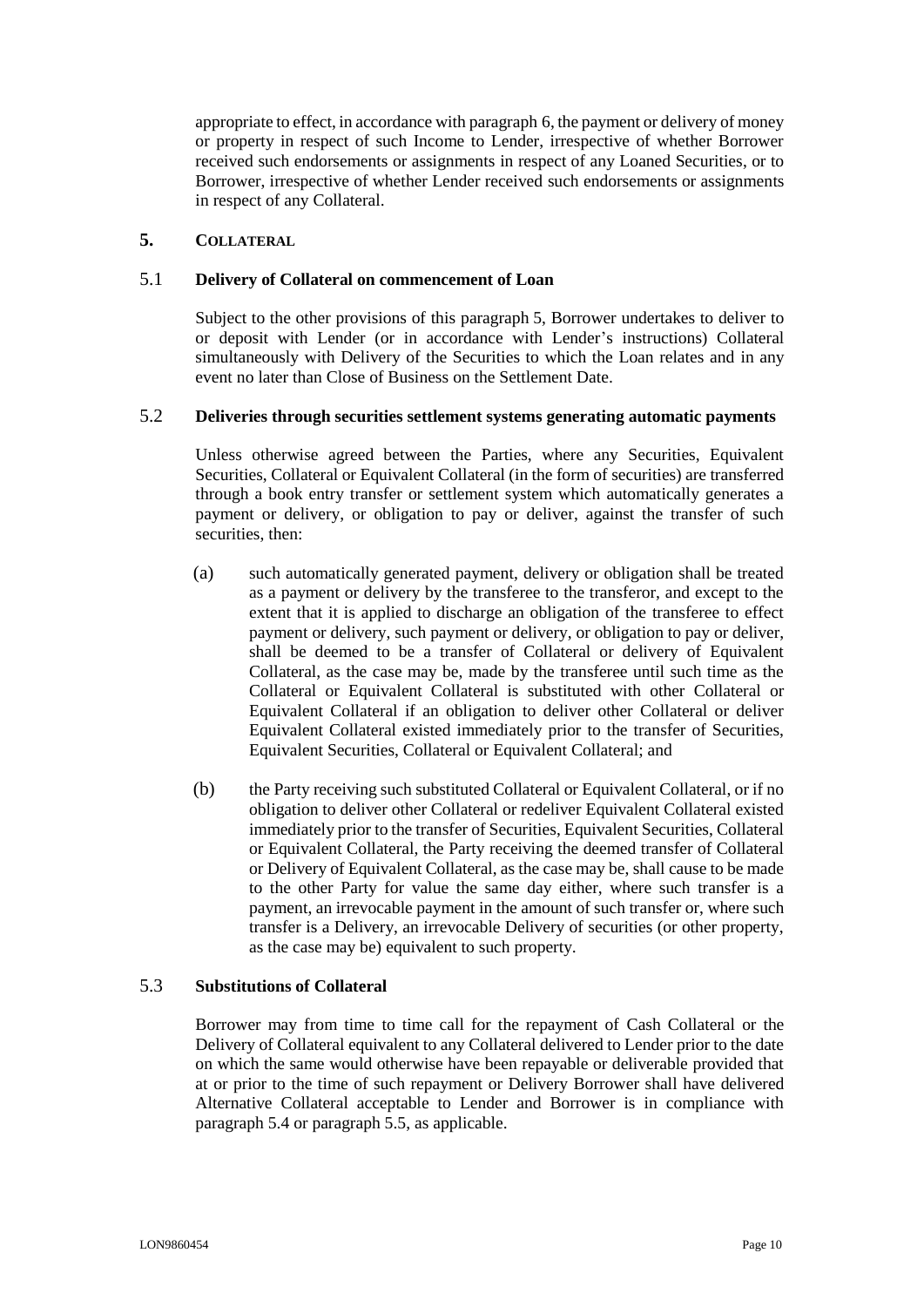## <span id="page-10-0"></span>5.4 **Marking to Market of Collateral during the currency of a Loan on aggregated basis**

Unless paragraph 1.3 of the Schedule indicates that paragraph [5.5](#page-10-1) shall apply in lieu of this paragraph [5.4,](#page-10-0) or unless otherwise agreed between the Parties:

- (a) the aggregate Market Value of the Collateral delivered to or deposited with Lender (excluding any Equivalent Collateral repaid or delivered under paragraphs [5.4\(b\)](#page-10-2) or [5.5\(b\)](#page-11-0) (as the case may be)) (*Posted Collateral*) in respect of all Loans outstanding under this Agreement shall equal the aggregate of the Market Value of Securities equivalent to the Loaned Securities and the applicable Margin (the *Required Collateral Value*) in respect of such Loans;
- <span id="page-10-2"></span>(b) if at any time on any Business Day the aggregate Market Value of the Posted Collateral in respect of all Loans outstanding under this Agreement together with: (i) all amounts due and payable by the Lender under this Agreement but which are unpaid; and (ii) if agreed between the parties and if the Income Record Date has occurred in respect of any Non-Cash Collateral, the amount or Market Value of Income payable in respect of such Non-Cash Collateral exceeds the aggregate of the Required Collateral Values in respect of such Loans together with: (i) all amounts due and payable by the Borrower under this Agreement but which are unpaid; and (ii) if agreed between the parties and if the Income Record Date has occurred in respect of any securities equivalent to Loaned Securities, the amount or Market Value of Income payable in respect of such Equivalent Securities, Lender shall (on demand) repay and/or deliver, as the case may be, to Borrower such Equivalent Collateral as will eliminate the excess;
- <span id="page-10-3"></span>(c) if at any time on any Business Day the aggregate Market Value of the Posted Collateral in respect of all Loans outstanding under this Agreement together with: (i) all amounts due and payable by the Lender under this Agreement but which are unpaid; and (ii) if agreed between the parties and if the Income Record Date has occurred in respect of any Non-Cash Collateral, the amount or Market Value of Income payable in respect of such Non-Cash Collateral falls below the aggregate of Required Collateral Values in respect of all such Loans together with: (i) all amounts due and payable by the Borrower under this Agreement but which are unpaid; and (ii) if agreed between the parties and if the Income Record Date has occurred in respect of Securities equivalent to any Loaned Securities, the amount or Market Value of Income payable in respect of such Equivalent Securities, Borrower shall (on demand) provide such further Collateral to Lender as will eliminate the deficiency;
- (d) where a Party acts as both Lender and Borrower under this Agreement, the provisions of paragraphs [5.4\(b\)](#page-10-2) and [5.4\(c\)](#page-10-3) shall apply separately (and without duplication) in respect of Loans entered into by that Party as Lender and Loans entered into by that Party as Borrower.

## <span id="page-10-1"></span>5.5 **Marking to Market of Collateral during the currency of a Loan on a Loan by Loan basis**

If paragraph [1.3](#page-2-2) of the Schedule indicates this paragraph [5.5](#page-10-1) shall apply in lieu of paragraph [5.4,](#page-10-0) the Posted Collateral in respect of any Loan shall bear from day to day and at any time the same proportion to the Market Value of Securities equivalent to the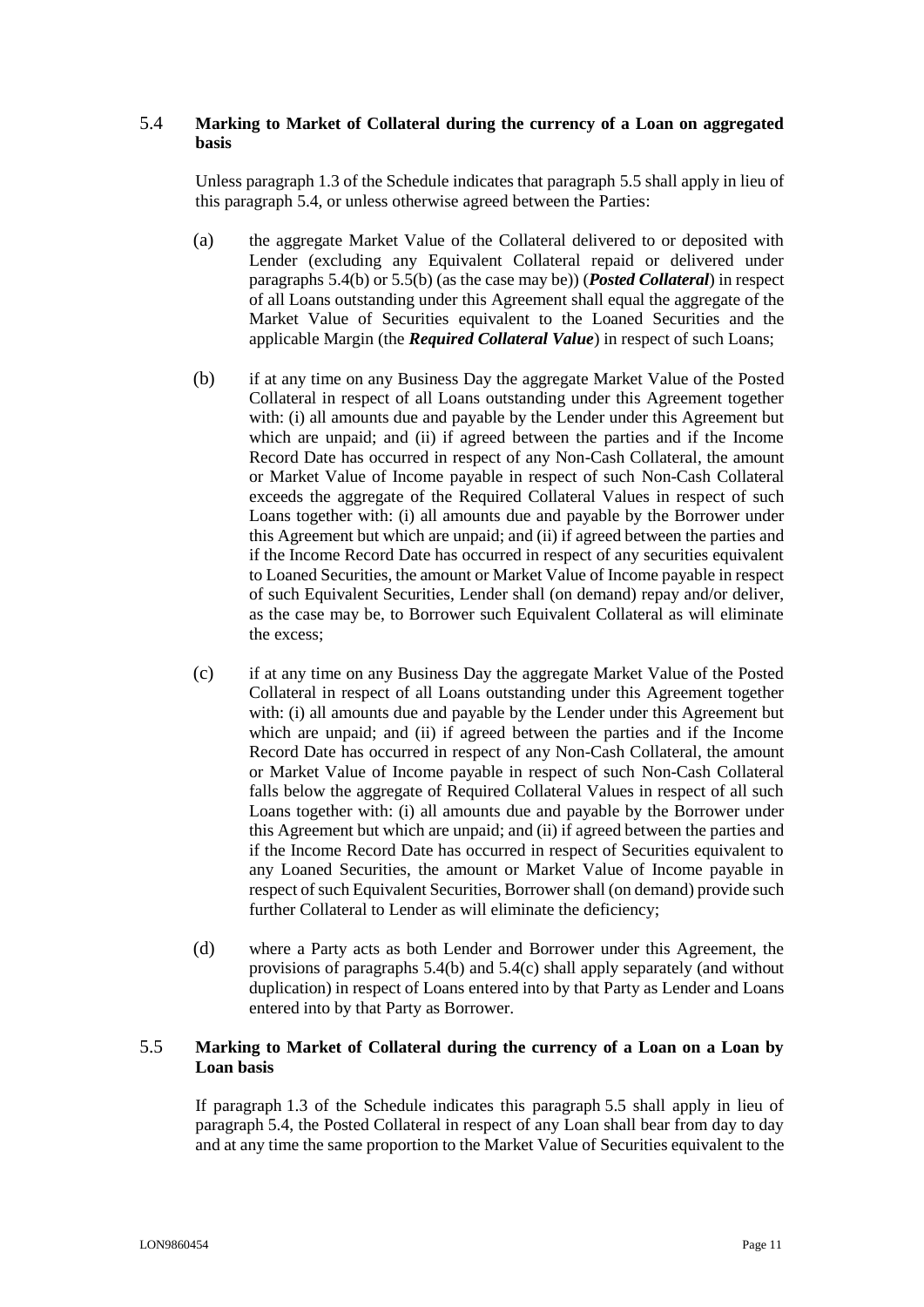Loaned Securities as the Posted Collateral bore at the commencement of such Loan. Accordingly:

- (a) the Market Value of the Posted Collateral to be delivered or deposited while the Loan continues shall be equal to the Required Collateral Value;
- <span id="page-11-0"></span>(b) if at any time on any Business Day the Market Value of the Posted Collateral in respect of any Loan together with: (i) all amounts due and payable by the Lender in respect of that Loan but which are unpaid; and (ii) if agreed between the parties and if the Income Record Date has occurred in respect of any Non-Cash Collateral, the amount or Market Value of Income payable in respect of such Non-Cash Collateral exceeds the Required Collateral Value in respect of such Loan together with: (i) all amounts due and payable by the Borrower in respect of that Loan; and (ii) if agreed between the parties and if the Income Record Date has occurred in respect of Securities equivalent to any Loaned Securities, the amount or Market Value of Income payable in respect of such Equivalent Securities, Lender shall (on demand) repay and/or deliver, as the case may be, to Borrower such Equivalent Collateral as will eliminate the excess; and
- (c) if at any time on any Business Day the Market Value of the Posted Collateral together with: (i) all amounts due any payable by the Lender in respect of that Loan; and (ii) if agreed between the parties and if the Income Record Date has occurred in respect of any Non-Cash Collateral, the amount or Market Value of Income payable in respect of such Non-Cash Collateral falls below the Required Collateral Value together with: (i) all amounts due and payable by the Borrower in respect of that Loan; and (ii) if agreed between the parties and if the Income Record Date has occurred in respect of Securities equivalent to any Loaned Securities, the amount or Market Value of Income payable in respect of such Equivalent Securities, Borrower shall (on demand) provide such further Collateral to Lender as will eliminate the deficiency.

#### <span id="page-11-1"></span>5.6 **Requirements to deliver excess Collateral**

Where paragraph [5.4](#page-10-0) applies, unless paragraph [1.4](#page-31-3) of the Schedule indicates that this paragraph [5.6](#page-11-1) does not apply, if a Party (the *first Party*) would, but for this paragraph [5.6,](#page-11-1) be required under paragraph [5.4](#page-10-0) to provide further Collateral or deliver Equivalent Collateral in circumstances where the other Party (the *second Party*) would, but for this paragraph [5.6,](#page-11-1) also be required to or provide Collateral or deliver Equivalent Collateral under paragraph [5.4,](#page-10-0) then the Market Value of the Collateral or Equivalent Collateral deliverable by the first Party  $(X)$  shall be set off against the Market Value of the Collateral or Equivalent Collateral deliverable by the second Party (*Y*) and the only obligation of the Parties under paragraph [5.4](#page-10-0) shall be, where X exceeds Y, an obligation of the first Party, or where Y exceeds X, an obligation of the second Party to repay and/or (as the case may be) deliver Equivalent Collateral or to deliver further Collateral having a Market Value equal to the difference between X and Y.

5.7 Where Equivalent Collateral is repaid or delivered (as the case may be) or further Collateral is provided by a Party under paragraph [5.6,](#page-11-1) the Parties shall agree to which Loan or Loans such repayment, delivery or further provision is to be attributed and failing agreement it shall be attributed, as determined by the Party making such repayment, delivery or further provision to the earliest outstanding Loan and, in the case of a repayment or delivery up to the point at which the Market Value of Collateral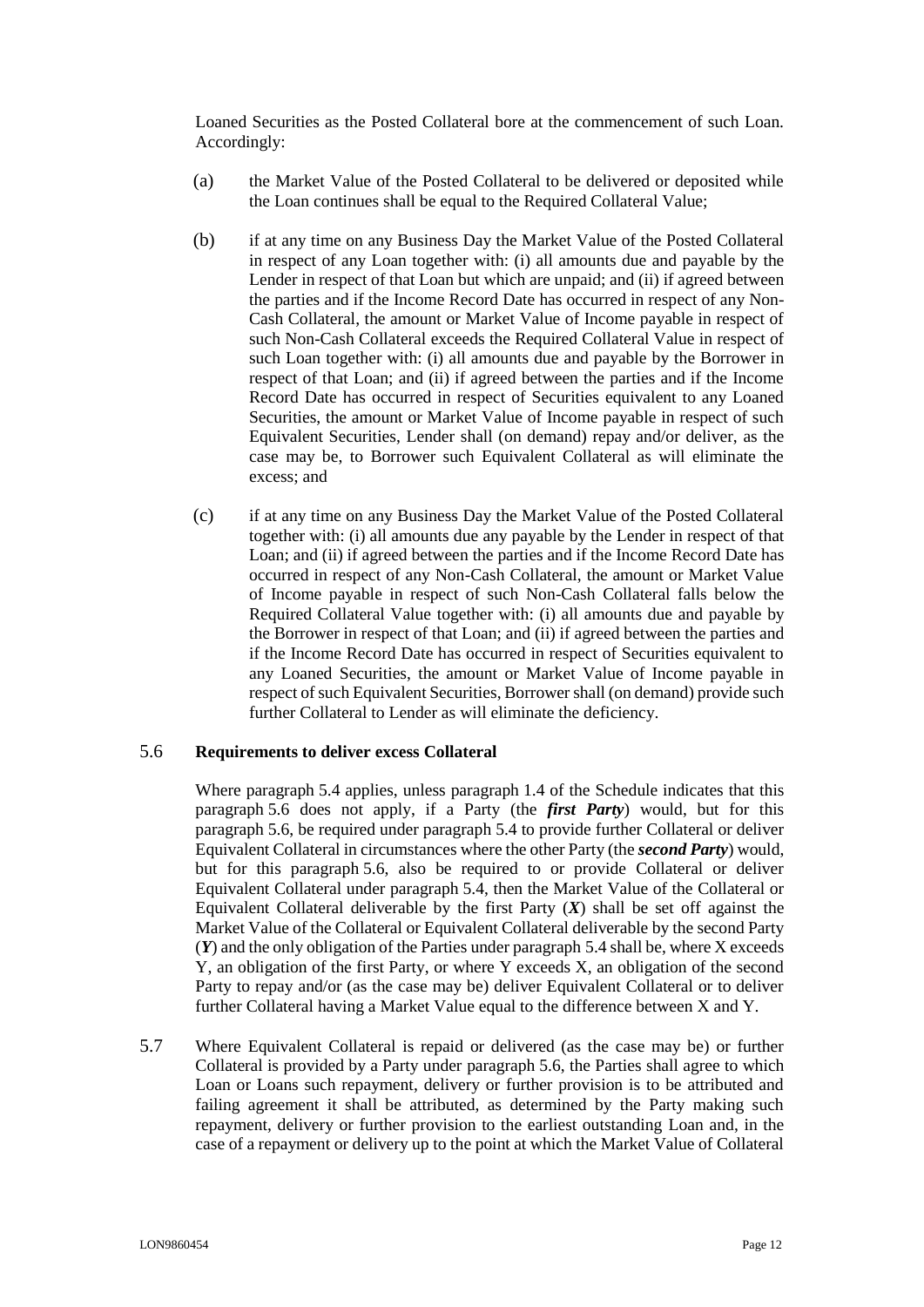in respect of such Loan equals the Required Collateral Value in respect of such Loan, and then to the next earliest outstanding Loan up to the similar point and so on.

## <span id="page-12-3"></span>5.8 **Timing of repayments of excess Collateral or deliveries of further Collateral**

Where any Equivalent Collateral falls to be repaid or delivered (as the case may be) or further Collateral is to be provided under this paragraph [5,](#page-9-0) unless otherwise provided or agreed between the Parties, if the relevant demand is received by the Notification Time specified in paragraph [1.5](#page-31-4) of the Schedule, then the delivery shall be made not later than the Close of Business on the same Business Day; if a demand is received after the Notification Time, then the relevant delivery shall be made not later than the Close of Business on the next Business Day after the date such demand is received.

## 5.9 **Substitutions and extensions of Letters of Credit**

Where Collateral is a Letter of Credit, Lender may by notice to Borrower require that Borrower, on the third Business Day following the date of delivery of such notice (or by such other time as the Parties may agree), substitute Collateral consisting of cash or other Collateral acceptable to Lender for the Letter of Credit. Prior to the expiration of any Letter of Credit supporting Borrower's obligations hereunder, Borrower shall, no later than 10.30 a.m. UK time on the second Business Day prior to the date such Letter of Credit expires (or by such other time as the Parties may agree), obtain an extension of the expiration of such Letter of Credit or replace such Letter of Credit by providing Lender with a substitute Letter of Credit in an amount at least equal to the amount of the Letter of Credit for which it is substituted.

## <span id="page-12-0"></span>**6. DISTRIBUTIONS AND CORPORATE ACTIONS**

6.1 In this paragraph [6,](#page-12-0) references to an amount of Income *received* by any Party in respect of any Loaned Securities or Non-Cash Collateral shall be to an amount received from the issuer after any applicable withholding or deduction for or on account of Tax.

#### <span id="page-12-2"></span>6.2 **Manufactured payments in respect of Loaned Securities**

Where the term of a Loan extends over an Income Record Date in respect of any Loaned Securities, Borrower shall, on the date such Income is paid by the issuer, or on such other date as the Parties may from time to time agree, pay or deliver to Lender such sum of money or property as is agreed between the Parties or, failing such agreement, a sum of money or property equivalent to (and in the same currency as) the type and amount of such Income that would be received by Lender in respect of such Loaned Securities assuming such Securities were not loaned to Borrower and were retained by Lender on the Income Record Date.

## <span id="page-12-1"></span>6.3 **Manufactured payments in respect of Non-Cash Collateral**

Where Non-Cash Collateral is delivered by Borrower to Lender and an Income Record Date in respect of such Non-Cash Collateral occurs before Equivalent Collateral is delivered by Lender to Borrower, Lender shall on the date such Income is paid, or on such other date as the Parties may from time to time agree, pay or deliver to Borrower a sum of money or property as is agreed between the Parties or, failing such agreement, a sum of money or property equivalent to (and in the same currency as) the type and amount of such Income that would be received by Lender in respect of such Non-Cash Collateral assuming Lender: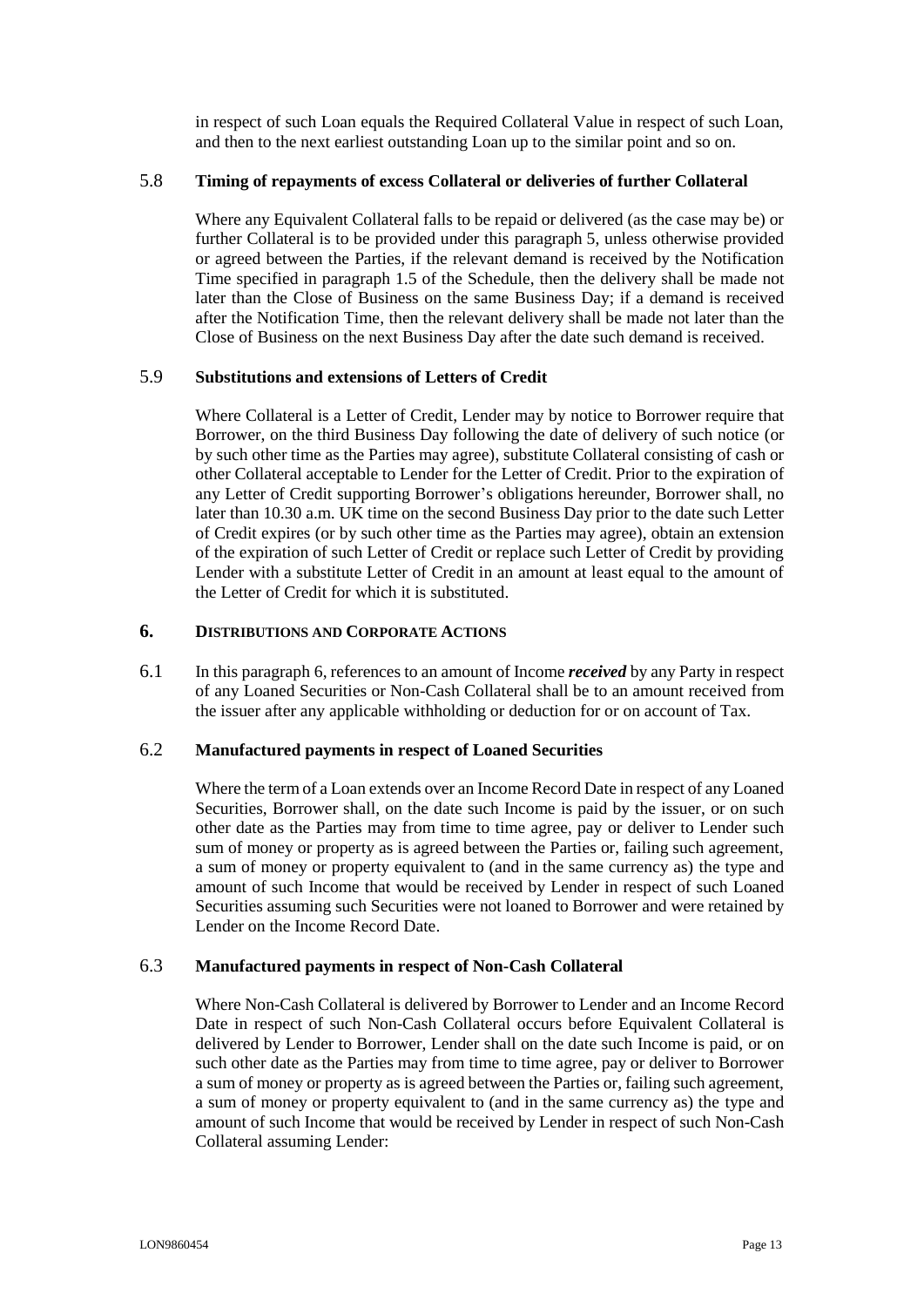- (a) retained the Non-Cash Collateral on the Income Record Date; and
- (b) is not entitled to any credit, benefit or other relief in respect of Tax under any Applicable Law.

#### <span id="page-13-0"></span>6.4 **Indemnity for failure to redeliver Equivalent Non-Cash Collateral**

Unless paragraph [1.6](#page-31-5) of the Schedule indicates that this paragraph does not apply, where:

- (a) prior to any Income Record Date in relation to Non-Cash Collateral, Borrower has in accordance with paragraph [5.3](#page-9-1) called for the Delivery of Equivalent Non-Cash Collateral;
- (b) Borrower has given notice of such call to Lender so as to be effective, at the latest, five hours before the Close of Business on the last Business Day on which Lender would customarily be required to initiate settlement of the Non-Cash Collateral to enable settlement to take place on the Business Day immediately preceding the relevant Income Record Date;
- (c) Borrower has provided reasonable details to Lender of the Non-Cash Collateral, the relevant Income Record Date and the proposed Alternative Collateral;
- (d) Lender, acting reasonably, has determined that such Alternative Collateral is acceptable to it and Borrower shall have delivered or delivers such Alternative Collateral to Lender; and
- (e) Lender has failed to make reasonable efforts to transfer Equivalent Non-Cash Collateral to Borrower prior to such Income Record Date,

Lender shall indemnify Borrower in respect of any cost, loss or damage (excluding any indirect or consequential loss or damage or any amount otherwise compensated by Lender, including pursuant to paragraphs [6.3](#page-12-1) and/or [9.3\)](#page-16-1) suffered by Borrower that it would not have suffered had the relevant Equivalent Non-Cash Collateral been transferred to Borrower prior to such Income Record Date.

#### 6.5 **Income in the form of Securities**

Where Income, in the form of securities, is paid in relation to any Loaned Securities or Collateral, such securities shall be added to such Loaned Securities or Collateral (and shall constitute Loaned Securities or Collateral, as the case may be, and be part of the relevant Loan) and will not be delivered to Lender, in the case of Loaned Securities, or to Borrower, in the case of Collateral, until the end of the relevant Loan, provided that the Lender or Borrower (as the case may be) fulfils its obligations under paragraph [5.4](#page-10-0) or [5.5](#page-10-1) (as applicable) with respect to the additional Loaned Securities or Collateral, as the case may be.

## 6.6 **Exercise of voting rights**

Where any voting rights fall to be exercised in relation to any Loaned Securities or Collateral, neither Borrower, in the case of Equivalent Securities, nor Lender, in the case of Equivalent Collateral, shall have any obligation to arrange for voting rights of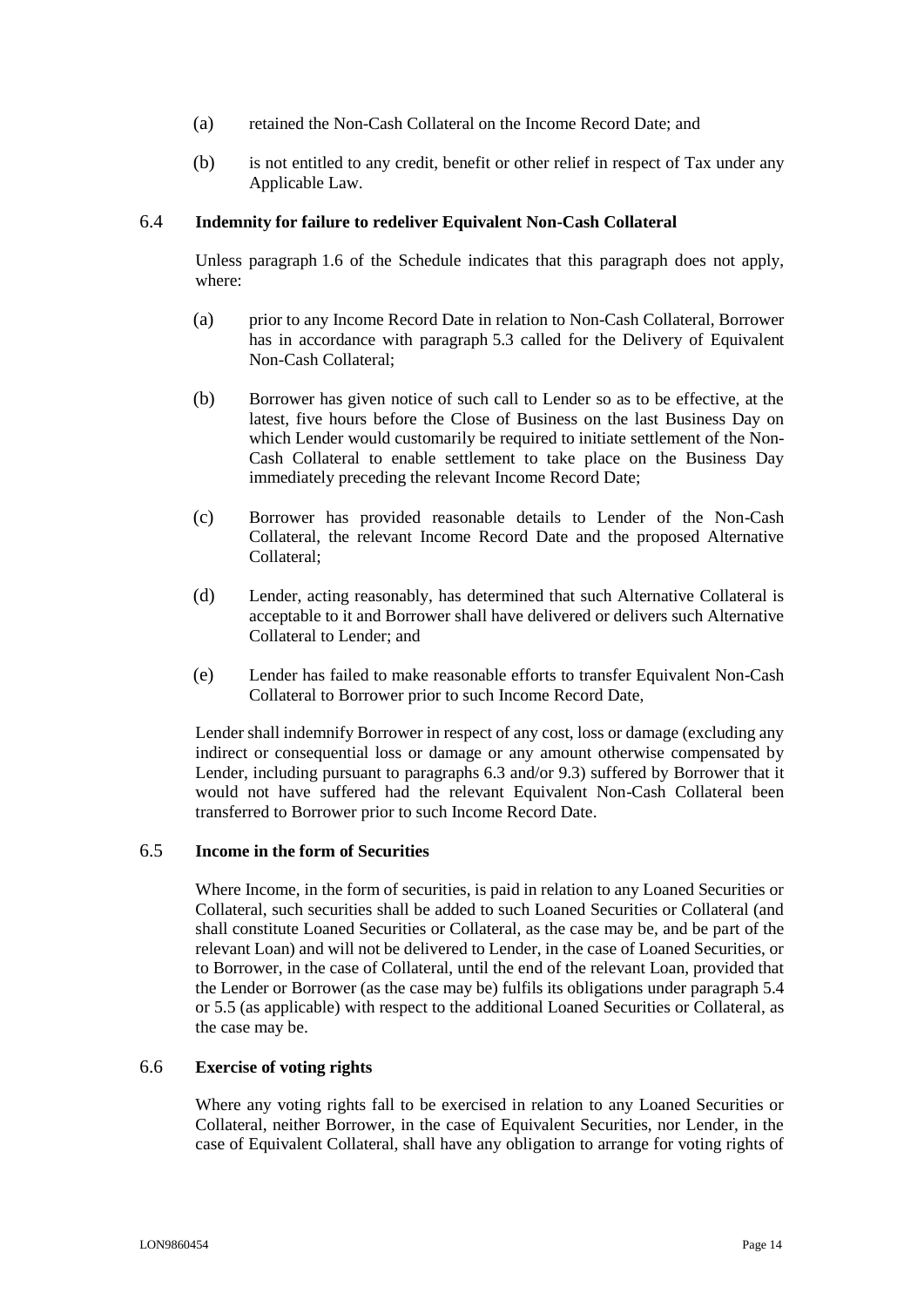that kind to be exercised in accordance with the instructions of the other Party in relation to the Securities borrowed by it or transferred to it by way of Collateral, as the case may be, unless otherwise agreed between the Parties.

## <span id="page-14-2"></span>6.7 **Corporate actions**

Where, in respect of any Loaned Securities or any Collateral, any rights relating to conversion, sub-division, consolidation, pre-emption, rights arising under a takeover offer, rights to receive securities or a certificate which may at a future date be exchanged for securities or other rights, including those requiring election by the holder for the time being of such Securities or Collateral, become exercisable prior to the delivery of Equivalent Securities or Equivalent Collateral, then Lender or Borrower, as the case may be, may, within a reasonable time before the latest time for the exercise of the right or option give written notice to the other Party that on delivery of Equivalent Securities or Equivalent Collateral, as the case may be, it wishes to receive Equivalent Securities or Equivalent Collateral in such form as will arise if the right is exercised or, in the case of a right which may be exercised in more than one manner, is exercised as is specified in such written notice.

## <span id="page-14-0"></span>**7. RATES APPLICABLE TO LOANED SECURITIES AND CASH COLLATERAL**

## <span id="page-14-4"></span>7.1 **Rates in respect of Loaned Securities**

In respect of each Loan, Borrower shall pay to Lender, in the manner prescribed in sub-paragraph [7.3,](#page-14-3) sums calculated by applying such rate as shall be agreed between the Parties from time to time to the daily Market Value of the Loaned Securities.

## <span id="page-14-5"></span>7.2 **Rates in respect of Cash Collateral**

Where Cash Collateral is deposited with Lender in respect of any Loan, Lender shall pay to Borrower, in the manner prescribed in paragraph [7.3,](#page-14-3) sums calculated by applying such rates as shall be agreed between the Parties from time to time to the amount of such Cash Collateral. Any such payment due to Borrower may be set-off against any payment due to Lender pursuant to paragraph [7.1.](#page-14-4)

## <span id="page-14-3"></span>7.3 **Payment of rates**

In respect of each Loan, the payments referred to in paragraph [7.1](#page-14-4) and [7.2](#page-14-5) shall accrue daily in respect of the period commencing on and inclusive of the Settlement Date and terminating on and exclusive of the Business Day upon which Equivalent Securities are delivered or Cash Collateral is repaid. Unless otherwise agreed, the sums so accruing in respect of each calendar month shall be paid in arrears by the relevant Party not later than the Business Day which is the tenth Business Day after the last Business Day of the calendar month to which such payments relate or such other date as the Parties shall from time to time agree.

#### <span id="page-14-1"></span>**8. DELIVERY OF EQUIVALENT SECURITIES**

#### 8.1 **Lender's right to terminate a Loan**

Subject to paragraph [11](#page-18-0) and the terms of the relevant Loan, Lender shall be entitled to terminate a Loan and to call for the delivery of all or any Equivalent Securities at any time by giving notice on any Business Day of not less than the standard settlement time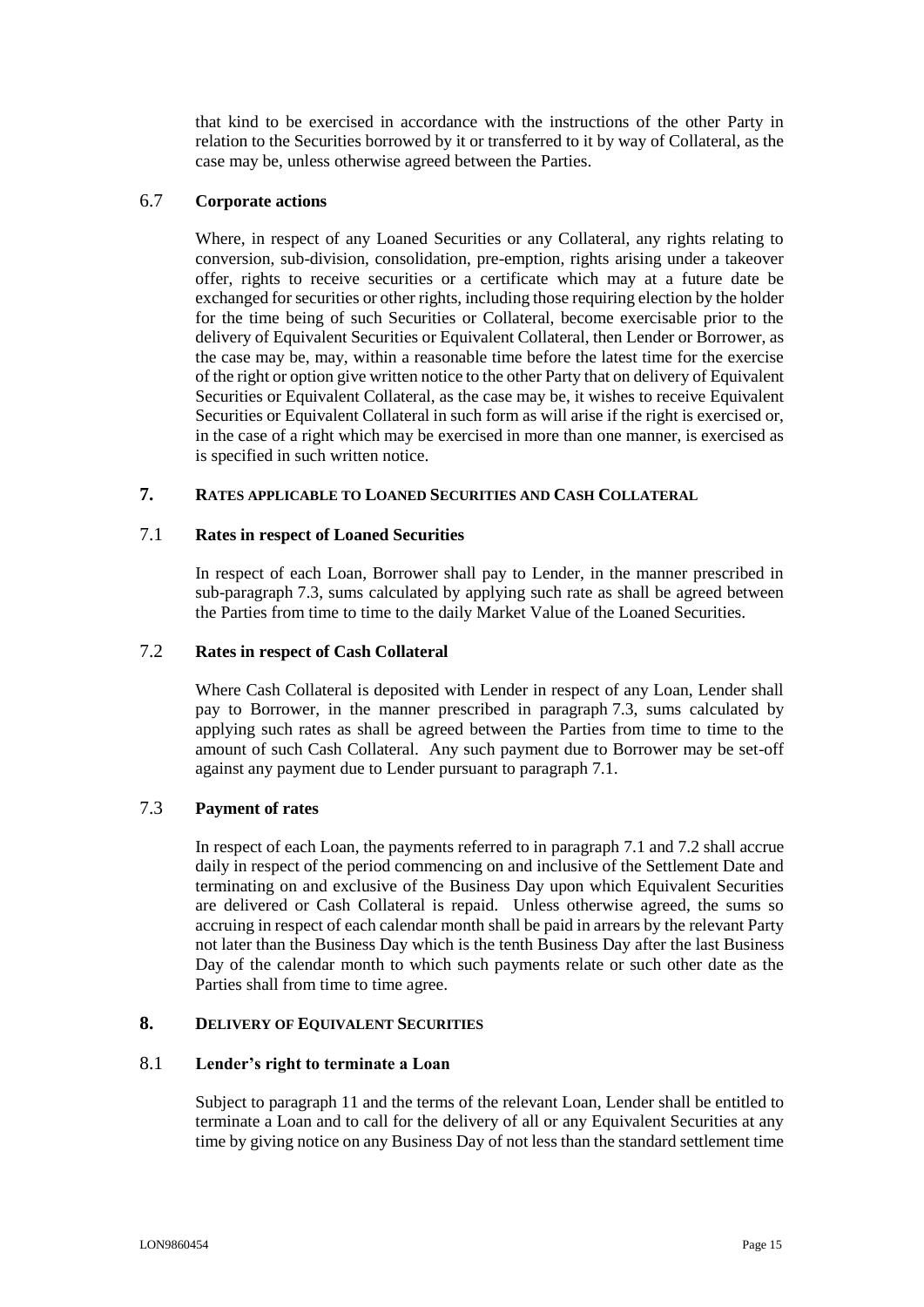for such Equivalent Securities on the exchange or in the clearing organisation through which the Loaned Securities were originally delivered. Borrower shall deliver such Equivalent Securities not later than the expiry of such notice in accordance with Lender's instructions.

#### 8.2 **Borrower's right to terminate a Loan**

Subject to the terms of the relevant Loan, Borrower shall be entitled at any time to terminate a Loan and to deliver all and any Equivalent Securities due and outstanding to Lender in accordance with Lender's instructions and Lender shall accept such delivery.

## <span id="page-15-1"></span>8.3 **Delivery of Equivalent Securities on termination of a Loan**

Borrower shall procure the Delivery of Equivalent Securities to Lender or deliver Equivalent Securities in accordance with this Agreement and the terms of the relevant Loan on termination of the Loan. For the avoidance of doubt any reference in this Agreement or in any other agreement or communication between the Parties (howsoever expressed) to an obligation to deliver or account for or act in relation to Loaned Securities shall accordingly be construed as a reference to an obligation to deliver or account for or act in relation to Equivalent Securities.

## <span id="page-15-2"></span>8.4 **Delivery of Equivalent Collateral on termination of a Loan**

On the date and time that Equivalent Securities are required to be delivered by Borrower on the termination of a Loan, Lender shall simultaneously (subject to paragraph [5.4](#page-10-0) if applicable) repay to Borrower any Cash Collateral or, as the case may be, deliver Collateral equivalent to the Collateral provided by Borrower pursuant to paragraph [5](#page-9-0) in respect of such Loan. For the avoidance of doubt any reference in this Agreement or in any other agreement or communication between the Parties (however expressed) to an obligation to deliver or account for or act in relation to Collateral shall accordingly be construed as a reference to an obligation to deliver or account for or act in relation to Equivalent Collateral.

#### <span id="page-15-3"></span>8.5 **Delivery of Letters of Credit**

Where a Letter of Credit is provided by way of Collateral, the obligation to deliver Equivalent Collateral is satisfied by Lender delivering for cancellation the Letter of Credit so provided, or where the Letter of Credit is provided in respect of more than one Loan, by Lender consenting to a reduction in the value of the Letter of Credit.

## <span id="page-15-0"></span>8.6 **Delivery obligations to be reciprocal**

Neither Party shall be obliged to make delivery (or make a payment as the case may be) to the other unless it is satisfied that the other Party will make such delivery (or make an appropriate payment as the case may be) to it. If it is not so satisfied (whether because an Event of Default has occurred in respect of the other Party or otherwise) it shall notify the other Party and unless that other Party has made arrangements which are sufficient to assure full delivery (or the appropriate payment as the case may be) to the notifying Party, the notifying Party shall (provided it is itself in a position, and willing, to perform its own obligations) be entitled to withhold delivery (or payment, as the case may be) to the other Party until such arrangements to assure full delivery (or the appropriate payment as the case may be) are made.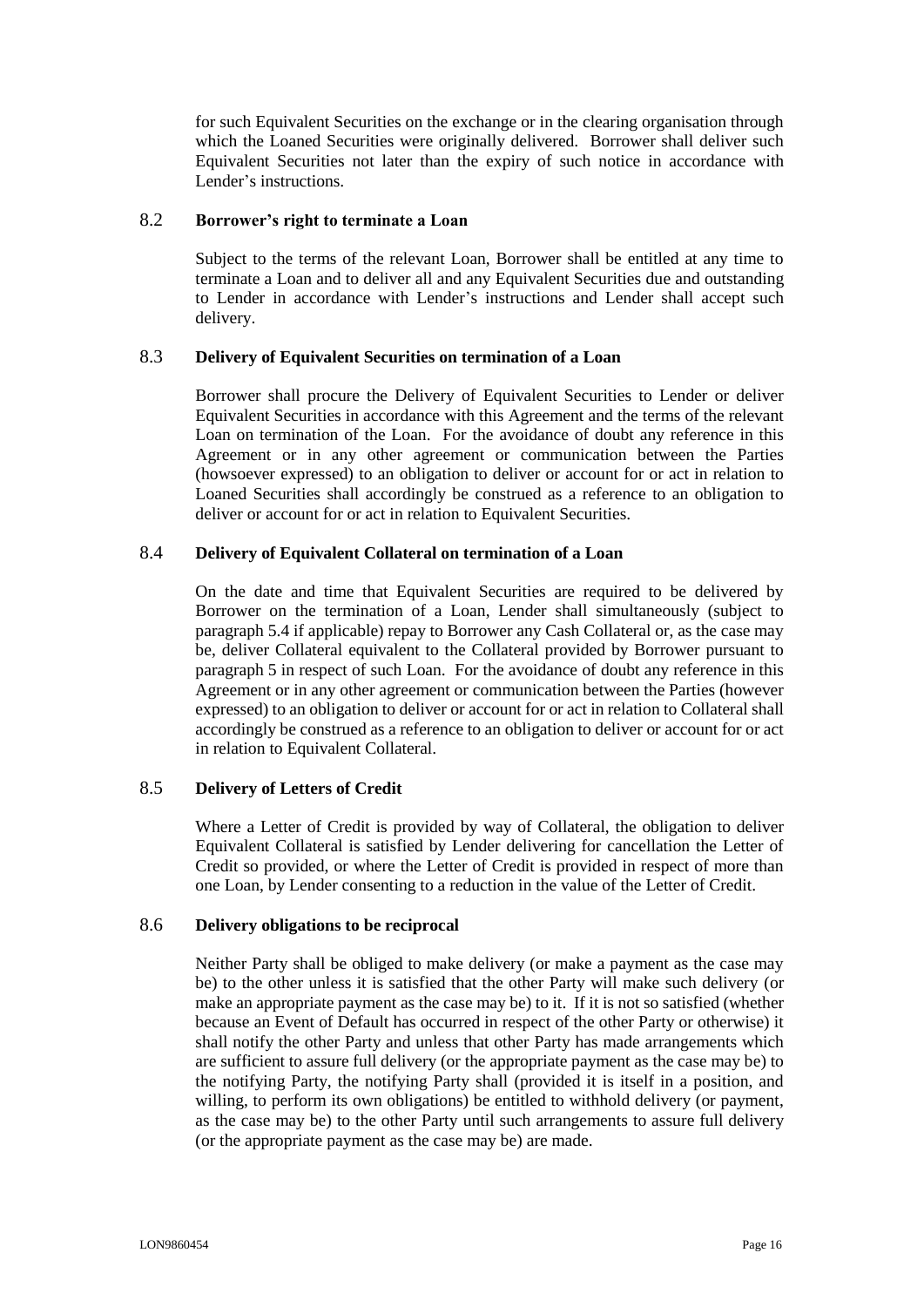## <span id="page-16-0"></span>**9. FAILURE TO DELIVER**

## 9.1 **Borrower's failure to deliver Equivalent Securities**

If Borrower fails to deliver Equivalent Securities in accordance with paragraph [8.3](#page-15-1) Lender may:

- (a) elect to continue the Loan (which, for the avoidance of doubt, shall continue to be taken into account for the purposes of paragraph [5.4](#page-10-0) or [5.5](#page-10-1) as applicable); or
- <span id="page-16-4"></span>(b) at any time while such failure continues, by written notice to Borrower declare that that Loan (but only that Loan) shall be terminated immediately in accordance with paragraph [11.2](#page-18-1) as if (i) an Event of Default had occurred in relation to the Borrower, (ii) references to the Termination Date were to the date on which notice was given under this sub-paragraph, and (iii) the Loan were the only Loan outstanding. For the avoidance of doubt, any such failure shall not constitute an Event of Default (including under paragraph [10.1\(i\)\)](#page-17-2) unless the Parties otherwise agree.

#### 9.2 **Lender's failure to deliver Equivalent Collateral**

If Lender fails to deliver Equivalent Collateral comprising Non-Cash Collateral in accordance with paragraph [8.4](#page-15-2) o[r 8.5,](#page-15-3) Borrower may:

- (a) elect to continue the Loan (which, for the avoidance of doubt, shall continue to be taken into account for the purposes of paragraph [5.4](#page-10-0) or [5.5](#page-10-1) as applicable); or
- <span id="page-16-5"></span>(b) at any time while such failure continues, by written notice to Lender declare that that Loan (but only that Loan) shall be terminated immediately in accordance with paragraph [11.2](#page-18-1) as if (i) an Event of Default had occurred in relation to the Lender, (ii) references to the Termination Date were to the date on which notice was given under this sub-paragraph, and (iii) the Loan were the only Loan outstanding. For the avoidance of doubt, any such failure shall not constitute an Event of Default (including under paragraph [10.1\(i\)\)](#page-17-2) unless the Parties otherwise agree.

## <span id="page-16-1"></span>9.3 **Failure by either Party to deliver**

Where a Party (the *Transferor*) fails to deliver Equivalent Securities or Equivalent Collateral by the time required under this Agreement or within such other period as may be agreed between the Transferor and the other Party (the *Transferee*) and the Transferee:

- <span id="page-16-2"></span>(a) incurs interest, overdraft or similar costs and expenses; or
- <span id="page-16-3"></span>(b) incurs costs and expenses as a direct result of a Buy-in exercised against it by a third party,

then the Transferor agrees to pay within one Business Day of a demand from the Transferee and hold harmless the Transferee with respect to all reasonable costs and expenses listed in sub-paragraphs [\(a\)](#page-16-2) and [\(b\) above](#page-16-3) properly incurred which arise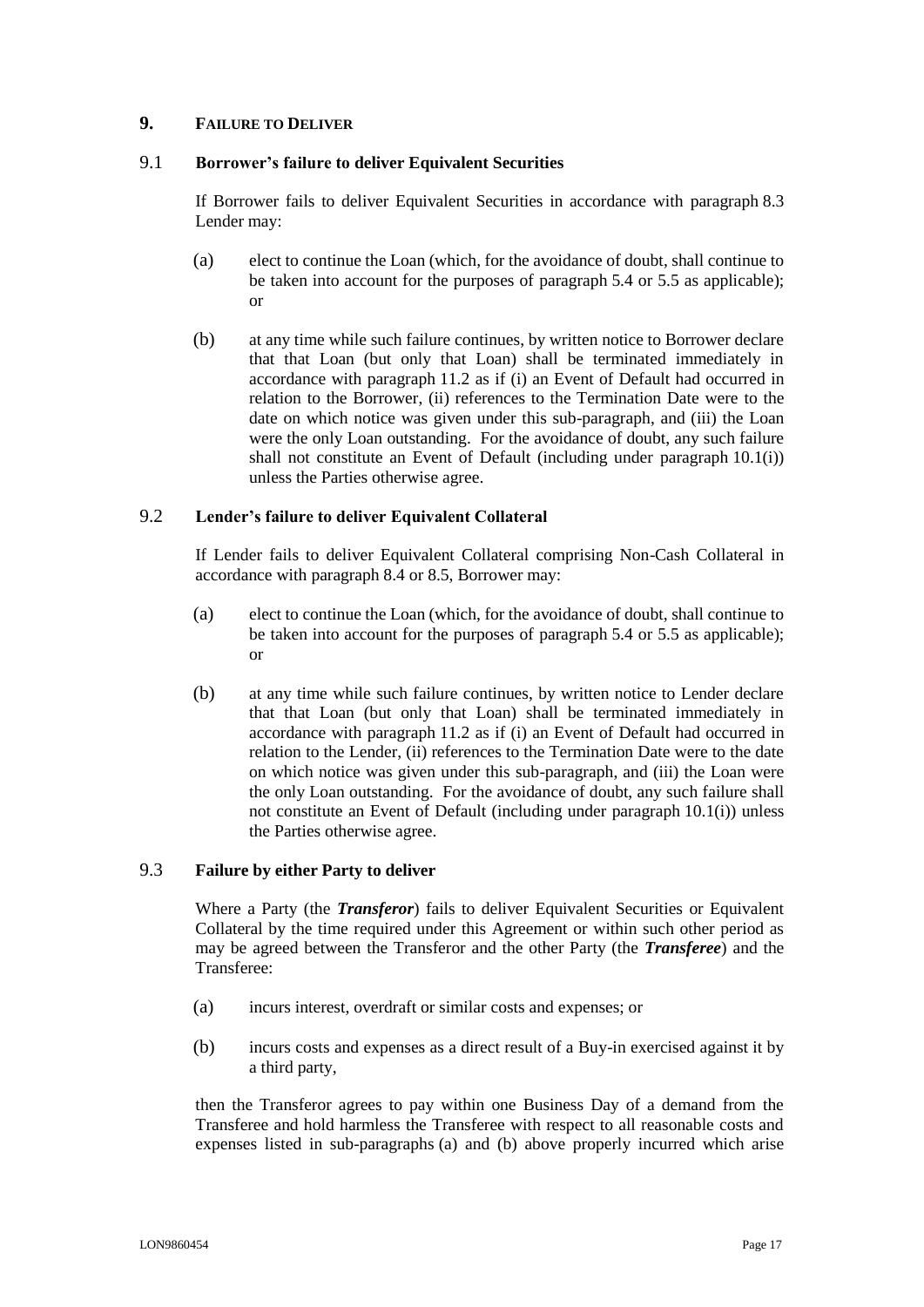directly from such failure other than (i) such costs and expenses which arise from the negligence or wilful default of the Transferee and (ii) any indirect or consequential losses.

## <span id="page-17-0"></span>10. **EVENTS OF DEFAULT**

- <span id="page-17-2"></span><span id="page-17-1"></span>10.1 Each of the following events occurring and continuing in relation to either Party (the *Defaulting Party*, the other Party being the *Non-Defaulting Party*) shall be an Event of Default but only (subject to sub-paragraph [10.1\(d\)\)](#page-17-1) where the Non-Defaulting Party serves written notice on the Defaulting Party:
	- (a) Borrower or Lender failing to pay or repay Cash Collateral or to deliver Collateral on commencement of the Loan under paragraph [5.1](#page-9-2) or to deliver further Collateral under paragraph [5.4](#page-10-0) or [5.5;](#page-10-1)
	- (b) Lender or Borrower failing to comply with its obligations under paragraph [6.2](#page-12-2) or [6.3](#page-12-1) upon the due date and not remedying such failure within three Business Days after the Non-Defaulting Party serves written notice requiring it to remedy such failure;
	- (c) Lender or Borrower failing to pay any sum due under paragraph [9.1\(b\),](#page-16-4) [9.2\(b\)](#page-16-5) or [9.3](#page-16-1) upon the due date;
	- (d) an Act of Insolvency occurring with respect to Lender or Borrower, provided that, where the Parties have specified in paragraph [5](#page-31-6) of the Schedule that Automatic Early Termination shall apply, an Act of Insolvency which is the presentation of a petition for winding up or any analogous proceeding or the appointment of a liquidator or analogous officer of the Defaulting Party shall not require the Non-Defaulting Party to serve written notice on the Defaulting Party (*Automatic Early Termination*);
	- (e) any warranty made by Lender or Borrower in paragraph [13](#page-23-0) or paragraphs [14\(a\)](#page-24-4) to [14\(d\)](#page-24-5) being incorrect or untrue in any material respect when made or repeated or deemed to have been made or repeated;
	- (f) Lender or Borrower admitting to the other that it is unable to, or it intends not to, perform any of its obligations under this Agreement and/or in respect of any Loan where such failure to perform would with the service of notice or lapse of time constitute an Event of Default;
	- (g) all or any material part of the assets of Lender or Borrower being transferred or ordered to be transferred to a trustee (or a person exercising similar functions) by a regulatory authority pursuant to any legislation;
	- (h) Lender (if applicable) or Borrower being declared in default or being suspended or expelled from membership of or participation in, any securities exchange or suspended or prohibited from dealing in securities by any regulatory authority, in each case on the grounds that it has failed to meet any requirements relating to financial resources or credit rating; or
	- (i) Lender or Borrower failing to perform any other of its obligations under this Agreement and not remedying such failure within 30 days after the Non-Defaulting Party serves written notice requiring it to remedy such failure.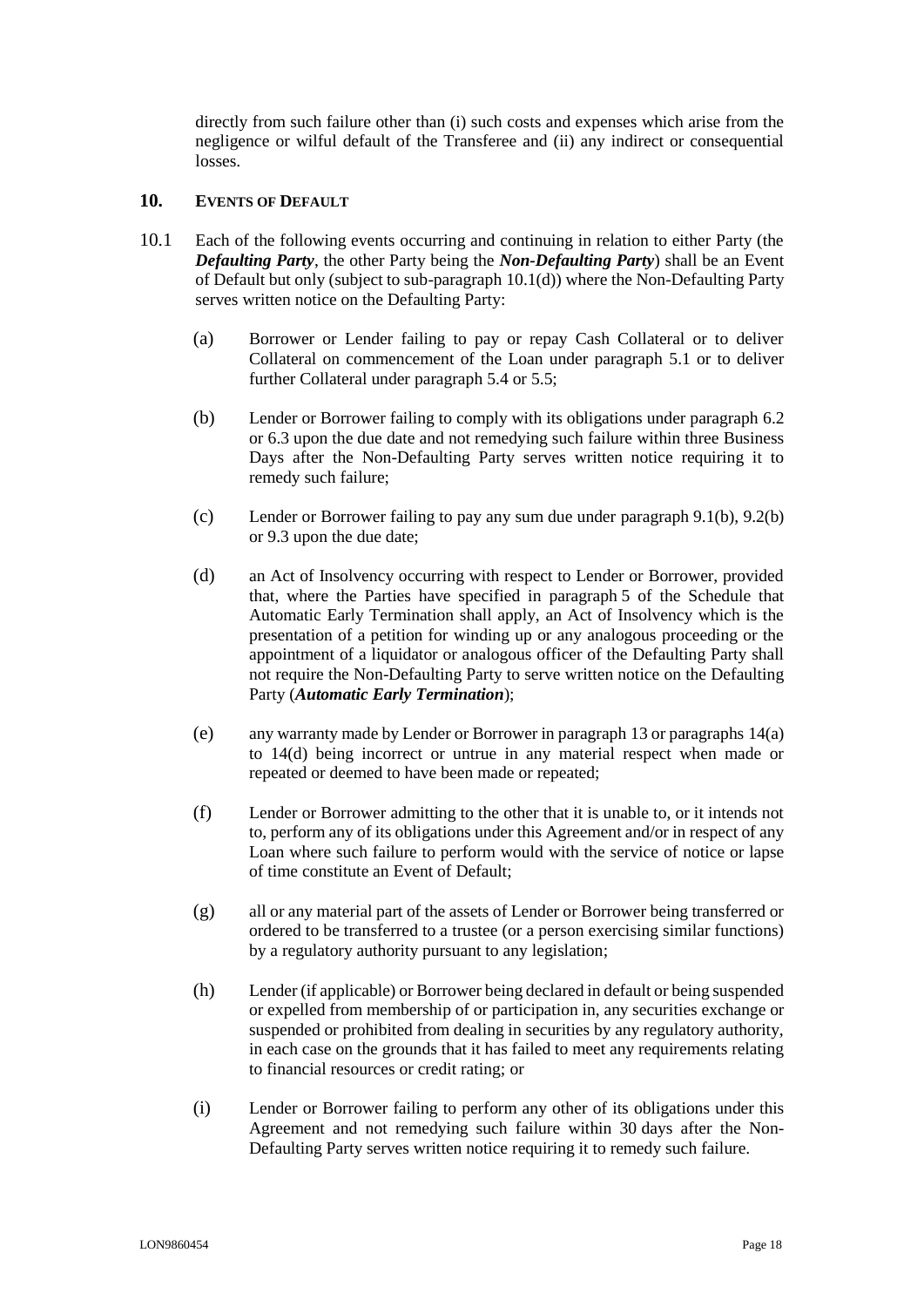- 10.2 Each Party shall notify the other (in writing) if an Event of Default or an event which, with the passage of time and/or upon the serving of a written notice as referred to above, would be an Event of Default, occurs in relation to it.
- 10.3 The provisions of this Agreement constitute a complete statement of the remedies available to each Party in respect of any Event of Default.
- 10.4 Subject to paragraphs [9](#page-16-0) and [11,](#page-18-0) neither Party may claim any sum by way of consequential loss or damage in the event of failure by the other Party to perform any of its obligations under this Agreement.

#### <span id="page-18-0"></span>11. **CONSEQUENCES OF AN EVENT OF DEFAULT**

- 11.1 If an Event of Default occurs in relation to either Party then paragraphs [11.2](#page-18-1) to [11.7](#page-21-0)  [below](#page-21-0) shall apply.
- <span id="page-18-2"></span><span id="page-18-1"></span>11.2 The Parties' delivery and payment obligations (and any other obligations they have under this Agreement) shall be accelerated so as to require performance thereof at the time such Event of Default occurs (the date of which shall be the *Termination Date*) so that performance of such delivery and payment obligations shall be effected only in accordance with the following provisions.
	- (a) The Default Market Value of the Equivalent Securities and Equivalent Non-Cash Collateral to be delivered and the amount of any Cash Collateral (including sums accrued) to be repaid and any other cash (including interest accrued) to be paid by each Party shall be established by the Non-Defaulting Party in accordance with paragraph [11.4](#page-19-0) and deemed as at the Termination Date.
	- (b) On the basis of the sums so established, an account shall be taken (as at the Termination Date) of what is due from each Party to the other under this Agreement (on the basis that each Party's claim against the other in respect of delivery of Equivalent Securities or Equivalent Non-Cash Collateral equal to the Default Market Value thereof) and the sums due from one Party shall be set off against the sums due from the other and only the balance of the account shall be payable (by the Party having the claim valued at the lower amount pursuant to the foregoing) and such balance shall be payable on the next following Business Day after such account has been taken and such sums have been set off in accordance with this paragraph. For the purposes of this calculation, any sum not denominated in the Base Currency shall be converted into the Base Currency at the spot rate prevailing at such dates and times determined by the Non-Defaulting Party acting reasonably.
	- (c) If the balance under sub-paragraph [\(b\) above](#page-18-2) is payable by the Non-Defaulting Party and the Non-Defaulting Party had delivered to the Defaulting Party a Letter of Credit, the Defaulting Party shall draw on the Letter of Credit to the extent of the balance due and shall subsequently deliver for cancellation the Letter of Credit so provided.
	- (d) If the balance under sub-paragraph [\(b\) above](#page-18-2) is payable by the Defaulting Party and the Defaulting Party had delivered to the Non-Defaulting Party a Letter of Credit, the Non-Defaulting Party shall draw on the Letter of Credit to the extent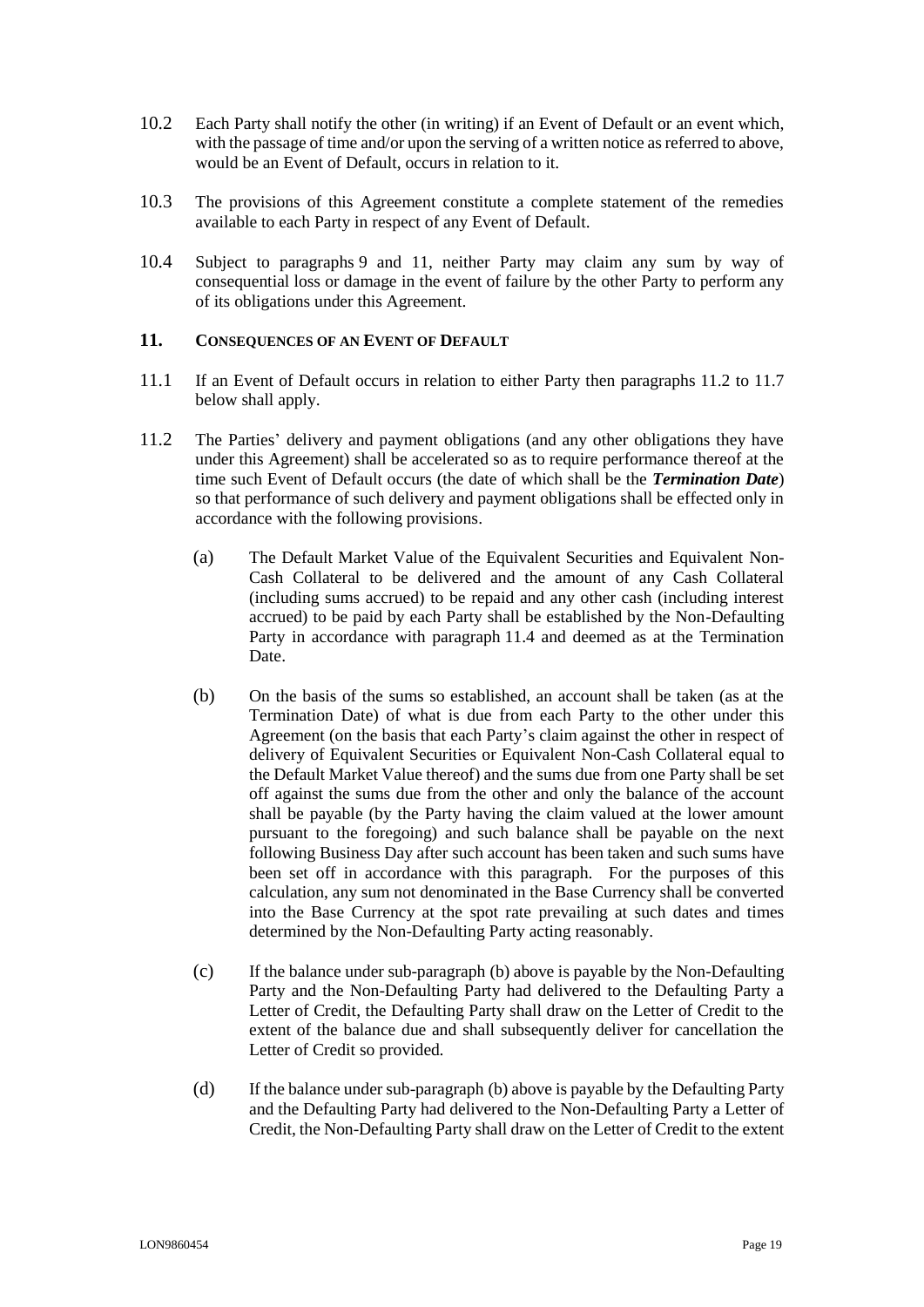of the balance due and shall subsequently deliver for cancellation the Letter of Credit so provided.

- (e) In all other circumstances, where a Letter of Credit has been provided to a Party, such Party shall deliver for cancellation the Letter of Credit so provided.
- 11.3 For the purposes of this Agreement, the *Default Market Value* of any Equivalent Collateral in the form of a Letter of Credit shall be zero and of any Equivalent Securities or any other Equivalent Non-Cash Collateral shall be determined in accordance with paragraphs [11.4](#page-19-0) to [11.6 below,](#page-21-1) and for this purpose:
	- (a) the *Appropriate Market* means, in relation to securities of any description, the market which is the most appropriate market for securities of that description, as determined by the Non-Defaulting Party;
	- (b) the *Default Valuation Time* means, in relation to an Event of Default, the close of business in the Appropriate Market on the fifth dealing day after the day on which that Event of Default occurs or, where that Event of Default is the occurrence of an Act of Insolvency in respect of which under paragraph [10.1\(d\)](#page-17-1) no notice is required from the Non-Defaulting Party in order for such event to constitute an Event of Default, the close of business on the fifth dealing day after the day on which the Non-Defaulting Party first became aware of the occurrence of such Event of Default;
	- (c) *Deliverable Securities* means Equivalent Securities or Equivalent Non-Cash Collateral to be delivered by the Defaulting Party;
	- (d) *Net Value* means at any time, in relation to any Deliverable Securities or Receivable Securities, the amount which, in the reasonable opinion of the Non-Defaulting Party, represents their fair market value, having regard to such pricing sources and methods (which may include, without limitation, available prices for securities with similar maturities, terms and credit characteristics as the relevant Equivalent Securities or Equivalent Collateral) as the Non-Defaulting Party considers appropriate, less, in the case of Receivable Securities, or plus, in the case of Deliverable Securities, all Transaction Costs incurred or reasonably anticipated in connection with the purchase or sale of such securities;
	- (e) *Receivable Securities* means Equivalent Securities or Equivalent Non-Cash Collateral to be delivered to the Defaulting Party; and
	- (f) *Transaction Costs* in relation to any transaction contemplated in paragraph 11.4 or 11.5 means the reasonable costs, commissions (including internal commissions), fees and expenses (including any mark-up or mark-down or premium paid for guaranteed delivery) incurred or reasonably anticipated in connection with the purchase of Deliverable Securities or sale of Receivable Securities, calculated on the assumption that the aggregate thereof is the least that could reasonably be expected to be paid in order to carry out the transaction.
- <span id="page-19-0"></span>11.4 If between the Termination Date and the Default Valuation Time: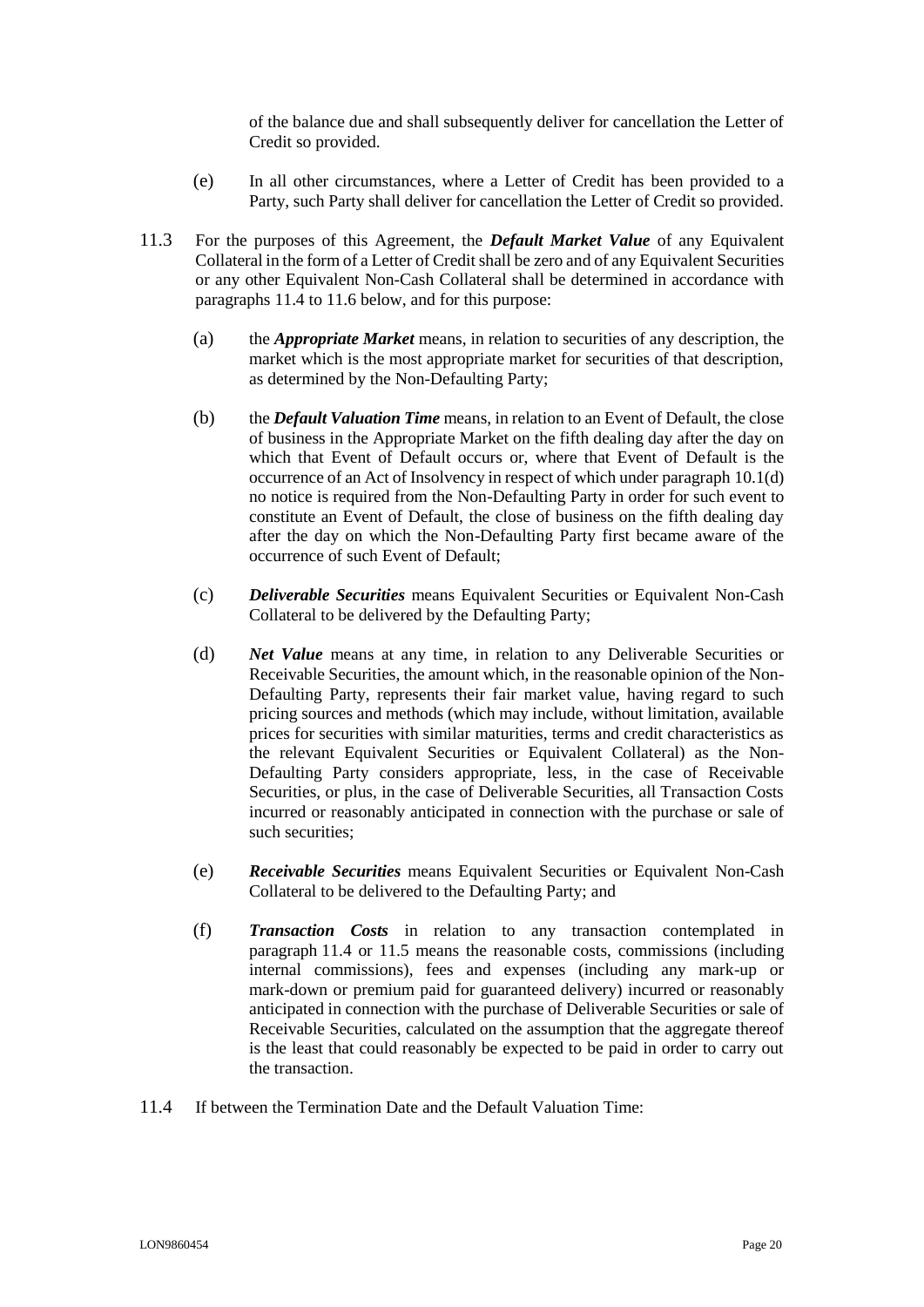- <span id="page-20-0"></span>(a) the Non-Defaulting Party has sold, in the case of Receivable Securities, or purchased, in the case of Deliverable Securities, securities which form part of the same issue and are of an identical type and description as those Equivalent Securities or that Equivalent Collateral, (and regardless as to whether or not such sales or purchases have settled) the Non-Defaulting Party may elect to treat as the Default Market Value:
	- (i) in the case of Receivable Securities, the net proceeds of such sale after deducting all Transaction Costs; provided that, where the securities sold are not identical in amount to the Equivalent Securities or Equivalent Collateral, the Non-Defaulting Party may, acting in good faith, either (A) elect to treat such net proceeds of sale divided by the amount of securities sold and multiplied by the amount of the Equivalent Securities or Equivalent Collateral as the Default Market Value or (B) elect to treat such net proceeds of sale of the Equivalent Securities or Equivalent Collateral actually sold as the Default Market Value of that proportion of the Equivalent Securities or Equivalent Collateral, and, in the case of (B), the Default Market Value of the balance of the Equivalent Securities or Equivalent Collateral shall be determined separately in accordance with the provisions of this paragraph [11.4;](#page-19-0) or
	- (ii) in the case of Deliverable Securities, the aggregate cost of such purchase, including all Transaction Costs; provided that, where the securities purchased are not identical in amount to the Equivalent Securities or Equivalent Collateral, the Non-Defaulting Party may, acting in good faith, either (A) elect to treat such aggregate cost divided by the amount of securities purchased and multiplied by the amount of the Equivalent Securities or Equivalent Collateral as the Default Market Value or (B) elect to treat the aggregate cost of purchasing the Equivalent Securities or Equivalent Collateral actually purchased as the Default Market Value of that proportion of the Equivalent Securities or Equivalent Collateral, and, in the case of (B), the Default Market Value of the balance of the Equivalent Securities or Equivalent Collateral shall be determined separately in accordance with the provisions of this paragraph [11.4;](#page-19-0)
- <span id="page-20-1"></span>(b) the Non-Defaulting Party has received, in the case of Deliverable Securities, offer quotations or, in the case of Receivable Securities, bid quotations in respect of securities of the relevant description from two or more market makers or regular dealers in the Appropriate Market in a commercially reasonable size (as determined by the Non-Defaulting Party) the Non-Defaulting Party may elect to treat as the Default Market Value of the relevant Equivalent Securities or Equivalent Collateral:
	- (i) the price quoted (or where more than one price is so quoted, the arithmetic mean of the prices so quoted) by each of them for, in the case of Deliverable Securities, the sale by the relevant market marker or dealer of such securities or, in the case of Receivable Securities, the purchase by the relevant market maker or dealer of such securities, provided that such price or prices quoted may be adjusted in a commercially reasonable manner by the Non-Defaulting Party to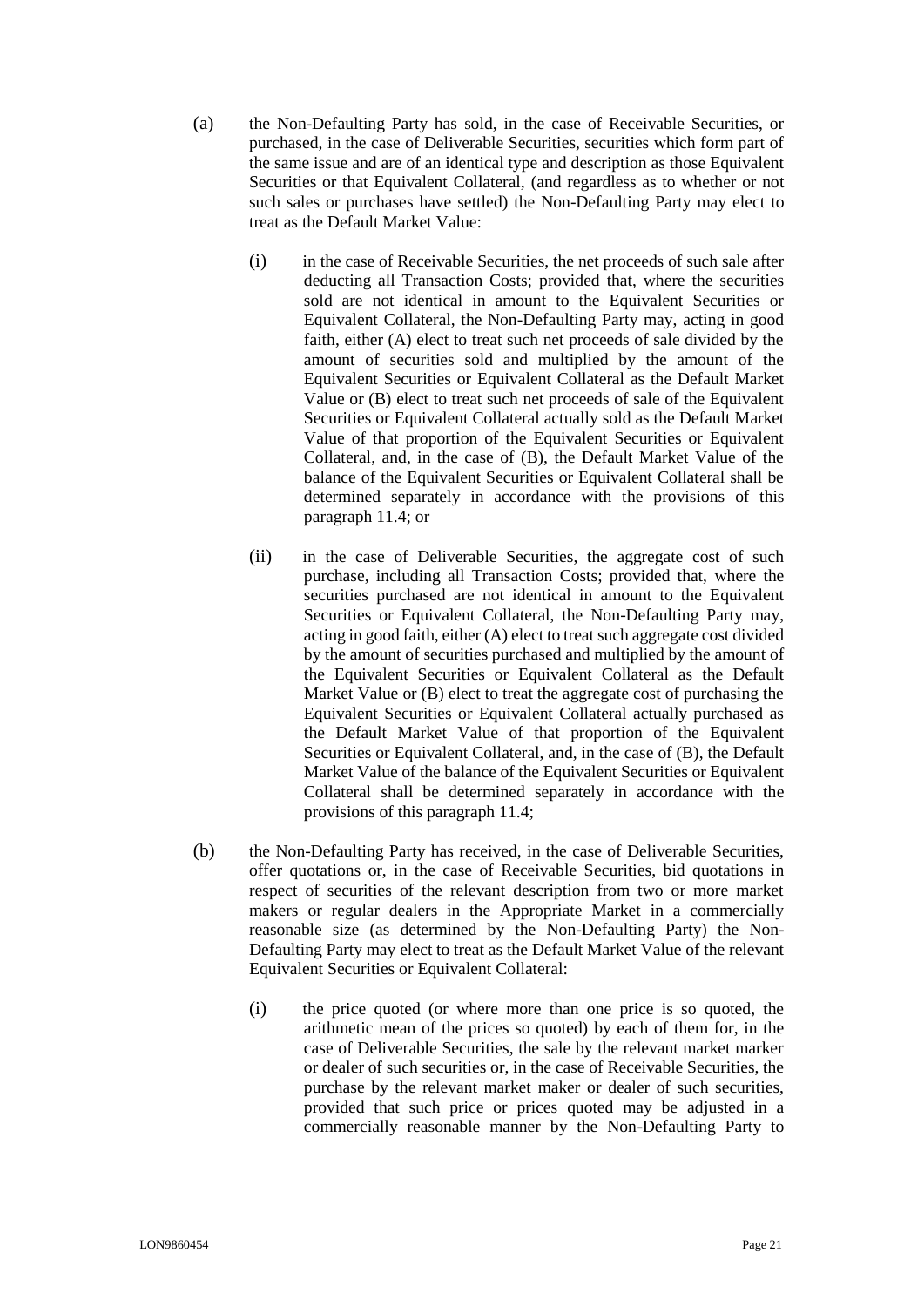reflect accrued but unpaid coupons not reflected in the price or prices quoted in respect of such Securities;

- (ii) after deducting, in the case of Receivable Securities or adding in the case of Deliverable Securities the Transaction Costs which would be incurred or reasonably anticipated in connection with such transaction.
- 11.5 If, acting in good faith, either (A) the Non-Defaulting Party has endeavoured but been unable to sell or purchase securities in accordance with paragraph [11.4\(a\)](#page-20-0) above or to obtain quotations in accordance with paragraph [11.4\(b\)](#page-20-1) above (or both) or (B) the Non-Defaulting Party has determined that it would not be commercially reasonable to sell or purchase securities at the prices bid or offered or to obtain such quotations, or that it would not be commercially reasonable to use any quotations which it has obtained under paragraph [11.4\(b\)](#page-20-1) above the Non-Defaulting Party may determine the Net Value of the relevant Equivalent Securities or Equivalent Collateral (which shall be specified) and the Non-Defaulting Party may elect to treat such Net Value as the Default Market Value of the relevant Equivalent Securities or Equivalent Collateral.
- <span id="page-21-1"></span>11.6 To the extent that the Non-Defaulting Party has not determined the Default Market Value in accordance with paragraph [11.4,](#page-19-0) the Default Market Value of the relevant Equivalent Securities or Equivalent Collateral shall be an amount equal to their Net Value at the Default Valuation Time; provided that, if at the Default Valuation Time the Non-Defaulting Party reasonably determines that, owing to circumstances affecting the market in the Equivalent Securities or Equivalent Collateral in question, it is not reasonably practicable for the Non-Defaulting Party to determine a Net Value of such Equivalent Securities or Equivalent Collateral which is commercially reasonable (by reason of lack of tradable prices or otherwise), the Default Market Value of such Equivalent Securities or Equivalent Collateral shall be an amount equal to their Net Value as determined by the Non-Defaulting Party as soon as reasonably practicable after the Default Valuation Time.

#### **Other costs, expenses and interest payable in consequence of an Event of Default**

<span id="page-21-0"></span>11.7 The Defaulting Party shall be liable to the Non-Defaulting Party for the amount of all reasonable legal and other professional expenses incurred by the Non-Defaulting Party in connection with or as a consequence of an Event of Default, together with interest thereon at such rate as is agreed by the Parties and specified in paragraph 10 of the Schedule or, failing such agreement, the overnight London Inter Bank Offered Rate as quoted on a reputable financial information service (*LIBOR*) as at 11.00 a.m., London time, on the date on which it is to be determined or, in the case of an expense attributable to a particular transaction and, where the Parties have previously agreed a rate of interest for the transaction, that rate of interest if it is greater than LIBOR. Interest will accrue daily on a compound basis.

#### **Set-off**

11.8 Any amount payable to one Party (the *Payee*) by the other Party (the *Payer*) under paragraph [11.2\(b\)](#page-18-2) may, at the option of the Non-Defaulting Party, be reduced by its set-off against any amount payable (whether at such time or in the future or upon the occurrence of a contingency) by the Payee to the Payer (irrespective of the currency, place of payment or booking office of the obligation) under any other agreement between the Payee and the Payer or instrument or undertaking issued or executed by one Party to, or in favour of, the other Party. If an obligation is unascertained, the Non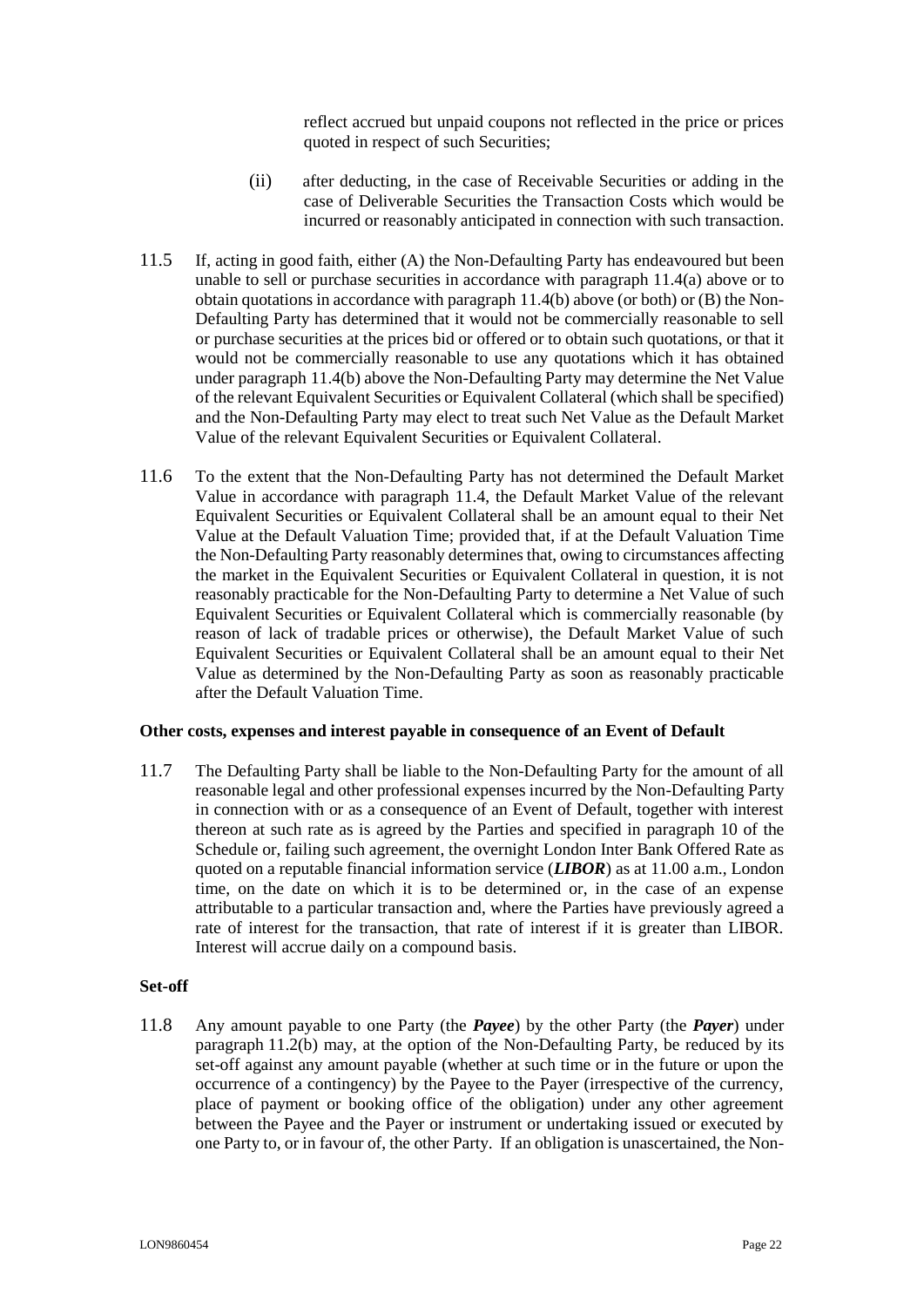Defaulting Party may in good faith estimate that obligation and set off in respect of the estimate, subject to accounting to the other Party when the obligation is ascertained. Nothing in this paragraph shall be effective to create a charge or other security interest. This paragraph shall be without prejudice and in addition to any right of set-off, combination of accounts, lien or other right to which any Party is at any time otherwise entitled (whether by operation of law, contract or otherwise).

## <span id="page-22-0"></span>**12. TAXES**

#### **Withholding, gross-up and provision of information**

- 12.1 All payments under this Agreement shall be made without any deduction or withholding for or on account of any Tax unless such deduction or withholding is required by any Applicable Law.
- 12.2 Except as otherwise agreed, if the paying Party is so required to deduct or withhold, then that Party (*Payer*) shall:
	- (a) promptly notify the other Party (*Recipient*) of such requirement;
	- (b) pay or otherwise account for the full amount required to be deducted or withheld to the relevant authority;
	- (c) upon written demand of Recipient, forward to Recipient documentation reasonably acceptable to Recipient, evidencing such payment to such authorities; and
	- (d) other than in respect of any payment made by Lender to Borrower under paragraph [6.3,](#page-12-1) pay to Recipient, in addition to the payment to which Recipient is otherwise entitled under this Agreement, such additional amount as is necessary to ensure that the amount actually received by Recipient (after taking account of such withholding or deduction) will equal the amount Recipient would have received had no such deduction or withholding been required; provided Payer will not be required to pay any additional amount to Recipient under this sub-paragraph [\(d\)](#page-22-1) to the extent it would not be required to be paid but for the failure by Recipient to comply with or perform any obligation under paragraph [12.3.](#page-22-2)
- <span id="page-22-2"></span><span id="page-22-1"></span>12.3 Each Party agrees that it will upon written demand of the other Party deliver to such other Party (or to any government or other taxing authority as such other Party directs), any form or document and provide such other cooperation or assistance as may (in either case) reasonably be required in order to allow such other Party to make a payment under this Agreement without any deduction or withholding for or on account of any Tax or with such deduction or withholding at a reduced rate (so long as the completion, execution or submission of such form or document, or the provision of such cooperation or assistance, would not materially prejudice the legal or commercial position of the Party in receipt of such demand). Any such form or document shall be accurate and completed in a manner reasonably satisfactory to such other Party and shall be executed and delivered with any reasonably required certification by such date as is agreed between the Parties or, failing such agreement, as soon as reasonably practicable.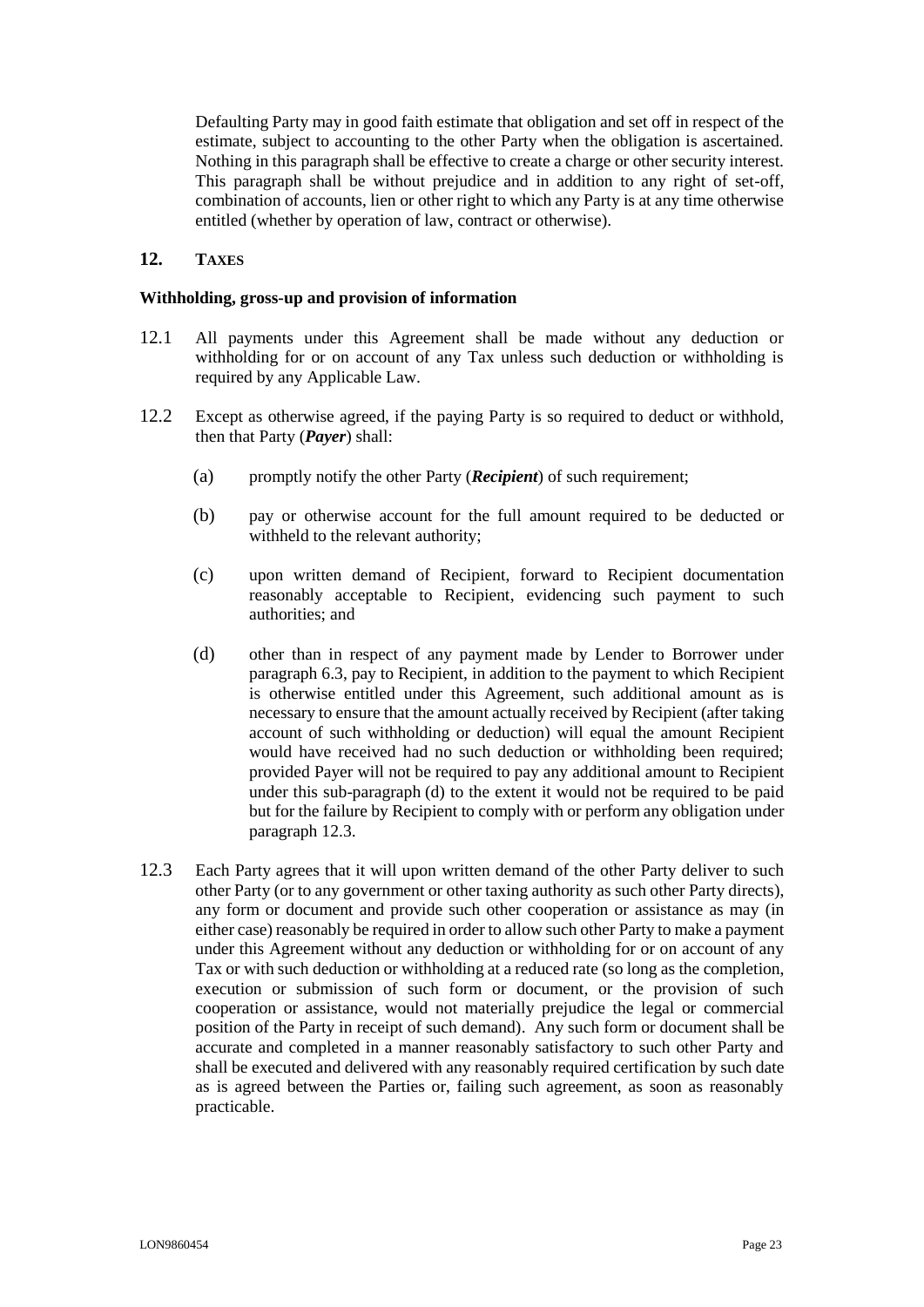## **Stamp Tax**

- <span id="page-23-1"></span>12.4 Unless otherwise agreed, Borrower hereby undertakes promptly to pay and account for any Stamp Tax chargeable in connection with any transaction effected pursuant to or contemplated by this Agreement (other than any Stamp Tax that would not be chargeable but for Lender's failure to comply with its obligations under this Agreement).
- 12.5 Borrower shall indemnify and keep indemnified Lender against any liability arising as a result of Borrower's failure to comply with its obligations under paragraph [12.4.](#page-23-1)

#### **Sales Tax**

12.6 All sums payable by one Party to another under this Agreement are exclusive of any Sales Tax chargeable on any supply to which such sums relate and an amount equal to such Sales Tax shall in each case be paid by the Party making such payment on receipt of an appropriate Sales Tax invoice.

#### **Retrospective changes in law**

- 12.7 Unless otherwise agreed, amounts payable by one Party to another under this Agreement shall be determined by reference to Applicable Law as at the date of the relevant payment and no adjustment shall be made to amounts paid under this Agreement as a result of:
	- (a) any retrospective change in Applicable Law which is announced or enacted after the date of the relevant payment; or
	- (b) any decision of a court of competent jurisdiction which is made after the date of the relevant payment (other than where such decision results from an action taken with respect to this Agreement or amounts paid or payable under this Agreement).

#### <span id="page-23-0"></span>**13. LENDER'S WARRANTIES**

Each Party hereby warrants and undertakes to the other on a continuing basis to the intent that such warranties shall survive the completion of any transaction contemplated herein that, where acting as a Lender:

- (a) it is duly authorised and empowered to perform its duties and obligations under this Agreement;
- (b) it is not restricted under the terms of its constitution or in any other manner from lending Securities in accordance with this Agreement or from otherwise performing its obligations hereunder;
- (c) it is absolutely entitled to pass full legal and beneficial ownership of all Securities provided by it hereunder to Borrower free from all liens, charges and encumbrances; and
- (d) it is acting as principal in respect of this Agreement, other than in respect of an Agency Loan.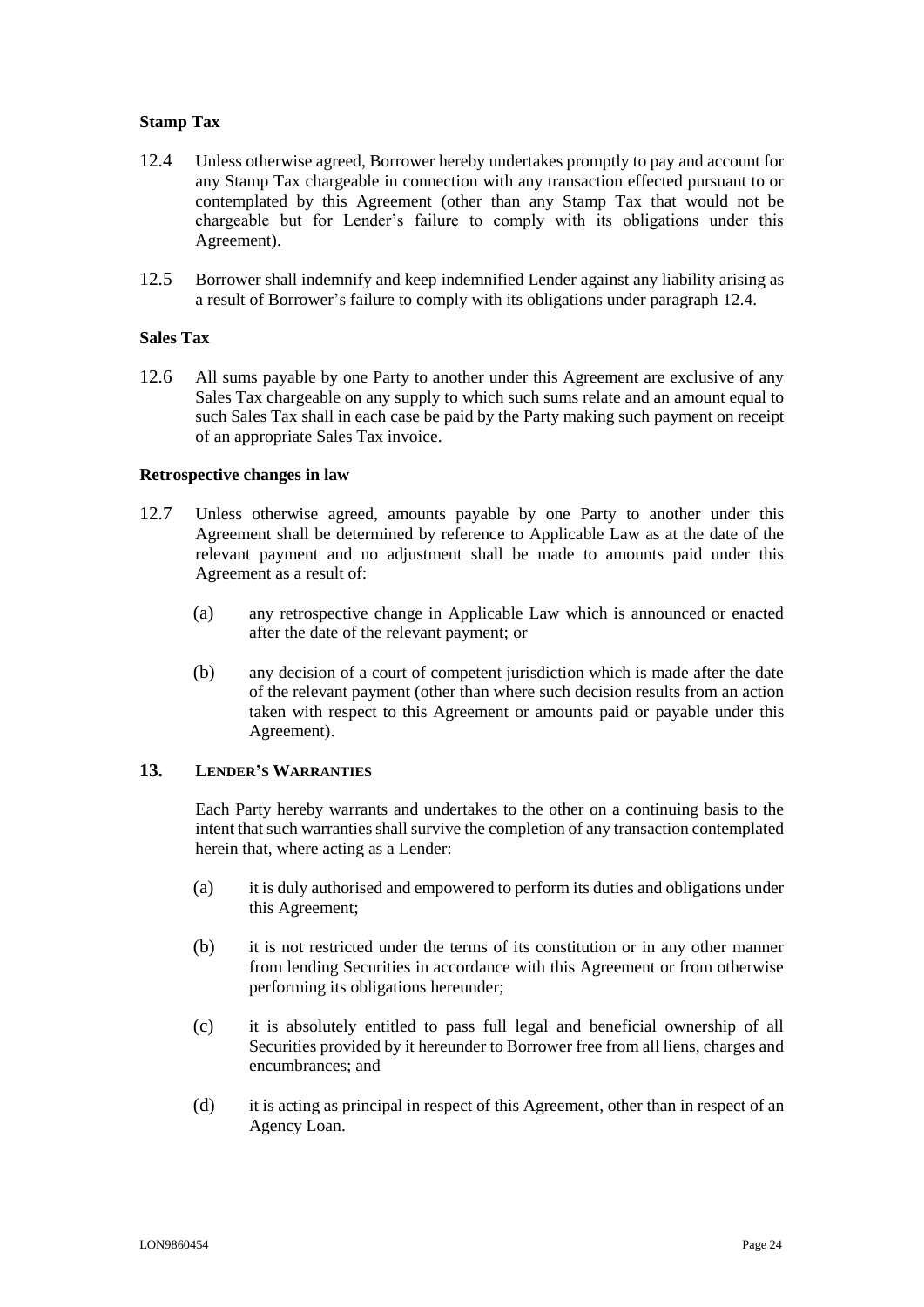## <span id="page-24-0"></span>**14. BORROWER'S WARRANTIES**

Each Party hereby warrants and undertakes to the other on a continuing basis to the intent that such warranties shall survive the completion of any transaction contemplated herein that, where acting as a Borrower:

- <span id="page-24-4"></span>(a) it has all necessary licences and approvals, and is duly authorised and empowered, to perform its duties and obligations under this Agreement and will do nothing prejudicial to the continuation of such authorisation, licences or approvals;
- (b) it is not restricted under the terms of its constitution or in any other manner from borrowing Securities in accordance with this Agreement or from otherwise performing its obligations hereunder;
- (c) it is absolutely entitled to pass full legal and beneficial ownership of all Collateral provided by it hereunder to Lender free from all liens, charges and encumbrances;
- <span id="page-24-5"></span>(d) it is acting as principal in respect of this Agreement; and
- (e) it is not entering into a Loan for the primary purpose of obtaining or exercising voting rights in respect of the Loaned Securities.

## <span id="page-24-1"></span>**15. INTEREST ON OUTSTANDING PAYMENTS**

In the event of either Party failing to remit sums in accordance with this Agreement such Party hereby undertakes to pay to the other Party upon demand interest (before as well as after judgment) on the net balance due and outstanding, for the period commencing on and inclusive of the original due date for payment to (but excluding) the date of actual payment, in the same currency as the principal sum and at the rate referred to in paragraph [11.7.](#page-21-0) Interest will accrue daily on a compound basis and will be calculated according to the actual number of days elapsed. No interest shall be payable under this paragraph in respect of any day on which one Party endeavours to make a payment to the other Party but the other Party is unable to receive it.

## <span id="page-24-2"></span>**16. TERMINATION OF THIS AGREEMENT**

Each Party shall have the right to terminate this Agreement by giving not less than 15 Business Days' notice in writing to the other Party (which notice shall specify the date of termination) subject to an obligation to ensure that all Loans which have been entered into but not discharged at the time such notice is given are duly discharged in accordance with this Agreement.

#### <span id="page-24-3"></span>**17. SINGLE AGREEMENT**

Each Party acknowledges that, and has entered into this Agreement and will enter into each Loan in consideration of and in reliance upon the fact that, all Loans constitute a single business and contractual relationship and are made in consideration of each other. Accordingly, each Party agrees:

(a) to perform all of its obligations in respect of each Loan, and that a default in the performance of any such obligations shall constitute a default by it in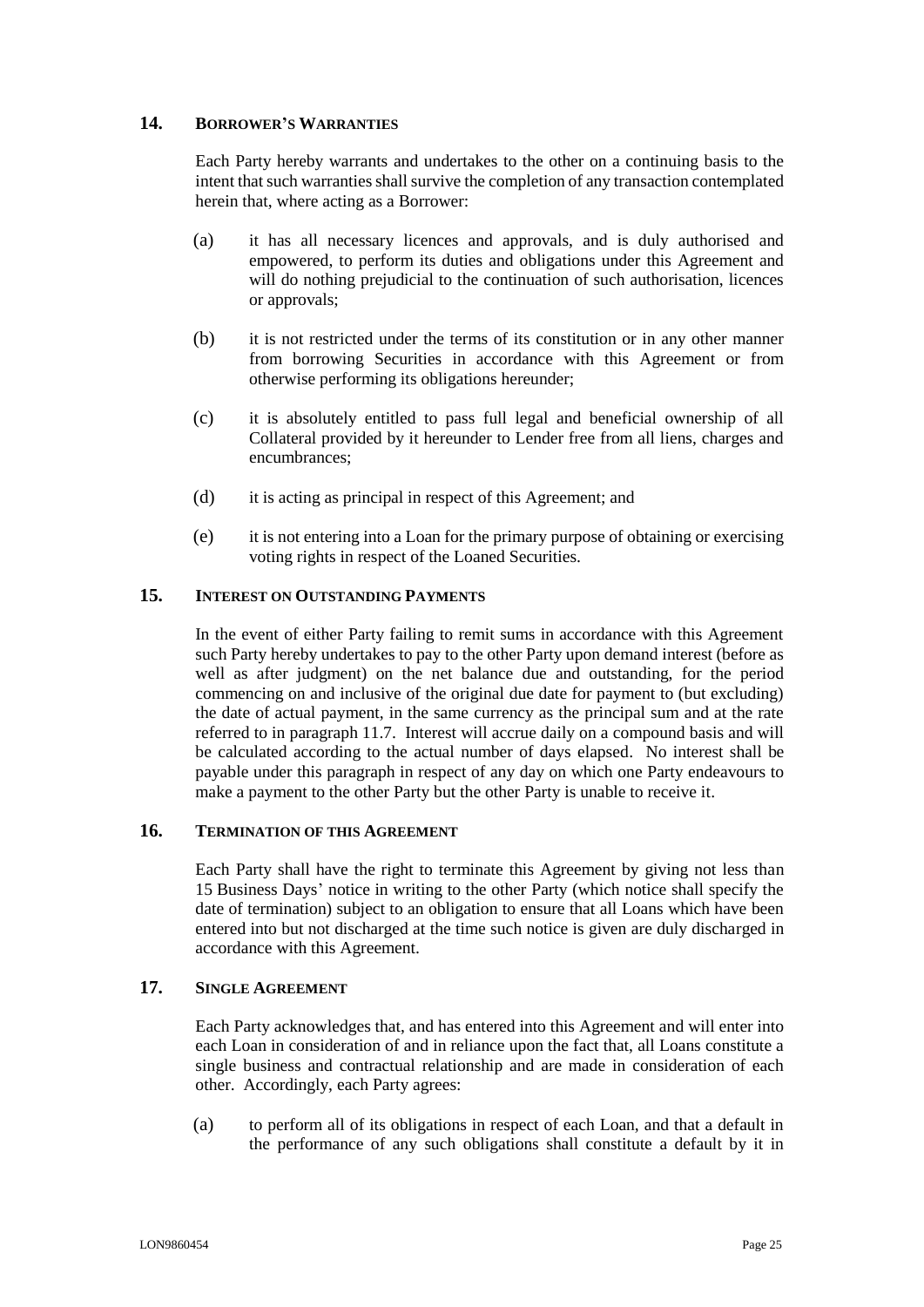respect of all Loans, subject always to the other provisions of the Agreement; and

(b) that payments, deliveries and other transfers made by either of them in respect of any Loan shall be deemed to have been made in consideration of payments, deliveries and other transfers in respect of any other Loan.

#### <span id="page-25-0"></span>**18. SEVERANCE**

If any provision of this Agreement is declared by any judicial or other competent authority to be void or otherwise unenforceable, that provision shall be severed from the Agreement and the remaining provisions of this Agreement shall remain in full force and effect. The Agreement shall, however, thereafter be amended by the Parties in such reasonable manner so as to achieve as far as possible, without illegality, the intention of the Parties with respect to that severed provision.

#### <span id="page-25-1"></span>**19. SPECIFIC PERFORMANCE**

Each Party agrees that in relation to legal proceedings it will not seek specific performance of the other Party's obligation to deliver Securities, Equivalent Securities, Collateral or Equivalent Collateral but without prejudice to any other rights it may have.

#### <span id="page-25-2"></span>**20. NOTICES**

- 20.1 Any notice or other communication in respect of this Agreement may be given in any manner set forth below to the address or number or in accordance with the electronic messaging system details set out in paragraph 6 of the Schedule and will be deemed effective as indicated:
	- (a) if in writing and delivered in person or by courier, on the date it is delivered;
	- (b) if sent by facsimile transmission, on the date that transmission is received by a responsible employee of the recipient in legible form (it being agreed that the burden of proving receipt will be on the sender and will not be met by a transmission report generated by the sender's facsimile machine);
	- (c) if sent by certified or registered mail (airmail, if overseas) or the equivalent (return receipt requested), on the date that mail is delivered or its delivery is attempted; or
	- (d) if sent by electronic messaging system, on the date that electronic message is received,

unless the date of that delivery (or attempted delivery) or the receipt, as applicable, is not a Business Day or that communication is delivered (or attempted) or received, as applicable, after the Close of Business on a Business Day, in which case that communication shall be deemed given and effective on the first following day that is a Business Day.

20.2 Either Party may by notice to the other change the address or facsimile number or electronic messaging system details at which notices or other communications are to be given to it.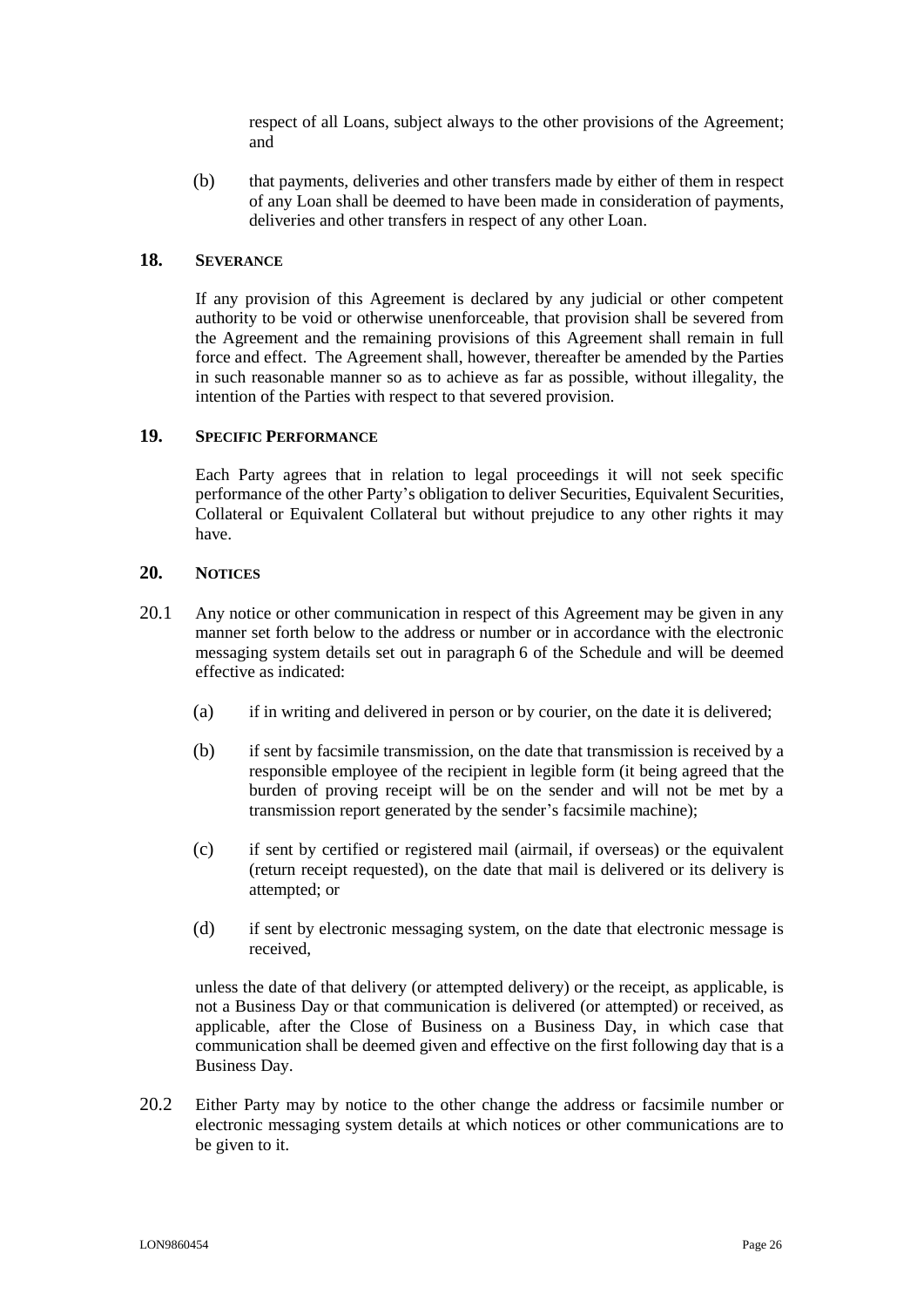## <span id="page-26-0"></span>**21. ASSIGNMENT**

- <span id="page-26-7"></span>21.1 Subject to paragraph [21.2,](#page-26-6) neither Party may charge, assign or otherwise deal with all or any of its rights or obligations hereunder without the prior consent of the other Party.
- <span id="page-26-6"></span>21.2 Paragraph [21.1](#page-26-7) shall not preclude a party from charging, assigning or otherwise dealing with all or any part of its interest in any sum payable to it under paragraph [11.2\(b\)](#page-18-2) or [11.7.](#page-21-0)

## <span id="page-26-1"></span>**22. NON-WAIVER**

No failure or delay by either Party (whether by course of conduct or otherwise) to exercise any right, power or privilege hereunder shall operate as a waiver thereof nor shall any single or partial exercise of any right, power or privilege preclude any other or further exercise thereof or the exercise of any other right, power or privilege as herein provided.

## <span id="page-26-2"></span>**23. GOVERNING LAW AND JURISDICTION**

- 23.1 This Agreement and any non-contractual obligations arising out of or in connection with this Agreement shall be governed by, and shall be construed in accordance with, English law.
- 23.2 The courts of England have exclusive jurisdiction to hear and decide any suit, action or proceedings, and to settle any disputes or any non-contractual obligation which may arise out of or in connection with this Agreement (respectively, *Proceedings* and *Disputes*) and, for these purposes, each Party irrevocably submits to the jurisdiction of the courts of England.
- 23.3 Each Party irrevocably waives any objection which it might at any time have to the courts of England being nominated as the forum to hear and decide any Proceedings and to settle any Disputes and agrees not to claim that the courts of England are not a convenient or appropriate forum.
- 23.4 Each Party hereby respectively appoints the person identified in paragraph [7](#page-32-0) of the Schedule pertaining to the relevant Party as its agent to receive on its behalf service of process in the courts of England. If such an agent ceases to be an agent of a Party, the relevant Party shall promptly appoint, and notify the other Party of the identity of its new agent in England.

#### <span id="page-26-3"></span>**24. TIME**

Time shall be of the essence of the Agreement.

#### <span id="page-26-4"></span>**25. RECORDING**

The Parties agree that each may record all telephone conversations between them.

## <span id="page-26-5"></span>**26. WAIVER OF IMMUNITY**

Each Party hereby waives all immunity (whether on the basis of sovereignty or otherwise) from jurisdiction, attachment (both before and after judgement) and execution to which it might otherwise be entitled in any action or proceeding in the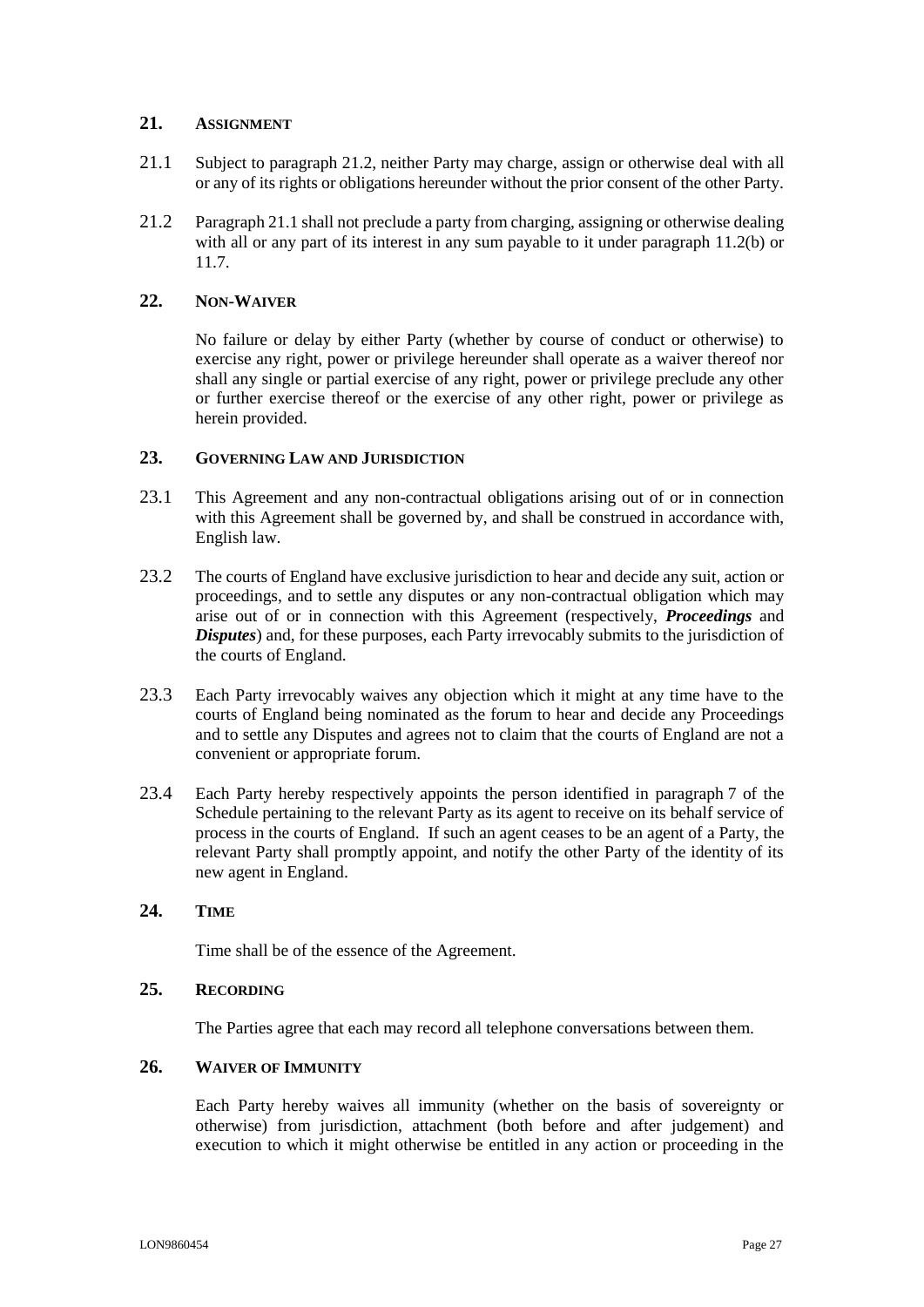courts of England or of any other country or jurisdiction relating in any way to this Agreement and agrees that it will not raise, claim or cause to be pleaded any such immunity at or in respect of any such action or proceeding.

## <span id="page-27-0"></span>**27. MISCELLANEOUS**

- 27.1 This Agreement constitutes the entire agreement and understanding of the Parties with respect to its subject matter and supersedes all oral communication and prior writings with respect thereto.
- <span id="page-27-3"></span>27.2 The Party (the *Relevant Party*) who has prepared the text of this Agreement for execution (as indicated in paragraph [9](#page-32-1) of the Schedule) warrants and undertakes to the other Party that such text conforms exactly to the text of the standard form Global Master Securities Lending Agreement (2010 version) posted by the International Securities Lending Association on its website except as notified by the Relevant Party to the other Party in writing prior to the execution of this Agreement.
- 27.3 Unless otherwise provided for in this Agreement, no amendment in respect of this Agreement will be effective unless in writing (including a writing evidenced by a facsimile transmission) and executed by each of the Parties or confirmed by an exchange of telexes or electronic messages on an electronic messaging system.
- <span id="page-27-1"></span>27.4 The Parties agree that where paragraph 11 of the Schedule indicates that this paragraph [27.4](#page-27-1) applies, this Agreement shall apply to all loans which are outstanding as at the date of this Agreement and which are subject to the securities lending agreement or agreements specified in paragraph 11 of the Schedule, and such Loans shall be treated as if they had been entered into under this Agreement, and the terms of such loans are amended accordingly with effect from the date of this Agreement.
- <span id="page-27-2"></span>27.5 The Parties agree that where paragraph 12 of the Schedule indicates that this paragraph [27.5](#page-27-2) applies, each may use the services of a third party vendor to automate the processing of Loans under this Agreement and that any data relating to such Loans received from the other Party may be disclosed to such third party vendors.
- 27.6 The obligations of the Parties under this Agreement will survive the termination of any Loan.
- 27.7 The warranties contained in paragraphs [13,](#page-23-0) [14](#page-24-0) and [27.2](#page-27-3) and in the Agency Annex will survive termination of this Agreement for so long as any obligations of either of the Parties pursuant to this Agreement remain outstanding.
- 27.8 Except as provided in this Agreement, the rights, powers, remedies and privileges provided in this Agreement are cumulative and not exclusive of any rights, powers, remedies and privileges provided by law.
- 27.9 This Agreement (and each amendment in respect of it) may be executed and delivered in counterparts (including by facsimile transmission), each of which will be deemed an original.
- 27.10 A person who is not a party to this Agreement has no right under the Contracts (Rights of Third Parties) Act 1999 to enforce any terms of this Agreement, but this does not affect any right or remedy of a third party which exists or is available apart from that Act.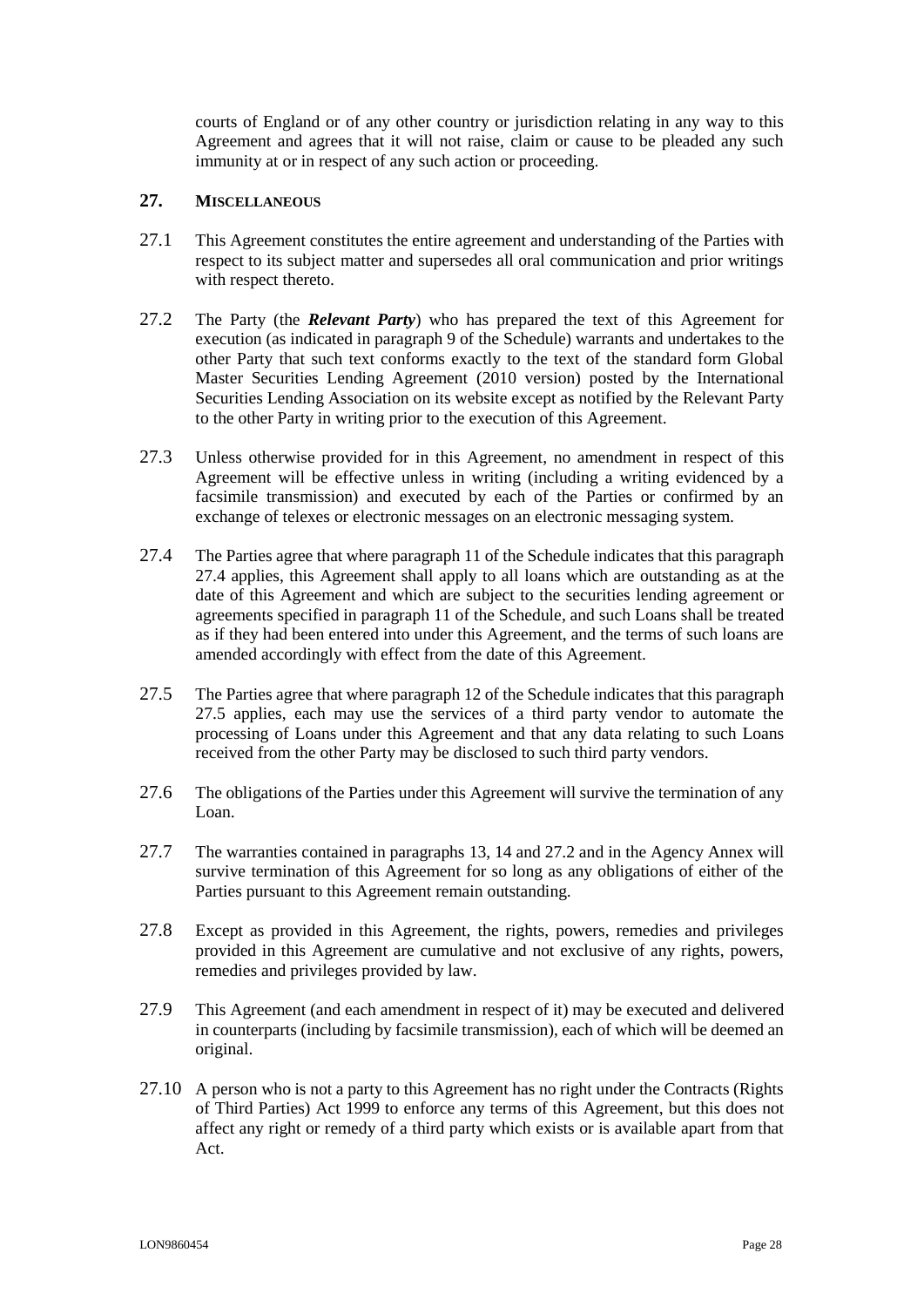## **SIGNATURE PAGE FOLLOWS**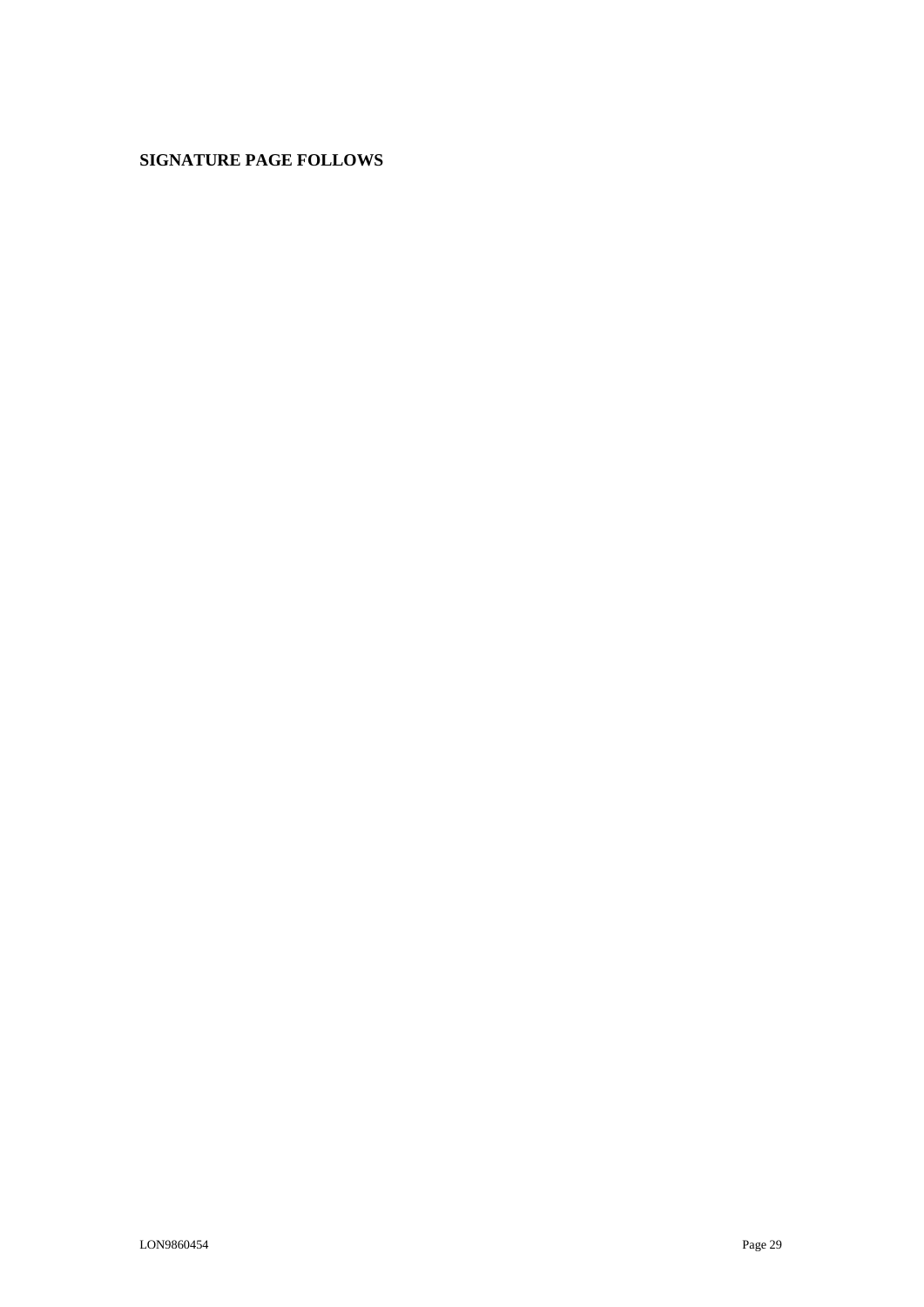# **EXECUTED** by the **PARTIES**

| <b>SIGNED</b> by                                                                          |  |
|-------------------------------------------------------------------------------------------|--|
| duly authorised for and<br>on behalf of Natcan Trust Company, as Agent for the Principals |  |
|                                                                                           |  |
| <b>SIGNED</b> by                                                                          |  |
| duly authorised for and                                                                   |  |

on behalf of **Natcan Trust Company,** as Agent for the Principals )

| <b>SIGNED</b> by                                 |  |
|--------------------------------------------------|--|
|                                                  |  |
| duly authorised for and                          |  |
| on behalf of <b>National Bank Financial Inc.</b> |  |

| <b>SIGNED</b> by                                 |  |
|--------------------------------------------------|--|
|                                                  |  |
| duly authorised for and                          |  |
| on behalf of <b>National Bank Financial Inc.</b> |  |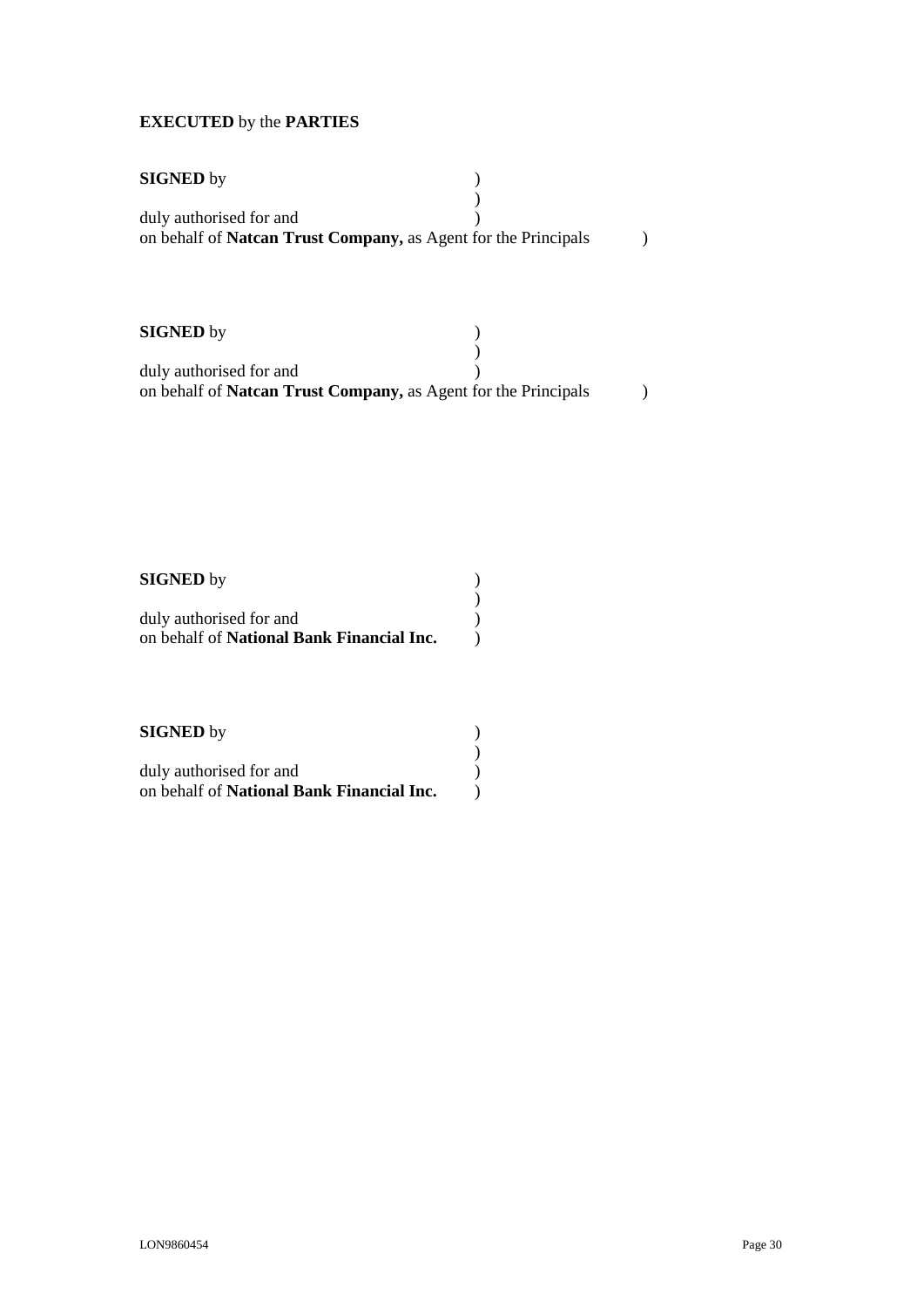## **SCHEDULE**

## <span id="page-30-1"></span><span id="page-30-0"></span>**1. COLLATERAL**

- 1.1 The securities, financial instruments and deposits of currency set out in the table below with a cross marked next to them are acceptable forms of Collateral under this Agreement.
- 1.2 Unless otherwise agreed between the Parties, the Market Value of the Collateral delivered pursuant to paragraph [5](#page-9-0) by Borrower to Lender under the terms and conditions of this Agreement shall on each Business Day represent not less than the Market Value of the Loaned Securities together with the percentage contained in the row of the table below corresponding to the particular form of Collateral, referred to in this Agreement as the *Margin*.

| <b>Security/Financial</b><br><b>Instrument/Deposit of</b><br><b>Currency</b>                                                                                                                | Mark "X" if acceptable<br>form of Collateral | <b>Margin</b><br>$(\%)$ |
|---------------------------------------------------------------------------------------------------------------------------------------------------------------------------------------------|----------------------------------------------|-------------------------|
| $(A)$ Cash                                                                                                                                                                                  | X                                            | 0%                      |
| (B) Negotiable debt<br>obligations issued by the<br>Governments of United States<br>of America and Canada,<br>including stripped coupons and<br>residual having a remaining<br>maturity of: |                                              |                         |
| (i) not more than one year;                                                                                                                                                                 | X                                            | 1%                      |
| (ii) one year or greater up to 3<br>years;                                                                                                                                                  | X                                            | 2%                      |
| (iii) 3 years or greater up to 7<br>years;                                                                                                                                                  | X                                            | 3%                      |
| $(iv)$ 7 years or greater up to 10<br>years;                                                                                                                                                | X                                            | 4%                      |
| $(v)$ 10 years or greater.                                                                                                                                                                  | X                                            | 5%                      |

"negotiable debt obligations" shall include negotiable debt obligations issued by the Government of United States of America and Canada and denominated in USD and CAD.

Notwithstanding the foregoing, when the underlying Principals consist of mutual funds subject to the provisions of National Instrument 81-102 respecting Investment Funds, the Margin percentage shall be at least 2%.

1.3 Basis of Margin Maintenance: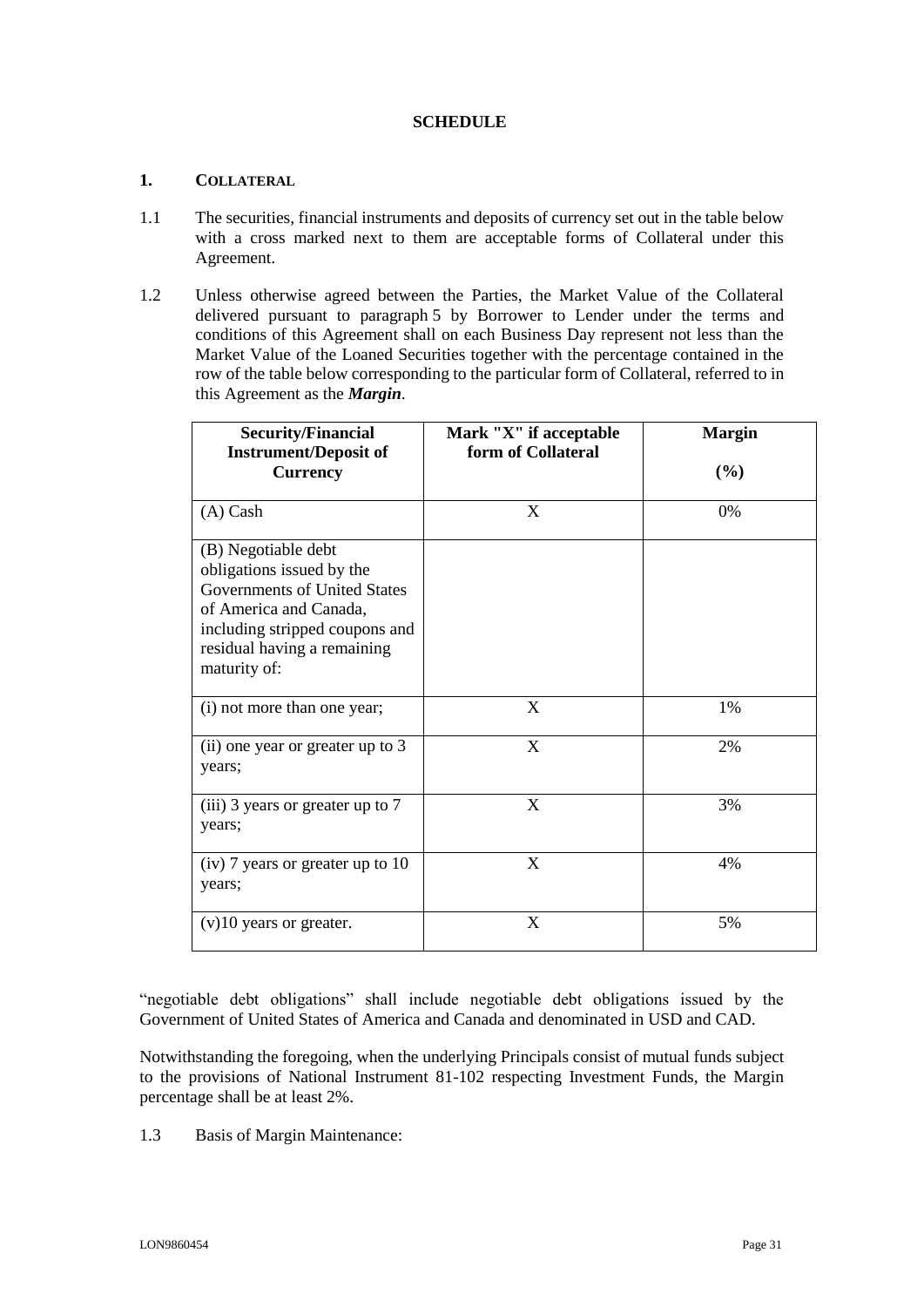Paragraph [5.4](#page-10-0) (aggregation) shall apply.

- <span id="page-31-3"></span>1.4 Paragraph [5.6](#page-11-1) (netting of obligations to deliver Collateral and redeliver Equivalent Collateral) shall apply.
- <span id="page-31-4"></span>1.5 For the purposes of Paragraph [5.8,](#page-12-3) Notification Time means by 4 p.m. London time.
- <span id="page-31-5"></span>1.6 Paragraph [6.4](#page-13-0) (indemnity for failure to redeliver Equivalent Non-Cash Collateral) shall apply.

#### <span id="page-31-0"></span>**2. BASE CURRENCY**

The Base Currency applicable to this Agreement is CAD.

## <span id="page-31-1"></span>**3. PLACES OF BUSINESS**

London, Montreal and New York.

(See definition of Business Day.)

## **4. MARKET VALUE**

(See definition of Market Value.)

#### <span id="page-31-6"></span>**5. EVENTS OF DEFAULT**

Automatic Early Termination shall not apply in respect of Party A

Automatic Early Termination shall not apply in respect of Party B

## <span id="page-31-2"></span>**6. DESIGNATED OFFICE AND ADDRESS FOR NOTICES**

#### (a) **Designated office of Party A**:

Natcan Trust Company 600 De La Gauchetière Street West 28th floor Montreal, Quebec H3B 4L2

## (b) **Designated office of Party B**:

National Bank Financial Inc. 1155 Metcalfe Street 4th Floor Montreal, Quebec H3B 4S9 Canada

National Bank Financial Inc. 121 King Street West Suite 600 Toronto, Ontario M5H 3T9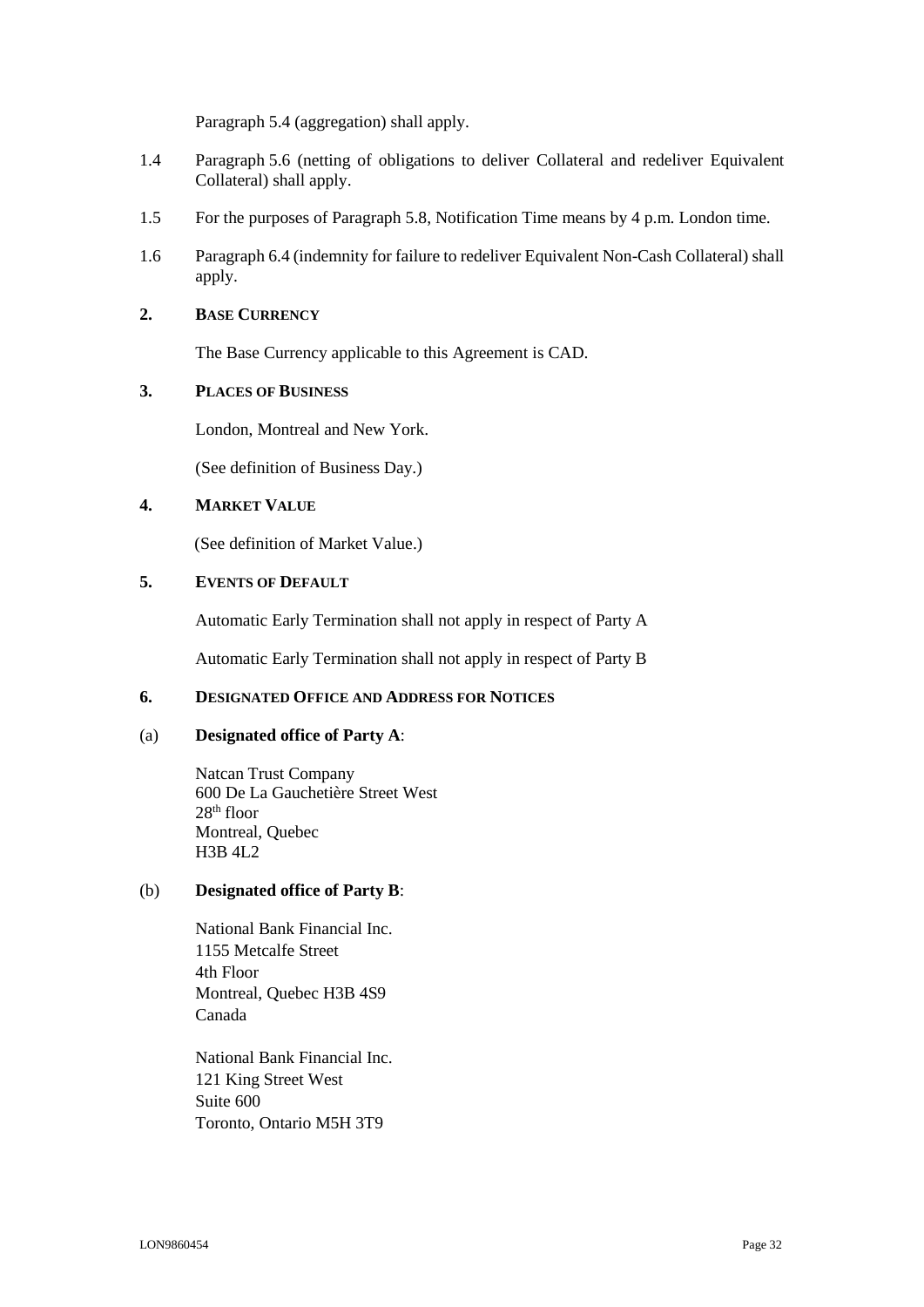National Bank Financial Inc. 11th floor 71 Fenchurch Street, London, England EC3M 4HD

Address for notices or communications to Party B:

## **National Bank Financial Inc.**

1155 Metcalfe Street, 4 th Floor Montreal, Quebec, H3B 4S9 Attention: Vice President Credit

| Fax:       | $(514)$ 879-3658 |
|------------|------------------|
| Telephone: | $(514)$ 879-2242 |

For all notices specifically pursuant to paragraph 10 of the Agreement, a copy must be sent to:

| National Bank of Canada          |
|----------------------------------|
| 1155 rue Metcalfe, 19th Floor    |
| Montreal, Quebec,                |
| H <sub>3</sub> B 5G <sub>2</sub> |
| <b>Legal Department</b>          |
| 05560851                         |
| NABACAN H MTL                    |
| $(514) 866 - 8229$               |
| $(514)$ 397-5845                 |
|                                  |

## <span id="page-32-0"></span>**7.** (a) **Agent of Party A for Service of Process**

#### **N/A**

(b) **Agent of Party B for Service of Process**

**N/A**

## **8. AGENCY**

- Party A will act as Agent.
- Party B will not act as Agent.
- The Addendum for Pooled Principal Transactions will apply to Party A.
- The Addendum for Pooled Principal Transactions will not apply to Party B.

## <span id="page-32-1"></span>**9. PARTY PREPARING THIS AGREEMENT**

Party B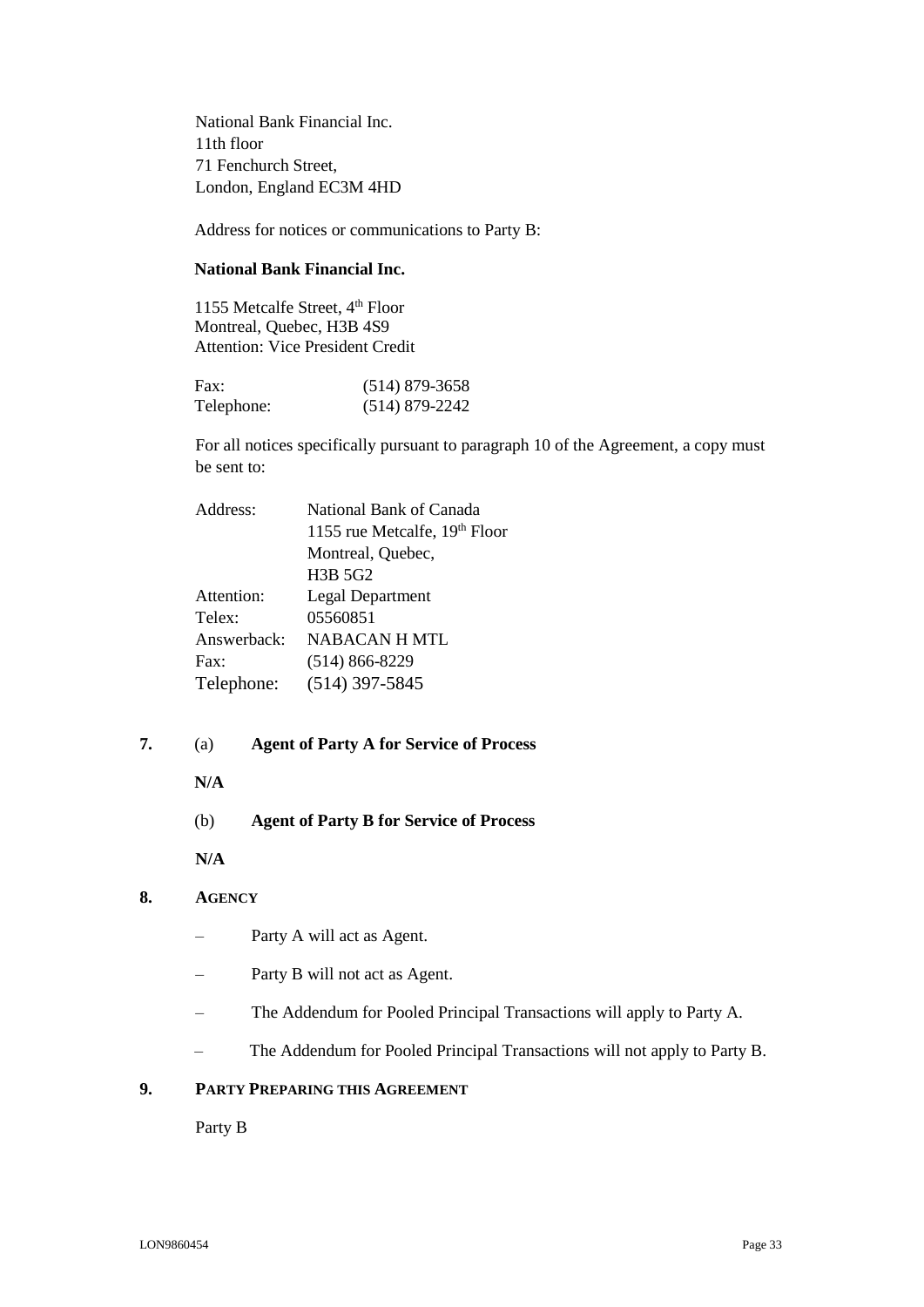#### **10. DEFAULT INTEREST**

Rate of default interest: as provided for in Paragraph 11.7.

## **11. EXISTING LOANS**

Paragraph [27.4](#page-27-1) does not apply

## **12. AUTOMATION**

Paragraph [27.5](#page-27-2) does not apply

## **13. SUPPLEMENTAL TERMS AND CONDITIONS.**

Pursuant to the terms of paragraph 1 of the Agreement, Borrower and Lender agree to be governed by the Supplemental Terms and Conditions stated herein. To the extent that any provisions in these Supplemental Terms and Conditions are in conflict with provisions contained in the Agreement, the provisions contained in these Supplemental Terms and Conditions shall prevail.

13.1 **Evidence of Authority**. Each Party shall deliver to the other the following documents promptly upon executing the Agreement:

| Party required to<br>deliver document | <b>Form/Document/Certificate</b>                                                                                                                                                                     | Date by which to be<br>delivered                                                                      |
|---------------------------------------|------------------------------------------------------------------------------------------------------------------------------------------------------------------------------------------------------|-------------------------------------------------------------------------------------------------------|
| Party A and Party B                   | Certified or true copies of all corporate<br>authorizations and any other documents<br>with respect to the execution, delivery<br>and performance of this Agreement                                  | Upon execution and delivery<br>of this Agreement                                                      |
| Party A and Party B                   | Certificate of authority and specimen<br>signatures of individuals executing this<br><b>Agreement any Credit Support</b><br>Document and Confirmations                                               | Upon execution and delivery<br>of this Agreement and<br>thereafter upon request of the<br>other party |
| Party A and Party B                   | A copy of the annual report for such<br>party containing audited or certified<br>financial statements for the most<br>recently ended fiscal year and any<br>unaudited quarterly financial statements | As soon as reasonably<br>practicable following a request<br>by the other party                        |
| If Party A or Party B                 | Two duplicate executed originals of                                                                                                                                                                  | (i) Upon execution of the                                                                             |
| is acting through an                  | U.S. Internal Revenue Service Form W-                                                                                                                                                                | Agreement; and (ii) upon                                                                              |
| office situated in the                | 8 ECI                                                                                                                                                                                                | request thereafter                                                                                    |
| U.S.A.                                |                                                                                                                                                                                                      |                                                                                                       |
| If Party A or Party B                 | Two duplicates executed originals of                                                                                                                                                                 | (i) Upon execution of the                                                                             |
| is acting through an                  | U.S. Internal Revenue Service Form W-                                                                                                                                                                | Agreement; and (ii) upon                                                                              |
| office situated                       | 8 BEN                                                                                                                                                                                                | request thereafter                                                                                    |
| outside of the                        |                                                                                                                                                                                                      |                                                                                                       |
| U.S.A.                                |                                                                                                                                                                                                      |                                                                                                       |

## 13.2 Party A is a trust company incorporated under the laws of Canada.

Party B is a company incorporated or organized under the laws of Canada.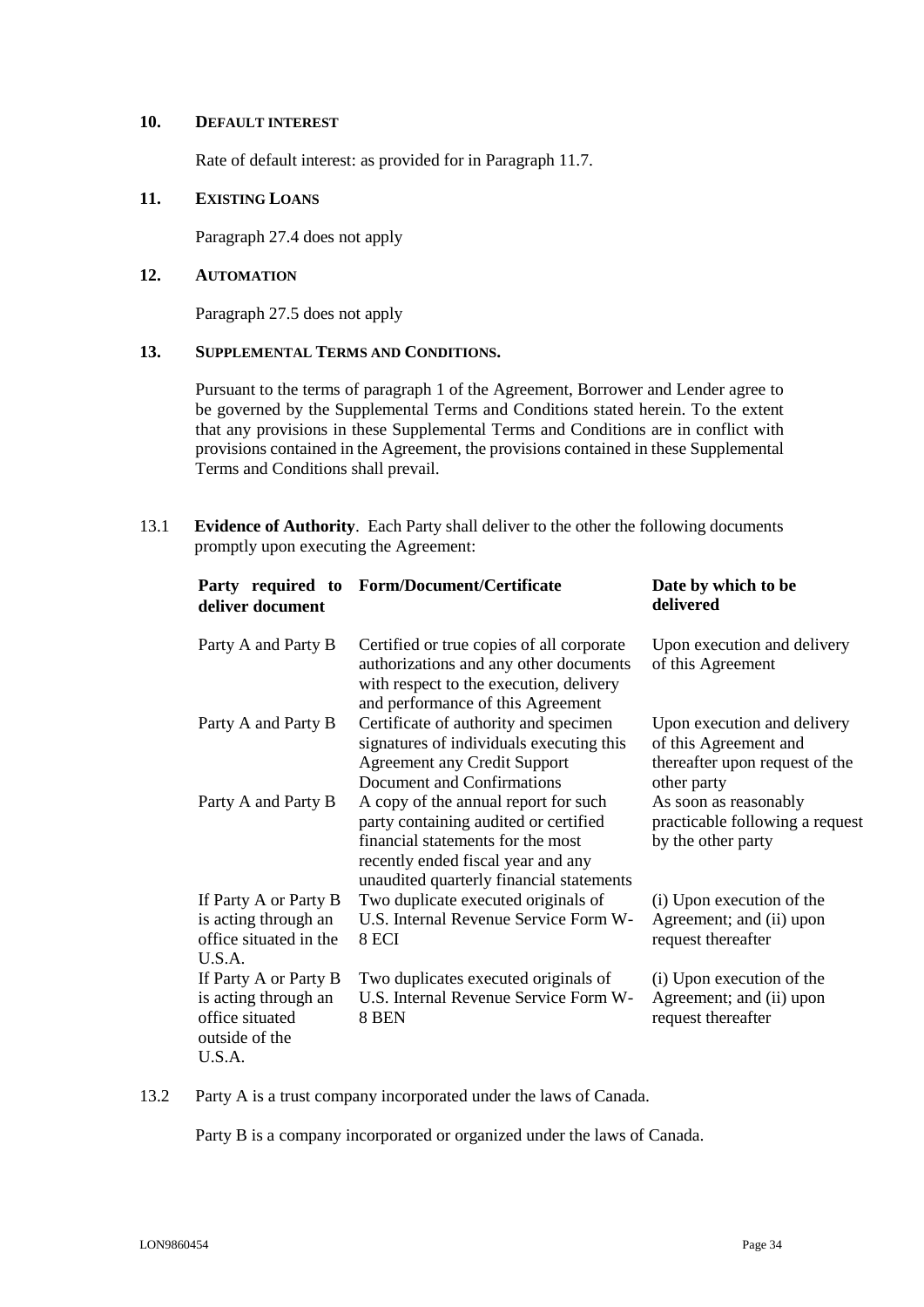- 13.3 With respect to Paragraphs 5.4. and 5.5, the parties agree that the amount or Market Value of Income payable in respect of Non-Cash Collateral or Equivalent Securities, as applicable, shall not be included in calculations of Marking to Market of Collateral under the aforementioned paragraphs.
- 13.4 Substitutions of Collateral: for the purposes of paragraph 5.3, sub-paragraph 6.4(d) and any related substitutions of Collateral, Lender shall be deemed to have indicated and agreed to the acceptability of Alternative Collateral for the purposes of any substitution to be effected by Borrower if such Alternative Collateral is included in paragraph 1 of the Schedule to this Agreement or any other Collateral schedule agreed between the Parties from time to time in relation to this Agreement.
- 13.5 **Interest Act (Canada).** This paragraph applies to all Transactions which are governed by the laws of a province or territory of Canada and/or the federal laws of Canada applicable therein, or which may be enforced in a province or territory of Canada in accordance with such laws. In the event of any conflict between the terms of this Paragraph and any other term of the Agreement or any Annex or Schedule to the Agreement, or any term or condition of a Confirmation, the terms of this Paragraph shall prevail. This paragraph is included solely to comply with the requirements of Section 4 of the Interest Act (Canada). If any rate of interest payable under this Agreement or any confirmation is expressed to be calculated on the basis of a period less than a full calendar year, the yearly rate of interest to which such rate is equivalent is the product obtained by multiplying such rate by a fraction, the numerator of which is the actual number of days in the calendar year and the denominator of which is the number of days comprising such other basis.
- 13.6 Each Party will be deemed to represent to the other Party on the date on which it enters into a Loan that (absent a written agreement between the parties that expressly imposes affirmative obligations to the contrary for that Loan):
	- (a) it is acting for its own account, and it has made its own independent decisions to enter into that Loan and as to whether that Loan is appropriate or proper for it based upon its own judgement and upon advice from such advisers as it has deemed necessary. It is not relying on any communication (written or oral) of the other party as investment advice or as a recommendation to enter into that Loan; it being understood that information and explanations related to the terms and conditions of a Loan shall not be considered investment advice or a recommendation to enter into that Loan. It has not received from the other party any assurance or guarantee as to the expected results of that Loan;
	- (b) it is capable of assessing the merits of and understanding (on its own behalf or through independent professional advice), and understands and accepts, the terms, conditions and risks of that Loan. It is also capable of assuming, and assumes, the financial and other risks of that Loan;
	- (c) the other party is not acting as a fiduciary or an adviser for it in respect of that Loan; and
	- (d) except as provided for herein, it is entering into this Agreement and each Loan as principal and not as agent of any person.
- 13.7 **Multiple Designated Offices**. If a party hereto enters into a Transaction through any branch or office other than its head or home office, such party represents to the other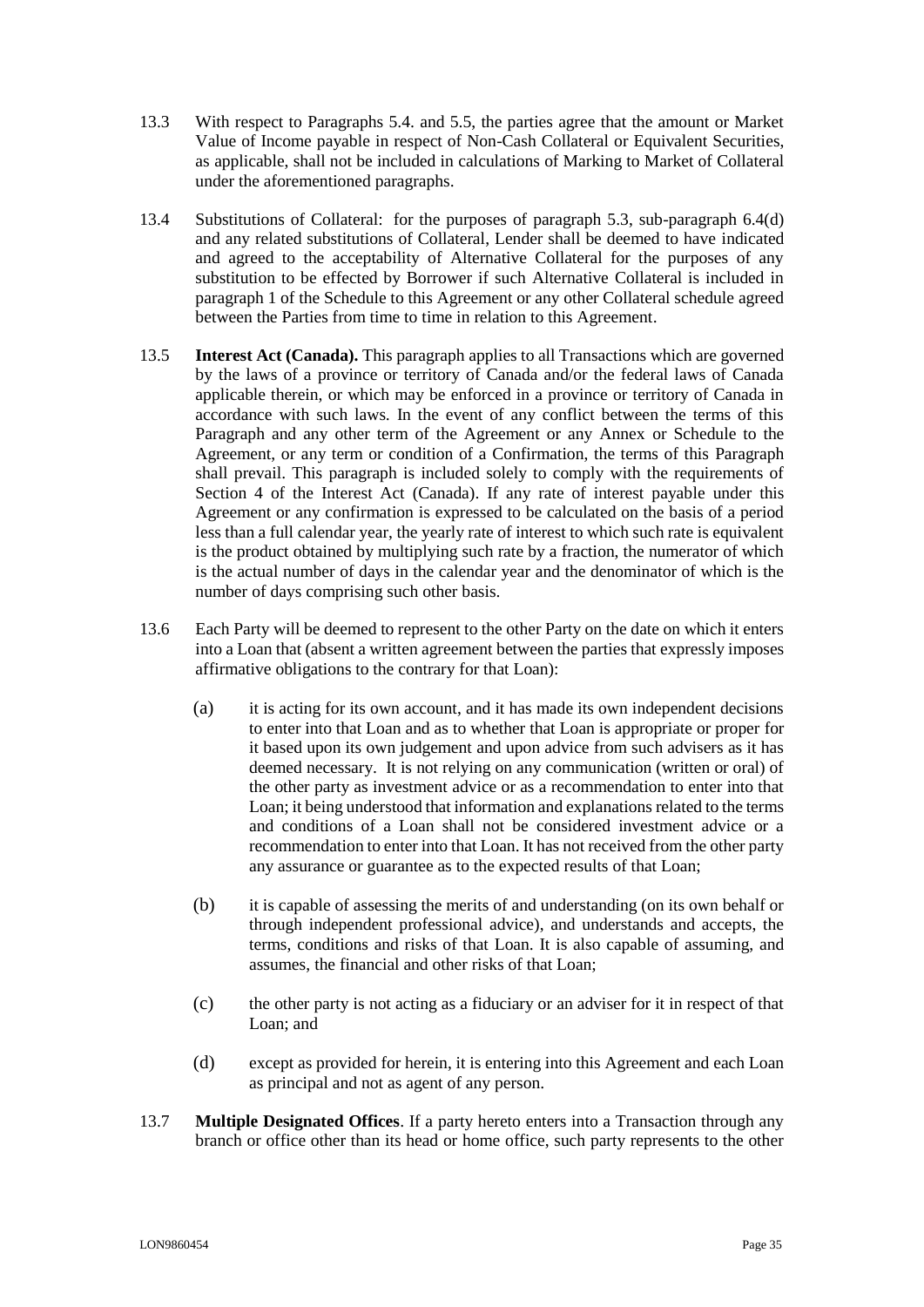party that, notwithstanding the place of the booking office or jurisdiction of incorporation or organisation of such party, the obligations of such party are the same as if it had entered into the Transaction through its head or home office.

The calculation of a party's Market Value of the Posted Collateral and Market Value of the Loaned Securities pursuant to paragraph 5.4 shall be done on a global basis, and not for a particular branch or offices, unless otherwise agreed by the parties.

13.8 Paragraph 25 (Recording) shall be deleted and replaced with the following:

#### "**25 RECORDING**

The Parties (i) consent to the recording of telephone conversations between the trading, marketing and other relevant personnel of the parties in connection with the Agreement, and (ii) agree, to the extent permitted by applicable law, that recordings may be submitted in evidence in any proceedings relating to any dispute arising out of or in connection with this Agreement."

13.9 **Governing Law**. Paragraph 23.1 is amended by deleting the phrase "English law" and replacing it with the phrase "the laws of the Province of Ontario and the federal laws of Canada that apply in the Province of Ontario".

Paragraphs 23.2, 23.3, 23.4 and 26 are amended by deleting the word "England" where it appears and replacing it with "the Province of Ontario", and replacing the word "exclusive" with "non-exclusive".

13.10 **Confidentiality**. Each party acknowledges that Confidential Information (as defined below) that relates to a transaction under this Agreement may be exchanged between the parties pursuant to this Agreement. Each party shall use no less than the same means it uses to protect its similar confidential and proprietary information, but in any event not less than reasonable means, to prevent the disclosure and to protect the confidentiality of the Confidential Information of the other party. Each party agrees that it will not disclose or use the Confidential Information of the other party except for the purposes of this Agreement and as authorized herein. Notwithstanding the foregoing, the recipient of Confidential Information may use or disclose the Confidential Information to the extent that such Confidential Information is: (a) already known by the recipient without an obligation of confidentiality as far as the recipient is aware, (b) publicly known or becomes publicly known through no fault of the recipient, (c) rightfully received from a third party without any obligation of confidentiality as far as the recipient is aware, (d) independently developed by the Recipient without use of the Confidential Information of the Disclosing Party, (e) approved by the Disclosing Party for disclosure, or (f) required to be disclosed pursuant to a requirement of a governmental agency or law so long as the Recipient provides the other party with notice of such requirement (only to the extent permissible and reasonably practicable) prior to any such disclosure and takes all reasonable steps available to maintain the information in confidence. In the event of any unauthorized disclosure or loss of, or inability to account for, Confidential Information of the Disclosing Party, the Recipient will notify the Disclosing Party immediately and will take all available steps to terminate the unauthorized use or further unauthorized disclosure of the Confidential Information of the Disclosing Party.

"Confidential Information" shall mean all information (relating to a transaction under this Agreement) disclosed to one party to this Agreement by the other party to this Agreement in written, verbal, graphic, recorded, photographic, or any other form about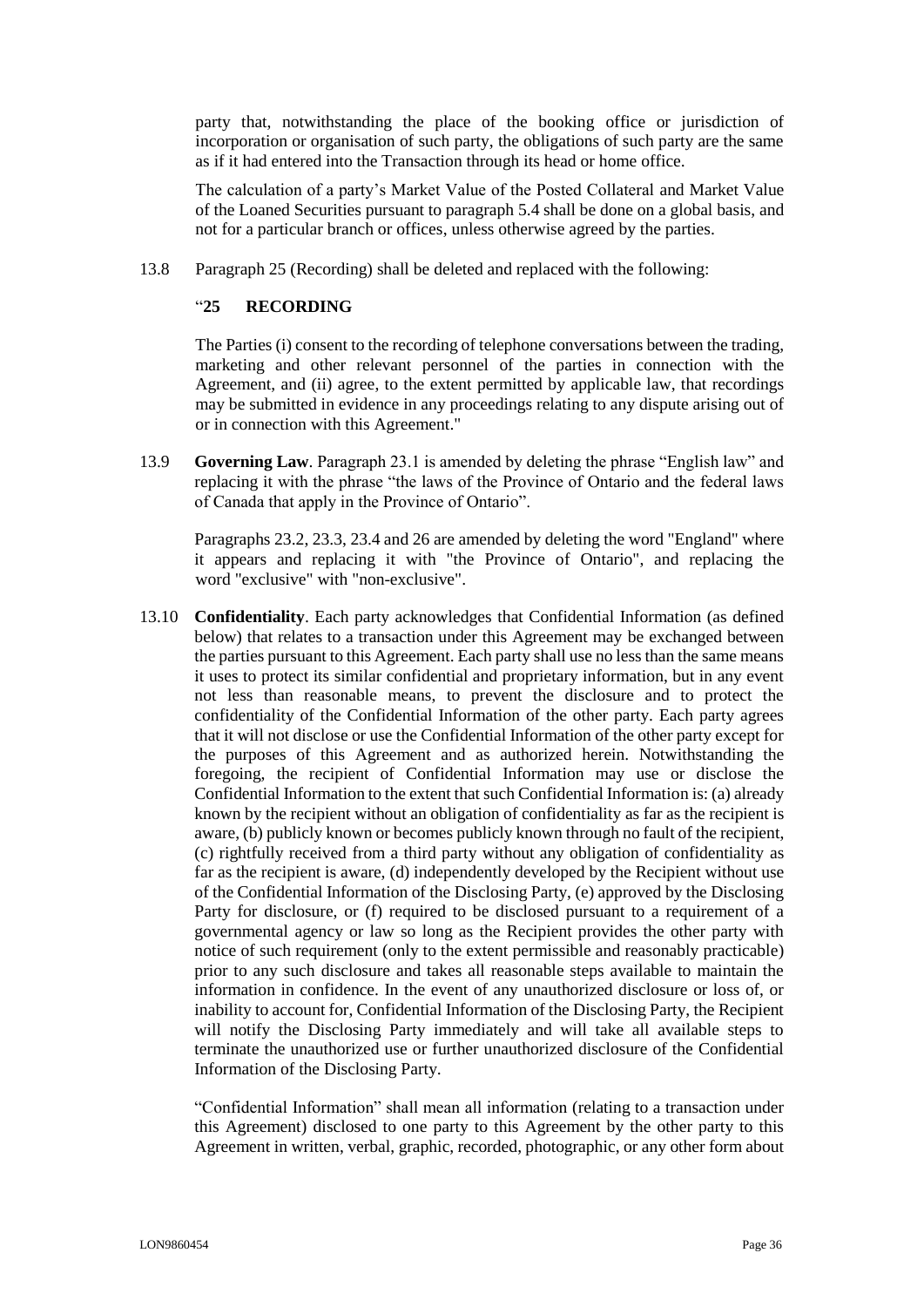such Disclosing Party and its business, including without limitation business partners and suppliers, financial statements, intellectual property rights, products, research and development, costing, licensing and pricing, disclosed in writing, verbally or visually, designated as confidential at the time of disclosure or is of a nature that a reasonable person would consider the information confidential.

- 13.11 Notwithstanding anything to the contrary, all loans entered into pursuant to this Agreement involving Principals subject to National Instrument 81-102 shall comply with National Instrument 81-102.
- 13.12 The definition of Act of Insolvency shall be amended by (1) adding the phrase "or" after sub paragraph 2.1(f), and (2) adding the following sub paragraph immediately underneath:

"(g)the reference to analogous proceedings in the Act of Insolvency definition under paragraph 2.1 of the Agreement shall include a reference to any corporate law proceedings that proposes or intends to propose the compromise of claims of creditors and the occurrence of such proceeding shall constitute an Event of Default for the purpose of paragraph 10 of the Agreement not requiring the Non-Defaulting Party to serve written notice on the Defaulting Party."

13.13 The Agency Annex is amended by having a new paragraph 1.7 inserted which reads:

"1.7 It is understood that the Agent shall, during the term of any Loan hereunder, segregate Non-Cash Collateral from all securities or other assets in its possession; and further that the Agent shall not Retransfer such Non-Cash Collateral, where Retransfer shall mean to pledge, repledge, hypothecate, rehypothecate, lend, relend, sell or otherwise transfer such Non-Cash Collateral, or to re-register any such Non-Cash Collateral evidenced by physical certificates in any name other than Borrower's. The Agent may Retransfer Collateral only upon an Event of Default by the Borrower. Segregation of Collateral may be accomplished by appropriate identification on the books and records of the Agent."

- 13.14 **Pre-Collateralization**. Notwithstanding anything to the contrary in this Agreement (i) any obligation of Lender to deliver Securities in respect of any Loan to Borrower is conditional upon Lender having received the Collateral agreed to be provided in respect of such Loan and (ii) any obligation of Lender to repay or deliver (as the case may be) Equivalent Collateral upon the termination of a Loan or upon the substitution of Alternative Collateral is conditional upon Lender verifying receipt of Equivalent Securities.
- 13.15 **Language of documentation**. The parties confirm it is their express wish that this Agreement and any other documents between them under or in connection with this Agreement shall be in the English language only. *Les parties confirment que c'est leur volonté expresse que la présente convention et tout autre document entre elles en vertu ou relatif à la présente convention soient rédigés en langue anglaise uniquement.*

## **SIGNATURE PAGE FOLLOWS**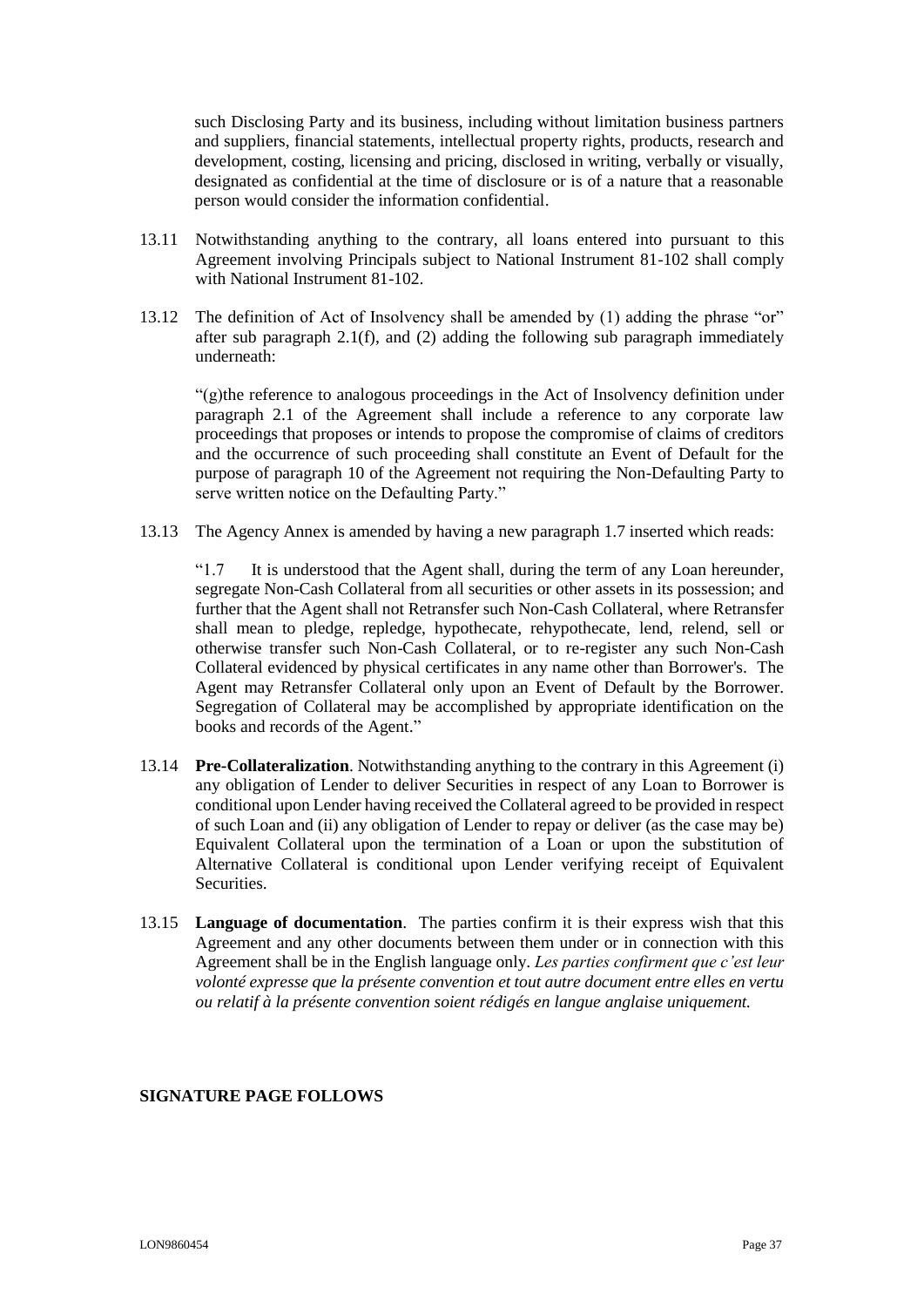| <b>SIGNED</b> by                                                        |  |
|-------------------------------------------------------------------------|--|
|                                                                         |  |
| duly authorised for and                                                 |  |
| on behalf of <b>Natcan Trust Company</b> , as Agent for the Principals) |  |

# **SIGNED** by )

 $\left(\begin{array}{c} 1 \\ 0 \end{array}\right)$ duly authorised for and () on behalf of **Natcan Trust Company,** as Agent for the Principals)

) ) ) ) )

| <b>SIGNED</b> by                       |  |
|----------------------------------------|--|
| Duly authorised for and on             |  |
| behalf of National Bank Financial Inc. |  |

## **SIGNED** by )

| Duly authorised for and on                    |  |
|-----------------------------------------------|--|
| behalf of <b>National Bank Financial Inc.</b> |  |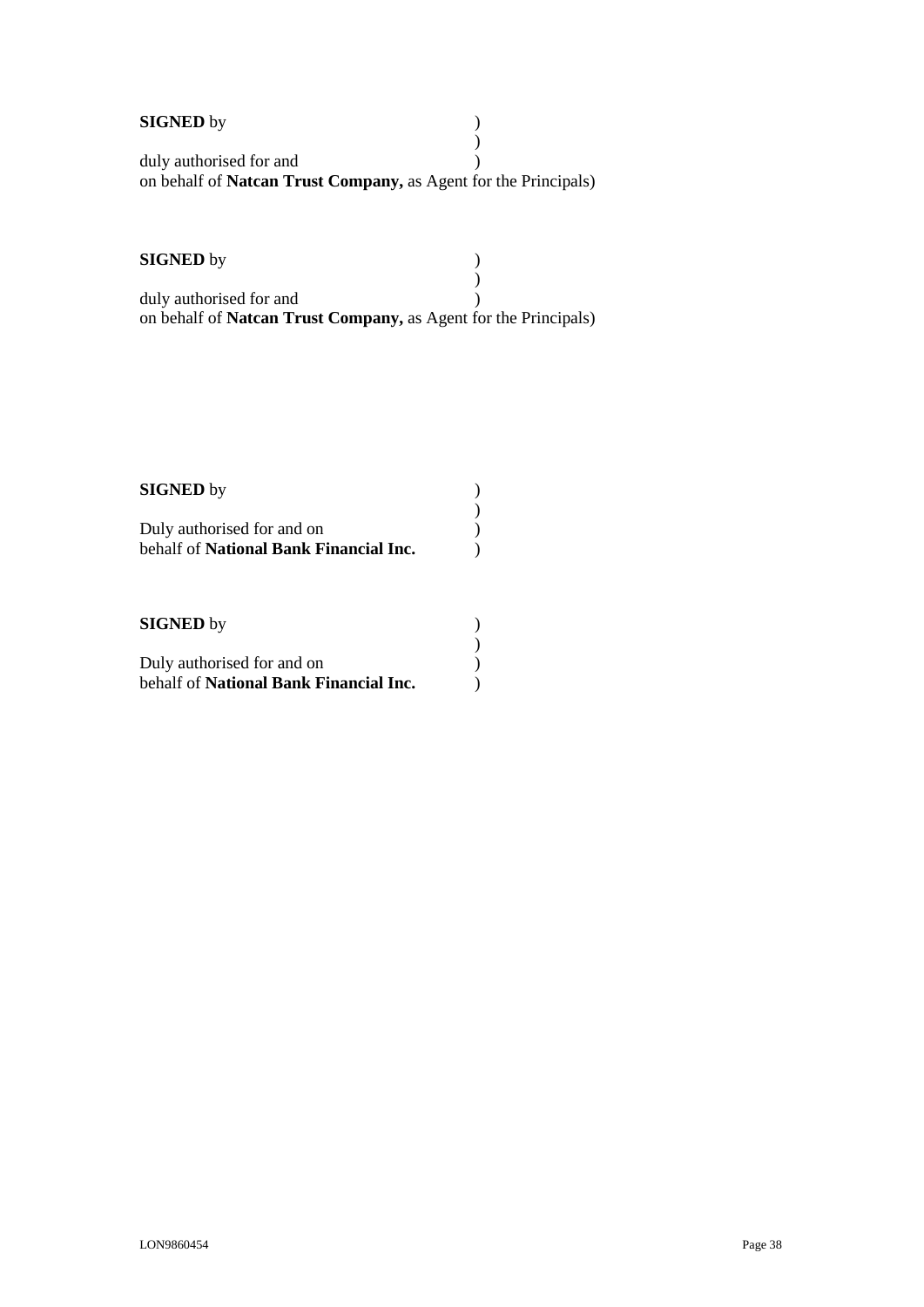## **AGENCY ANNEX**

#### <span id="page-38-0"></span>**1. TRANSACTIONS ENTERED INTO AS AGENT**

#### 1.1 **Power for Lender to enter into Loans as agent**

Subject to the following provisions of this paragraph, Party A (for the purposes of Agency Loans, the "Lender") may enter into Loans as agent (in such capacity, the *Agent*) for a third person (a *Principal*), whether as custodian or investment manager or otherwise (a Loan so entered into being referred to in this paragraph as an *Agency Loan*).

If the Lender has indicated in paragraph 8 of the Schedule that it may act as Agent, it must identify each Loan in respect of which it acts as Agent as an Agency Loan at the time it is entered into.

#### 1.2 **Pooled Principal transactions**

The Lender may enter into an Agency Loan on behalf of more than one Principal and accordingly the addendum hereto for pooled principal transactions shall apply.

#### 1.3 **Conditions for Agency Loan**

A Lender may enter into an Agency Loan if, but only if:

- (a) it provides to Borrower, prior to effecting any Agency Loan, such information in its possession necessary to complete all required fields in the format generally used in the industry, or as otherwise agreed by Agent and Borrower (*Agreed Format*), and will use its best efforts to provide to Borrower any optional information that may be requested by the Borrower for the purpose of identifying such Principal (all such information being the *Principal Information*). Agent represents and warrants that the Principal Information is true and accurate to the best of its knowledge and has been provided to it by Principal;
- (b) Borrower has notified Agent of Borrower's approval of such Principal, and has not notified Agent that it has withdrawn such approval, with such notification to be in writing and in the Agreed Format;
- (c) Subject to paragraph 1.3(b) above, it enters into that Loan on behalf of a single Principal whose identity is disclosed to Borrower (whether by name or by reference to a code or identifier which the Parties have agreed will be used to refer to a specified Principal) either at the time when it enters into the Loan or before the Close of Business on the next Business Day after the date on which Loaned Securities are transferred to the Borrower in the Agreed Format or as otherwise agreed between the Parties; and
- (d) it has at the time when the Loan is entered into actual authority to enter into the Loan and to perform on behalf of that Principal all of that Principal's obligations under the agreement referred to in paragraph [1.5\(b\) below.](#page-39-0)

Borrower acknowledges that Agent shall not have any obligation to provide it with confidential information regarding the financial status of its Principals; Agent agrees, however, that it will assist Borrower in obtaining from Agent's Principals such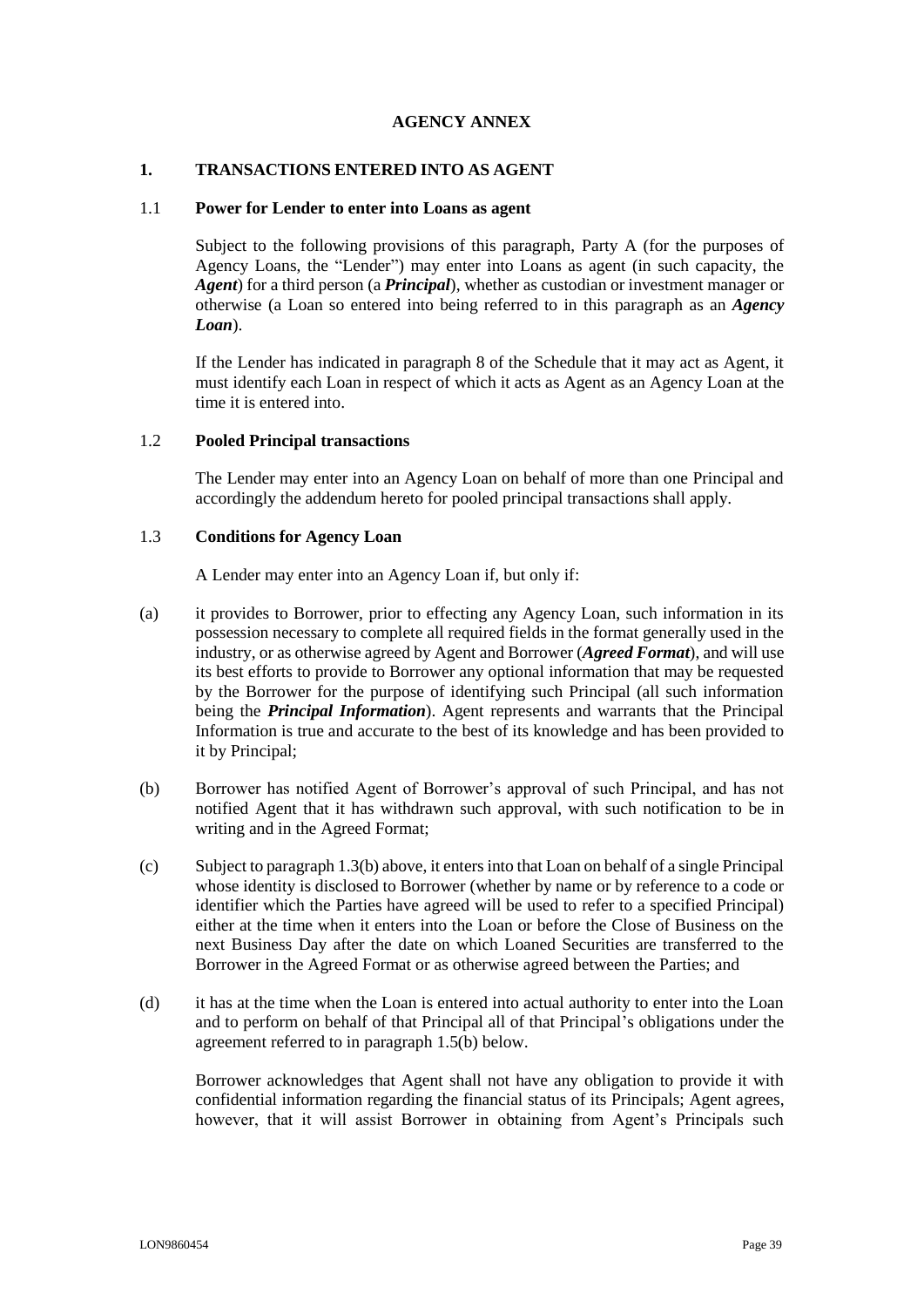information regarding the financial status of such Principals as Borrower may reasonably request.

#### 1.4 **Notification by Agent of certain events affecting any Principal**

Agent undertakes that, if it enters as agent into an Agency Loan, forthwith upon becoming aware:

- (a) of any event which constitutes an Act of Insolvency with respect to the relevant Principal; or
- (b) of any breach of any of the warranties given in paragraph [1.6 below](#page-40-0) or of any event or circumstance which results in any such warranty being untrue if repeated by reference to the then current facts,

it will inform Borrower of that fact and will, if so required by Borrower, furnish it with such additional information as it may reasonably request to the extent that such information is readily obtainable by Agent.

## <span id="page-39-1"></span>1.5 **Status of Agency Loan**

- (a) Each Agency Loan shall be a transaction between the relevant Principal and Borrower and no person other than the relevant Principal and Borrower shall be a party to or have any rights or obligations under an Agency Loan. Without limiting the foregoing, Agent shall not be liable as principal for the performance of an Agency Loan, but this is without prejudice to any liability of Agent under any other provision of this Annex; and
- <span id="page-39-0"></span>(b) all the provisions of the Agreement shall apply separately as between Borrower and each Principal for whom the Agent has entered into an Agency Loan or Agency Loans as if each such Principal were a party to a separate agreement with Borrower in all respects identical with this Agreement other than this Annex and as if the Principal were Lender in respect of that agreement; provided that
	- (i) if there occurs in relation to the Agent an Event of Default or an event which would constitute an Event of Default if Borrower served written notice under any sub-clause of paragraph [10](#page-17-0) of the Agreement, Borrower shall be entitled by giving written notice to the Principal (which notice shall be validly given if given in accordance with paragraph [20](#page-25-2) of the Agreement) to declare that by reason of that event an Event of Default is to be treated as occurring in relation to the Principal. If Borrower gives such a notice then an Event of Default shall be treated as occurring in relation to the Principal at the time when the notice is deemed to be given; and
	- (ii) if the Principal is neither incorporated in nor has established a place of business in Great Britain, the Principal shall for the purposes of the agreement referred to in paragraph [1.5](#page-39-1)[\(b\) above](#page-39-0) be deemed to have appointed as its agent to receive on its behalf service of process in the courts of England the Agent, or if the Agent is neither incorporated nor has established a place of business in Great Britain, the person appointed by the Agent for the purposes of this Agreement, or such other person as the Principal may from time to time specify in a written notice given to the other Party.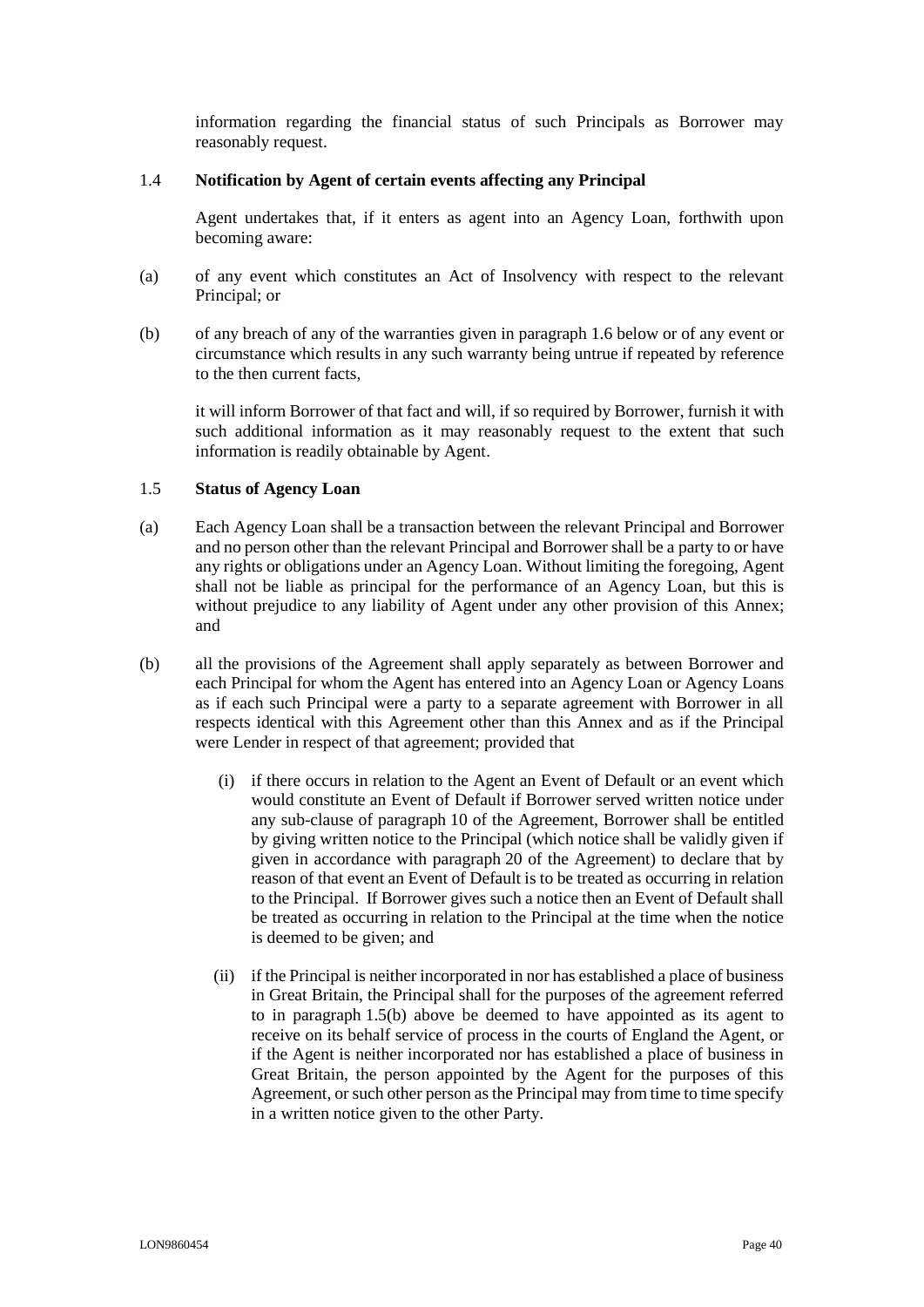If Lender has indicated in paragraph 6 of the Schedule that it may enter into Loans as agent, the foregoing provisions of this paragraph do not affect the operation of the Agreement as between Borrower and Lender in respect of any Loans into which Lender may enter on its own account as principal.

#### <span id="page-40-0"></span>1.6 **Representation and Warranty of authority by Lender acting as Agent**

Agent represents and warrants to Borrower that it will, on every occasion on which it enters or purports to enter into a Loan as an Agency Loan, have been duly authorised to enter into that Loan and perform the obligations arising under such Loan on behalf of the Principal in respect of that Loan and to perform on behalf of the Principal all the obligations of that person under the agreement referred to in paragraph [1.5\(b\)](#page-39-0) above.

Agent further warrants to Borrower that at the time of allocating an Agency Loan or any part of an Agency Loan (where the Addendum for Pooled Principal Agency Loans applies), each Principal or Principals to whom the Agent has allocated that Agency Loan or that part of an Agency Loan is duly authorised and has all requisite power and legal capacity.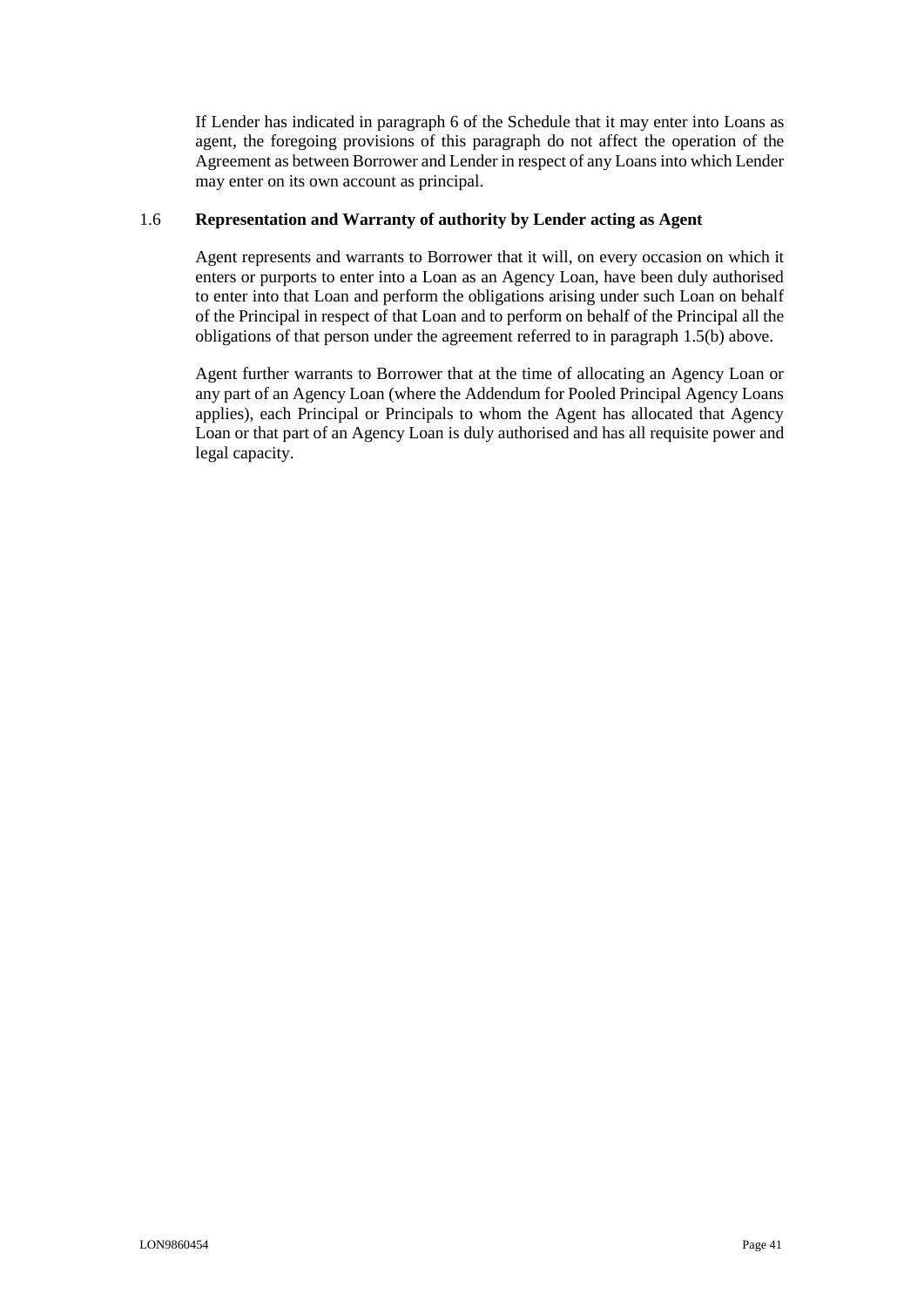## **ADDENDUM FOR POOLED PRINCIPAL AGENCY LOANS**

#### <span id="page-41-0"></span>**1. SCOPE**

This addendum applies where the Agent wishes to enter into an Agency Loan on behalf of more than one Principal. The Agency Annex shall apply to such a Loan subject to the modifications and additional terms and conditions contained in paragraph [2](#page-41-1) to [7 below.](#page-43-0)

## <span id="page-41-1"></span>**2. INTERPRETATION**

- 2.1 In this addendum:
- (a) *Collateral Transfer* has the meaning given in paragraph [5.1](#page-42-0) below;
- (b) if at any time on any Business Day the aggregate Market Value of Posted Collateral in respect of all Agency Loans outstanding with a Principal under the Agreement exceeds the aggregate of the Required Collateral Value in respect of such Agency Loans, Borrower has a *Net Loan Exposure* to that Principal equal to that excess; if at any time on any Business Day the aggregate Market Value of Posted Collateral in respect of all Agency Loans outstanding under the Agreement with a Principal falls below the aggregate of the Required Collateral Value in respect of such Agency Loans, that Principal has a *Net Loan Exposure* to Borrower for such Agency Loans equal to that deficiency;
- (c) *Pooled Principal* has the meaning given in paragraph 6.1 below; and
- (d) *Pooled Loan* has the meaning given in paragraph 6.1 below.

#### **3. MODIFICATIONS TO THE AGENCY ANNEX**

3.1 Paragraph 1.3(c) of the Agency Annex is deleted and replaced by the following:

"subject to paragraph 1.3(b) above, it enters into that Loan on behalf of one or more Principals and at or before the time when it enters into the Loan it discloses to Borrower the identity and the jurisdiction of incorporation, organisation or establishment of each such Principal (and such disclosure may be made either directly or by reference to a code or identifier which the Parties have agreed will be used to refer to a specified Principal);".

3.2 Paragraph 1.3(d) of the Agency Annex is deleted and replaced by the following:

"it has at the time when the Loan is entered into actual authority to enter into the Loan on behalf of each Principal and to perform on behalf of each Principal all of that Principal's obligations under the Agreement".

## **4. ALLOCATION OF AGENCY LOANS**

<span id="page-41-2"></span>4.1 The Agent undertakes that if, at the time of entering into an Agency Loan, the Agent has not allocated the Loan to a Principal, it will allocate the Loan before the Settlement Date for that Agency Loan either to a single Principal or to several Principals, each of whom shall be responsible for only that part of the Agency Loan which has been allocated to it. Promptly following such allocation, the Agent shall notify Borrower of the Principal or Principals (whether by name or reference to a code or identifier which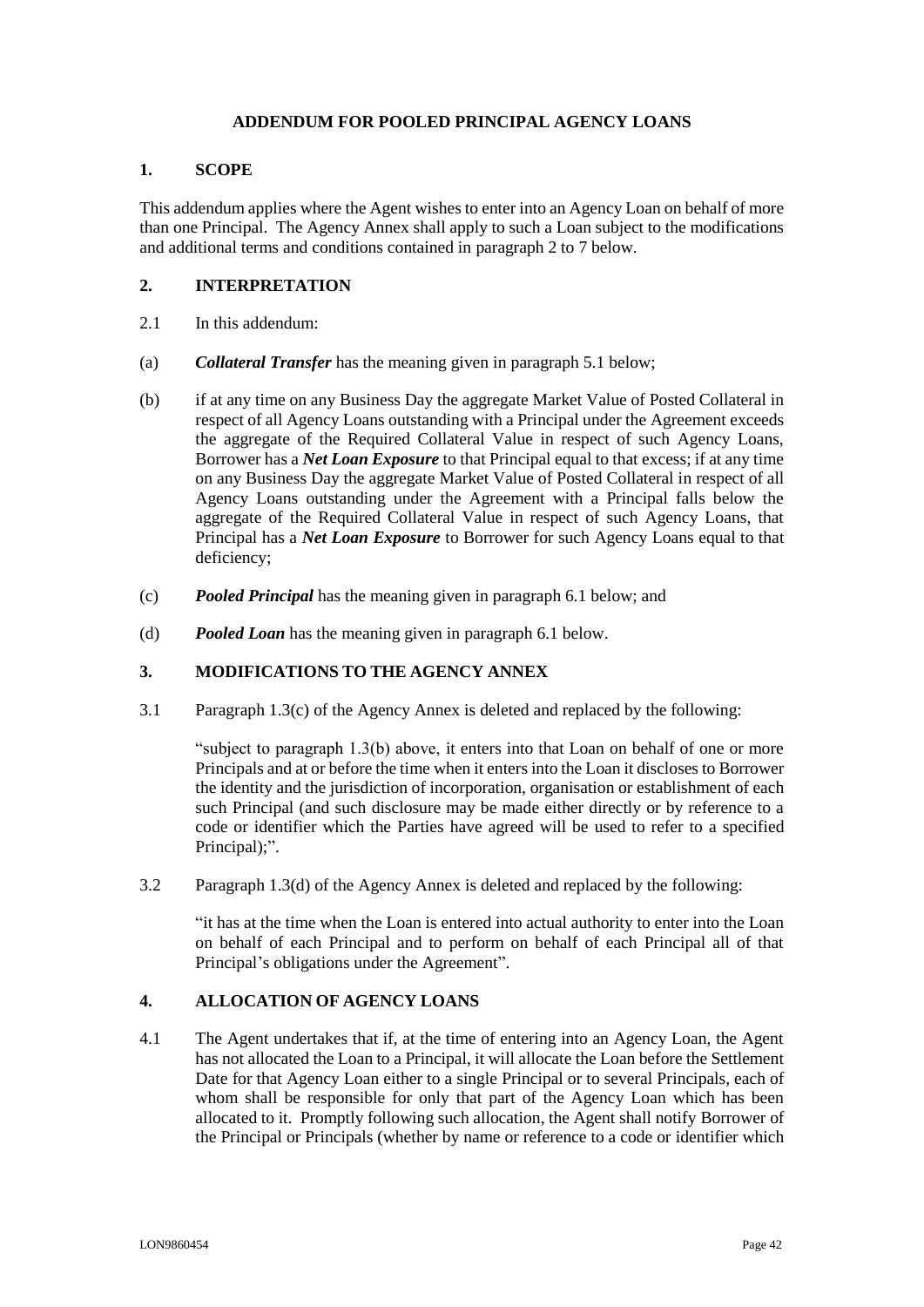the Parties have agreed will be used to refer to a specified Principal) to which that Loan or part of that Loan has been allocated.

- <span id="page-42-1"></span>4.2 Upon allocation of a Loan in accordance with paragraph [4.1](#page-41-2) above or otherwise, with effect from the date on which the Loan was entered into:
- (a) where the allocation is to a single Principal, the Loan shall be deemed to have been entered into between Borrower and that Principal; and
- (b) where the allocation is to two or more Principals, a separate Loan shall be deemed to have been entered into between Borrower and each such Principal with respect to the appropriate proportion of the Loan.
- 4.3 If the Agent shall fail to perform its obligations under paragraph [4.2](#page-42-1) above then for the purposes of assessing any damage suffered by Borrower (but for no other purpose) it shall be assumed that, if the Loan concerned (to the extent not allocated) had been allocated in accordance with that paragraph, all the terms of the Loan would have been duly performed.

## **5. ALLOCATION OF COLLATERAL**

- <span id="page-42-0"></span>5.1 Unless the Agent expressly allocates (a) a deposit or delivery of Posted Collateral or (b) a repayment of Cash Collateral or a redelivery of Equivalent Collateral (each a *Collateral Transfer*) before such time, the Agent shall, at the time of making or receiving that Collateral Transfer, be deemed to have allocated any Collateral Transfer in accordance with paragraph [6.3 below.](#page-42-2)
- <span id="page-42-3"></span>5.2 (a) If the Agent has made a Collateral Transfer on behalf of more than one Pooled Principal, that Collateral Transfer shall be allocated in proportion to Borrower's Net Loan Exposure in respect of each Pooled Principal at the Agent's close of business on the Business Day before the Collateral Transfer is made; and
- <span id="page-42-4"></span>(b) if the Agent has received a Collateral Transfer on behalf of more than one Pooled Principal, that Collateral Transfer shall be allocated in proportion to each Pooled Principal's Net Loan Exposure in respect of Borrower at the Agent's close of business on the Business Day before the Collateral Transfer is made.
- (c) Sub-paragraphs [\(a\)](#page-42-3) and [\(b\)](#page-42-4) shall not apply in respect of any Collateral Transfer which is effected or deemed to have been effected under paragraph [6.3 below.](#page-42-2)

## **6. POOLED PRINCIPALS: REBALANCING OF MARGIN**

- 6.1 Where the Agent acts on behalf of more than one Principal, the Parties may agree that, as regards all (but not some only) outstanding Agency Loans with those Principals, or with such of those Principals as they may agree (*Pooled Principals*, such Agency Loans being *Pooled Loans*), any Collateral Transfers are to be made on an aggregate net basis.
- 6.2 Paragraphs [6.3](#page-42-2) to [6.5 below](#page-43-1) shall have effect for the purpose of ensuring that Posted Collateral is, so far as is practicable, transferred and held uniformly, as between the respective Pooled Principals, in respect of all Pooled Loans for the time being outstanding under the Agreement.
- <span id="page-42-2"></span>6.3 At or as soon as practicable after the Agent's close of business on each Business Day on which Pooled Loans are outstanding (or at such other times as the Parties may from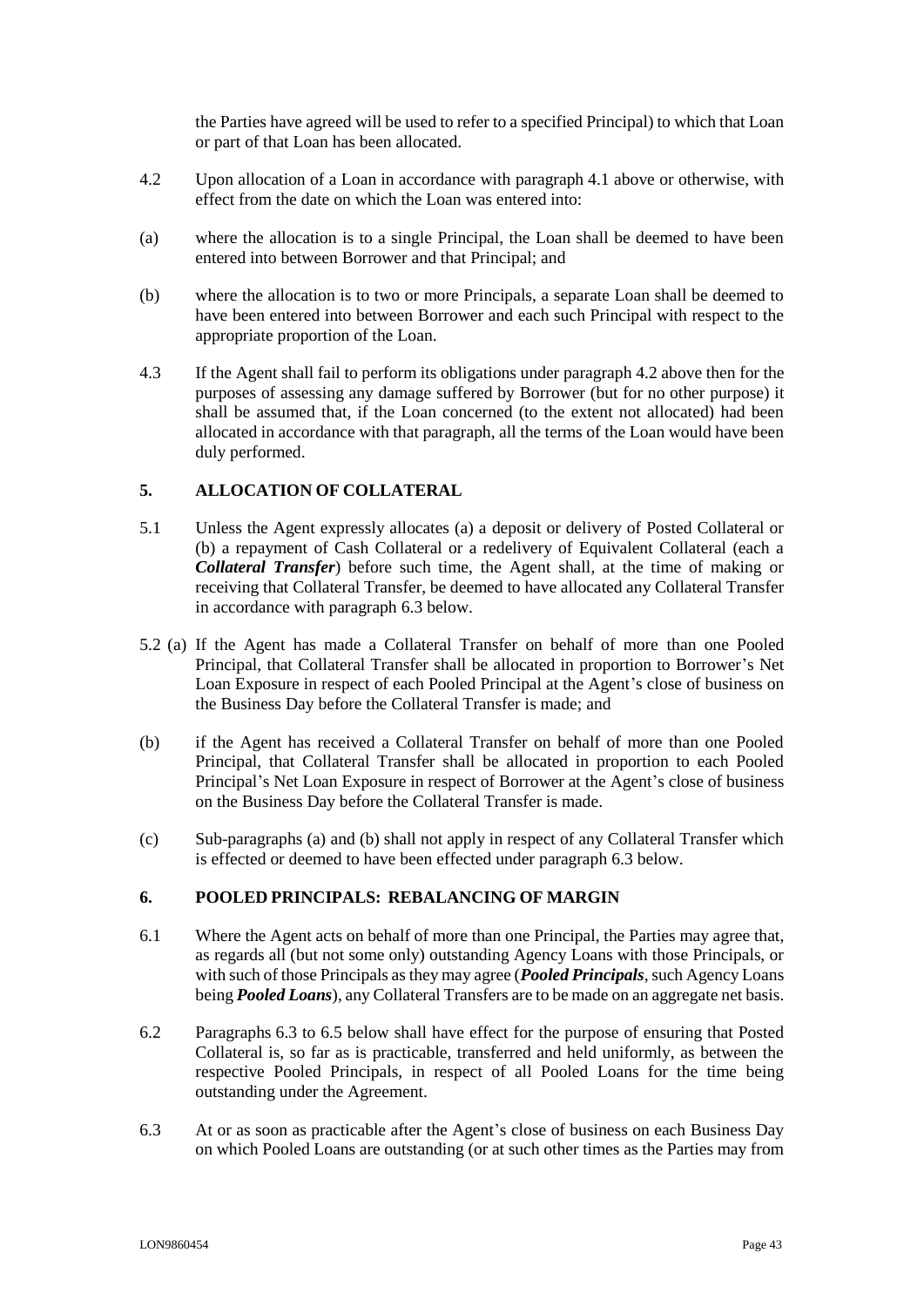time to time agree) there shall be effected such Collateral Transfers as shall ensure that immediately thereafter:

- (a) in respect of all Pooled Principals which have a Net Loan Exposure to Borrower, the amount of Collateral then deliverable or Cash Collateral then payable by Borrower to each such Pooled Principal is equal to such proportion of the aggregate amount of Collateral then deliverable or Cash Collateral then payable, to all such Pooled Principals as corresponds to the proportion which the Net Loan Exposure of the relevant Pooled Principal bears to the aggregate of the Net Loan Exposures of all Pooled Principals to Borrower; and
- (b) in respect of all Pooled Principals to which Borrower has a Net Loan Exposure, the aggregate amount of Equivalent Collateral then deliverable or repayable by each such Pooled Principal to Borrower is equal to such proportion of the aggregate amount of Equivalent Collateral then deliverable or repayable by all such Pooled Principals as corresponds to the proportion which the Net Loan Exposure of Borrower to the relevant Pooled Principal bears to the aggregate of the Net Loan Exposures of Borrower to all Pooled Principals.
- 6.4 Collateral Transfers effected under paragraph [6.3](#page-42-2) shall be effected (and if not so effected shall be deemed to have been so effected) by appropriations made by the Agent and shall be reflected by entries in accounting and other records maintained by the Agent. Accordingly, it shall not be necessary for payments of Cash Collateral or Equivalent Collateral to be made through any settlement system for the purpose of such Collateral Transfers. Without limiting the generality of the foregoing, the Agent is hereby authorised and instructed by Borrower to do all such things on behalf of Borrower as may be necessary or expedient to effect and record the receipt on behalf of Borrower of Cash Collateral and Equivalent Collateral from, and the delivery on behalf of Borrower of cash and Securities to, Pooled Principals in the course or for the purposes of any Collateral Transfer effected under that paragraph.
- <span id="page-43-1"></span>6.5 Promptly following the Collateral Transfers effected under paragraph [6.3](#page-42-2) above, and as at the Agent's close of business on any Business Day, the Agent shall prepare a statement showing in respect of each Pooled Principal the amount of Cash Collateral which has been paid, and the amount of non-cash Collateral of each description which have been transferred, by or to that Pooled Principal immediately after those Collateral Transfers. If Borrower so requests, the Agent shall deliver to Borrower a copy of the statement so prepared in a format and to a timetable generally used in the market.

## <span id="page-43-0"></span>**7. WARRANTIES**

- 7.1 The Agent warrants to Borrower that:
- (a) all notifications provided to Borrower under paragraph [4.1](#page-41-2) above and all statements provided to the other party under paragraph [6.5](#page-43-1) above shall be complete and accurate in all material respects;
- (b) at the time of allocating an Agency Loan in accordance with paragraph [4.1](#page-41-2) above, no Event of Default or event which would constitute an Event of Default with the service of a Default Notice or other written notice under paragraph 10 of the Agreement has occurred in relation to any Principal or Principals to whom the Agent has allocated that Agency Loan or any part of that Agency Loan.